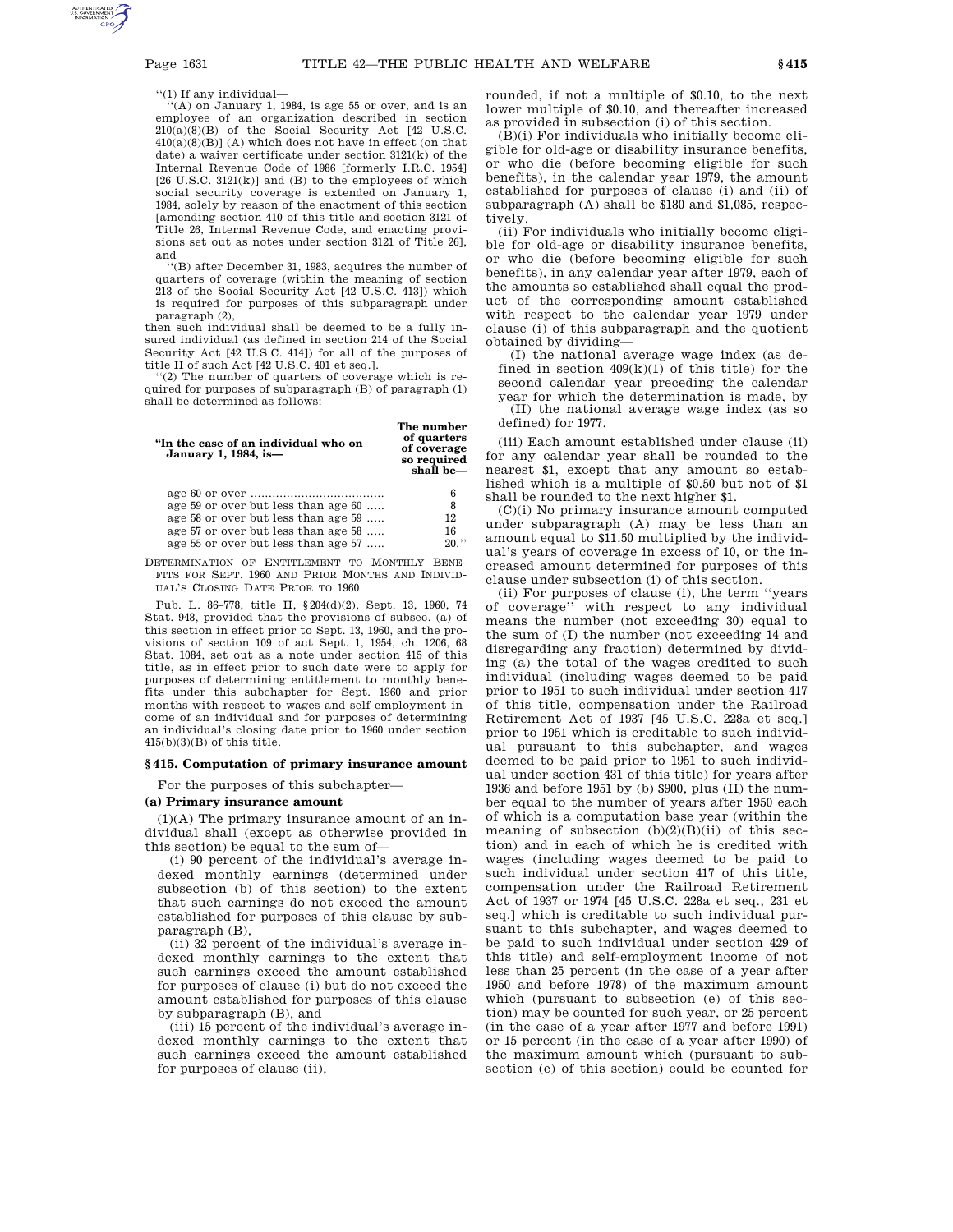such year if section 430 of this title as in effect immediately prior to December 20, 1977, had remained in effect without change (except that, for purposes of subsection (b) of such section 430 of this title as so in effect, the reference to the contribution and benefit base in paragraph (1) of such subsection (b) shall be deemed a reference to an amount equal to \$45,000, each reference in paragraph (2) of such subsection (b) to the average of the wages of all employees as reported to the Secretary of the Treasury shall be deemed a reference to the national average wage index (as defined in section  $409(k)(1)$  of this title), the reference to a preceding calendar year in paragraph  $(2)(A)$  of such subsection (b) shall be deemed a reference to the calendar year before the calendar year in which the determination under subsection (a) of such section 430 of this title is made, and the reference to a calendar year in paragraph  $(2)(B)$  of such subsection (b) shall be deemed a reference to 1992).

(D) In each calendar year the Commissioner of Social Security shall publish in the Federal Register, on or before November 1, the formula for computing benefits under this paragraph and for adjusting wages and self-employment income under subsection (b)(3) of this section in the case of an individual who becomes eligible for an oldage insurance benefit, or (if earlier) becomes eligible for a disability insurance benefit or dies, in the following year, and the national average wage index (as defined in section  $409(k)(1)$  of this title) on which that formula is based.

(2)(A) A year shall not be counted as the year of an individual's death or eligibility for purposes of this subsection or subsection (i) of this section in any case where such individual was entitled to a disability insurance benefit for any of the 12 months immediately preceding the month of such death or eligibility (but there shall be counted instead the year of the individual's eligibility for the disability insurance benefit or benefits to which he was entitled during such 12 months).

(B) In the case of an individual who was entitled to a disability insurance benefit for any of the 12 months before the month in which he became entitled to an old-age insurance benefit, became reentitled to a disability insurance benefit, or died, the primary insurance amount for determining any benefit attributable to that entitlement, reentitlement, or death is the greater of—

(i) the primary insurance amount upon which such disability insurance benefit was based, increased by the amount of each general benefit increase (as defined in subsection (i)(3) of this section), and each increase provided under subsection (i)(2) of this section, that would have applied to such primary insurance amount had the individual remained entitled to such disability insurance benefit until the month in which he became so entitled or reentitled or died, or

(ii) the amount computed under paragraph  $(1)(C)$ .

(C) In the case of an individual who was entitled to a disability insurance benefit for any month, and with respect to whom a primary insurance amount is required to be computed at any time after the close of the period of the individual's disability (whether because of such individual's subsequent entitlement to old-age insurance benefits or to a disability insurance benefit based upon a subsequent period of disability, or because of such individual's death), the primary insurance amount so computed may in no case be less than the primary insurance amount with respect to which such former disability insurance benefit was most recently determined.

(3)(A) Paragraph (1) applies only to an individual who was not eligible for an old-age insurance benefit prior to January 1979 and who in that or any succeeding month—

(i) becomes eligible for such a benefit,

(ii) becomes eligible for a disability insurance benefit, or

(iii) dies,

and (except for subparagraph (C)(i) thereof) it applies to every such individual except to the extent otherwise provided by paragraph (4).

(B) For purposes of this subchapter, an individual is deemed to be eligible—

(i) for old-age insurance benefits, for months beginning with the month in which he attains age 62, or

(ii) for disability insurance benefits, for months beginning with the month in which his period of disability began as provided under section  $416(i)(2)(C)$  of this title,

except as provided in paragraph (2)(A) in cases where fewer than 12 months have elapsed since the termination of a prior period of disability.

(4) Paragraph (1) (except for subparagraph (C)(i) thereof) does not apply to the computation or recomputation of a primary insurance amount for—

(A) an individual who was eligible for a disability insurance benefit for a month prior to January 1979 unless, prior to the month in which occurs the event described in clause (i), (ii), or (iii) of paragraph  $(3)(A)$ , there occurs a period of at least 12 consecutive months for which he was not entitled to a disability insurance benefit, or

(B) an individual who had wages or self-employment income credited for one or more years prior to 1979, and who was not eligible for an old-age or disability insurance benefit, and did not die, prior to January 1979, if in the year for which the computation or recomputation would be made the individual's primary insurance amount would be greater if computed or recomputed—

(i) under this subsection as in effect in December 1978, for purposes of old-age insurance benefits in the case of an individual who becomes eligible for such benefits prior to 1984, or

(ii) as provided by subsection (d) of this section, in the case of an individual to whom such section applies.

In determining whether an individual's primary insurance amount would be greater if computed or recomputed as provided in subparagraph (B), (I) the table of benefits in effect in December 1978, as modified by paragraph (6), shall be applied without regard to any increases in that table which may become effective (in accordance with subsection (i)(4) of this section) for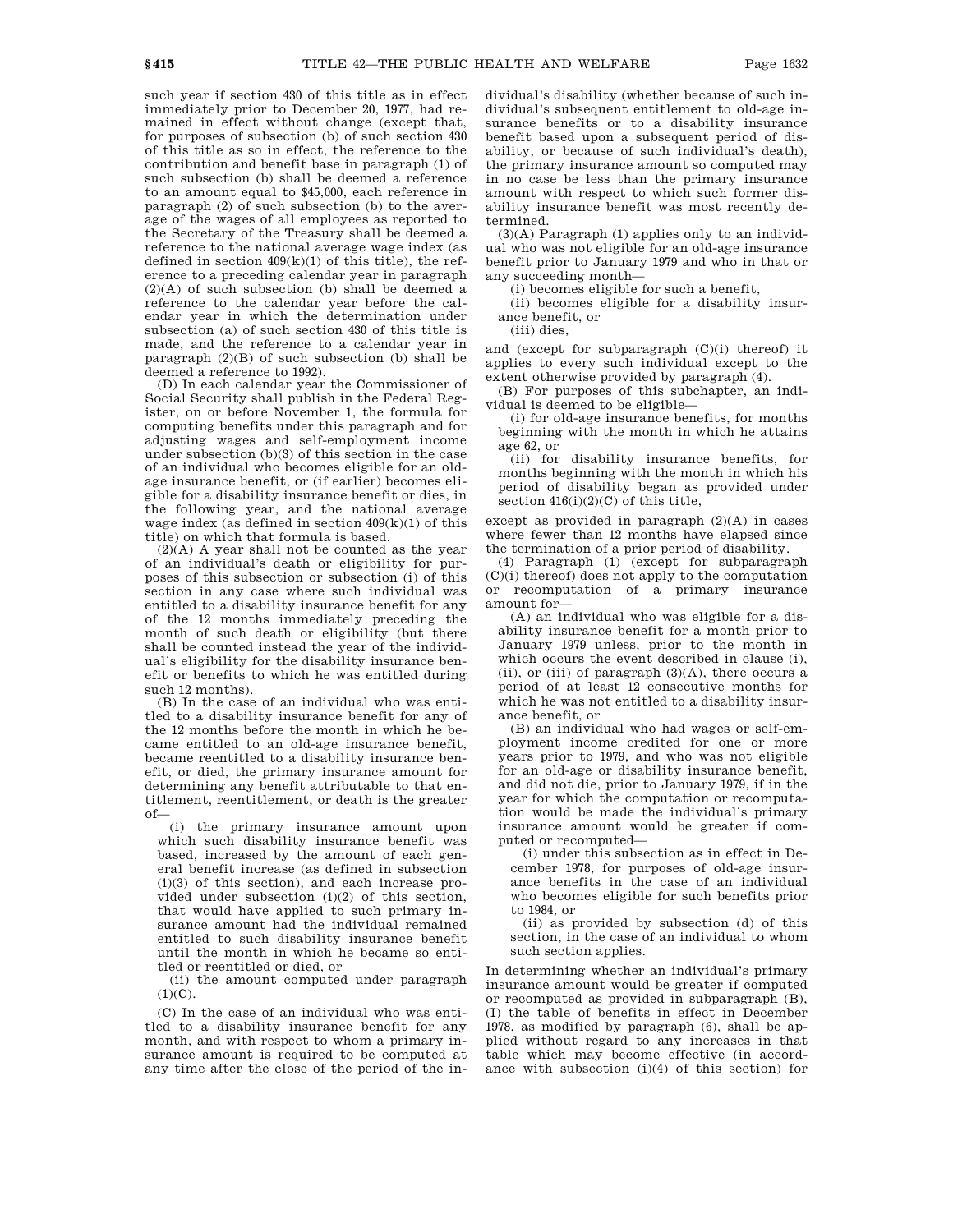years after 1978 (subject to clause (iii) of subsection  $(i)(2)(A)$  of this section) and  $(II)$  such individual's average monthly wage shall be computed as provided by subsection (b)(4) of this section.

(5)(A) Subject to subparagraphs (B), (C), (D) and (E), for purposes of computing the primary insurance amount (after December 1978) of an individual to whom paragraph (1) does not apply (other than an individual described in paragraph (4)(B)), this section as in effect in December 1978 shall remain in effect, except that, effective for January 1979, the dollar amount specified in paragraph (3) of this subsection shall be increased to \$11.50.

(B)(i) Subject to clauses (ii), (iii), and (iv), and notwithstanding any other provision of law, the primary insurance amount of any individual described in subparagraph (C) shall be, in lieu of the primary insurance amount as computed pursuant to any of the provisions referred to in subparagraph (D), the primary insurance amount computed under subsection (a) of this section as in effect in December 1978, without regard to subsections (b)(4) and (c) of this section as so in effect.

(ii) The computation of a primary insurance amount under this subparagraph shall be subject to section 104(j)(2) of the Social Security Amendments of 1972 (relating to the number of elapsed years under subsection (b) of this section).

(iii) In computing a primary insurance amount under this subparagraph, the dollar amount specified in paragraph (3) of subsection (a) of this section (as in effect in December 1978) shall be increased to \$11.50.

(iv) In the case of an individual to whom subsection (d) of this section applies, the primary insurance amount of such individual shall be the greater of—

(I) the primary insurance amount computed under the preceding clauses of this subparagraph, or

(II) the primary insurance amount computed under subsection (d) of this section.

(C) An individual is described in this subparagraph if—

(i) paragraph (1) does not apply to such individual by reason of such individual's eligibility for an old-age or disability insurance benefit, or the individual's death, prior to 1979, and

(ii) such individual's primary insurance amount computed under this section as in effect immediately before November 5, 1990, would have been computed under the provisions described in subparagraph (D).

(D) The provisions described in this subparagraph are—

(i) the provisions of this subsection as in effect prior to July 30, 1965, if such provisions would preclude the use of wages prior to 1951 in the computation of the primary insurance amount,

(ii) the provisions of section 409 of this title as in effect prior to August 28, 1950, and

(iii) the provisions of subsection (d) of this section as in effect prior to December 20, 1977.

(E) For purposes of this paragraph, the table for determining primary insurance amounts and

maximum family benefits contained in this section in December 1978 shall be revised as provided by subsection (i) of this section for each year after 1978.

(6)(A) In applying the table of benefits in effect in December 1978 under this section for purposes of the last sentence of paragraph (4), such table, revised as provided by subsection (i) of this section, as applicable, shall be extended for average monthly wages of less than \$76.00 and primary insurance benefits (as determined under subsection (d) of this section) of less than \$16.20.

(B) The Commissioner of Social Security shall determine and promulgate in regulations the methodology for extending the table under subparagraph (A).

 $(7)(A)$  In the case of an individual whose primary insurance amount would be computed under paragraph (1) of this subsection, who—

(i) attains age 62 after 1985 (except where he or she became entitled to a disability insurance benefit before 1986 and remained so entitled in any of the 12 months immediately preceding his or her attainment of age 62), or

(ii) would attain age 62 after 1985 and becomes eligible for a disability insurance benefit after 1985,

and who first becomes eligible after 1985 for a monthly periodic payment (including a payment determined under subparagraph (C), but excluding (I) a payment under the Railroad Retirement Act of 1974 or 1937 [45 U.S.C. 231 et seq., 228a et seq.], (II) a payment by a social security system of a foreign country based on an agreement concluded between the United States and such foreign country pursuant to section 433 of this title, and (III) a payment based wholly on service as a member of a uniformed service (as defined in section 410(m) of this title)) which is based in whole or in part upon his or her earnings for service which did not constitute ''employment'' as defined in section 410 of this title for purposes of this subchapter (hereafter in this paragraph and in subsection (d)(3) of this section referred to as ''noncovered service''), the primary insurance amount of that individual during his or her concurrent entitlement to such monthly periodic payment and to old-age or disability insurance benefits shall be computed or recomputed under subparagraph (B).

(B)(i) If paragraph (1) of this subsection would apply to such an individual (except for subparagraph (A) of this paragraph), there shall first be computed an amount equal to the individual's primary insurance amount under paragraph (1) of this subsection, except that for purposes of such computation the percentage of the individual's average indexed monthly earnings established by subparagraph (A)(i) of paragraph (1) shall be the percent specified in clause (ii). There shall then be computed (without regard to this paragraph) a second amount, which shall be equal to the individual's primary insurance amount under paragraph (1) of this subsection, except that such second amount shall be reduced by an amount equal to one-half of the portion of the monthly periodic payment which is attributable to noncovered service performed after 1956 (with such attribution being based on the proportionate number of years of such noncovered service) and to which the individual is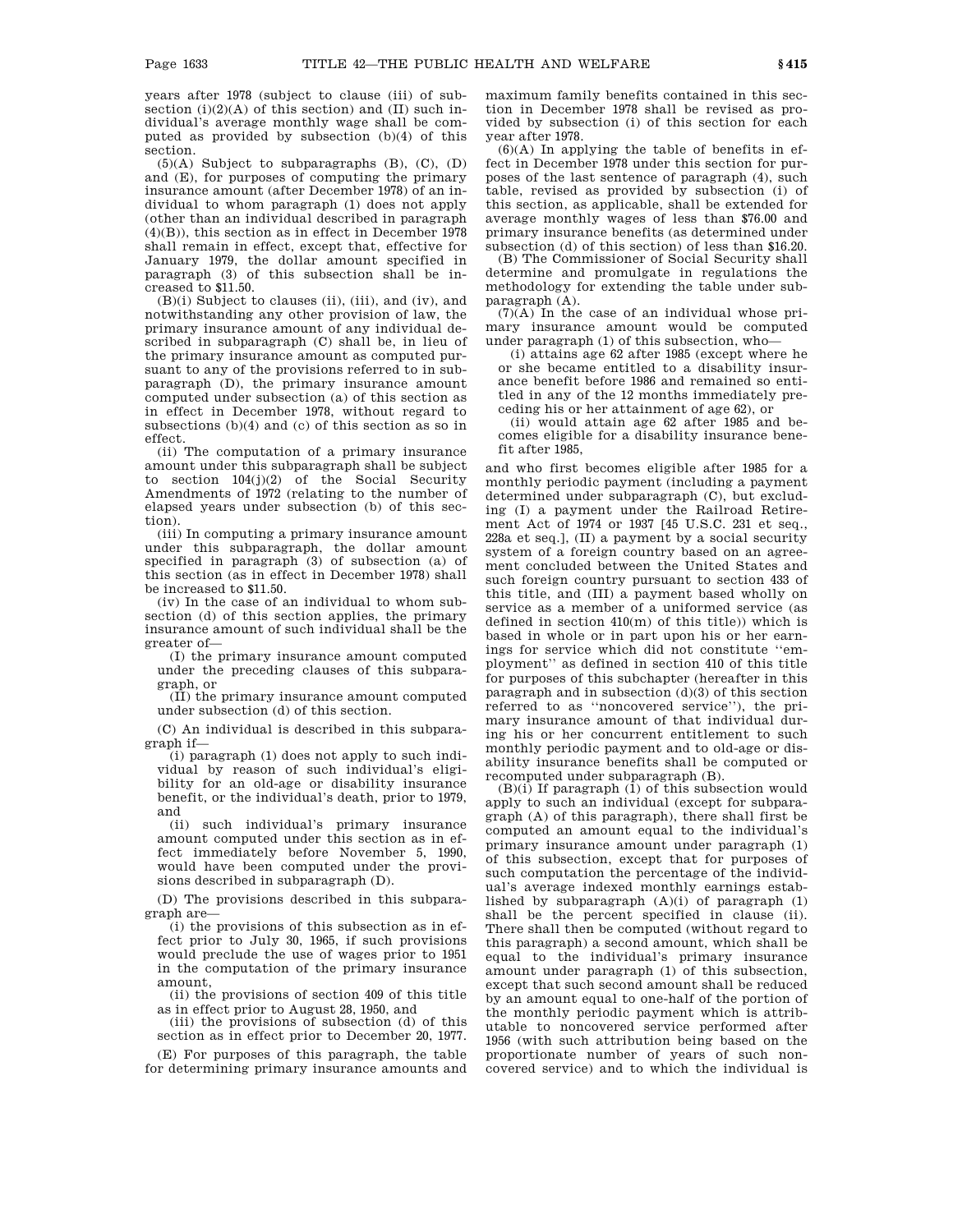entitled (or is deemed to be entitled) for the initial month of his or her concurrent entitlement to such monthly periodic payment and old-age or disability insurance benefits. The individual's primary insurance amount shall be the larger of the two amounts computed under this subparagraph (before the application of subsection (i) of this section) and shall be deemed to be computed under paragraph (1) of this subsection for the purpose of applying other provisions of this subchapter.

(ii) For purposes of clause (i), the percent specified in this clause is—

(I) 80.0 percent with respect to individuals who become eligible (as defined in paragraph  $(3)(B)$ ) for old-age insurance benefits (or became eligible as so defined for disability insurance benefits before attaining age 62) in 1986;

(II) 70.0 percent with respect to individuals who so become eligible in 1987;

(III) 60.0 percent with respect to individuals who so become eligible in 1988;

(IV) 50.0 percent with respect to individuals who so become eligible in 1989; and

(V) 40.0 percent with respect to individuals who so become eligible in 1990 or thereafter.

(C)(i) Any periodic payment which otherwise meets the requirements of subparagraph (A), but which is paid on other than a monthly basis, shall be allocated on a basis equivalent to a monthly payment (as determined by the Commissioner of Social Security), and such equivalent monthly payment shall constitute a monthly periodic payment for purposes of this paragraph.

(ii) In the case of an individual who has elected to receive a periodic payment that has been reduced so as to provide a survivor's benefit to any other individual, the payment shall be deemed to be increased (for purposes of any computation under this paragraph or subsection  $(d)(3)$  of this section) by the amount of such reduction.

(iii) For purposes of this paragraph, the term ''periodic payment'' includes a payment payable in a lump sum if it is a commutation of, or a substitute for, periodic payments.

(D) This paragraph shall not apply in the case of an individual who has 30 years or more of coverage. In the case of an individual who has more than 20 years of coverage but less than 30 years of coverage (as so defined), the percent specified in the applicable subdivision of subparagraph (B)(ii) shall (if such percent is smaller than the applicable percent specified in the following table) be deemed to be the applicable percent specified in the following table:

| If the number of such individual's<br>years of coverage (as so defined) is: | The applicable<br>percent is: |
|-----------------------------------------------------------------------------|-------------------------------|
|                                                                             | 85 percent                    |
|                                                                             | 80 percent                    |
|                                                                             | 75 percent                    |
|                                                                             | 70 percent                    |
|                                                                             | 65 percent                    |
|                                                                             | 60 percent                    |
|                                                                             | 55 percent                    |
|                                                                             | 50 percent                    |
|                                                                             | 45 percent.                   |

For purposes of this subparagraph, the term ''year of coverage'' shall have the meaning provided in paragraph  $(1)(C)(ii)$ , except that the reference to ''15 percent'' therein shall be deemed to be a reference to ''25 percent''.

(E) This paragraph shall not apply in the case of an individual whose eligibility for old-age or disability insurance benefits is based on an agreement concluded pursuant to section 433 of this title or an individual who on January 1, 1984—

(i) is an employee performing service to which social security coverage is extended on that date solely by reason of the amendments made by section 101 of the Social Security Amendments of 1983; or

(ii) is an employee of a nonprofit organization which (on December 31, 1983) did not have in effect a waiver certificate under section 3121(k) of the Internal Revenue Code of 1954 and to the employees of which social security coverage is extended on that date solely by reason of the amendments made by section 102 of that Act, unless social security coverage had previously extended to service performed by such individual as an employee of that organization under a waiver certificate which was subsequently (prior to December 31, 1983) terminated.

# **(b) Average indexed monthly earnings; average monthly wage**

(1) An individual's average indexed monthly earnings shall be equal to the quotient obtained by dividing—

(A) the total (after adjustment under paragraph (3)) of his wages paid in and self-employment income credited to his benefit computation years (determined under paragraph (2)), by

(B) the number of months in those years.

(2)(A) The number of an individual's benefit computation years equals the number of elapsed years reduced—

(i) in the case of an individual who is entitled to old-age insurance benefits (except as provided in the second sentence of this subparagraph), or who has died, by 5 years, and

(ii) in the case of an individual who is entitled to disability insurance benefits, by the number of years equal to one-fifth of such individual's elapsed years (disregarding any resulting fractional part of a year), but not by more than 5 years.

Clause (ii), once applicable with respect to any individual, shall continue to apply for purposes of determining such individual's primary insurance amount for purposes of any subsequent eligibility for disability or old-age insurance benefits unless prior to the month in which such eligibility begins there occurs a period of at least 12 consecutive months for which he was not entitled to a disability or an old-age insurance benefit. If an individual described in clause (ii) is living with a child (of such individual or his or her spouse) under the age of 3 in any calendar year which is included in such individual's computation base years, but which is not disregarded pursuant to clause (ii) or to subparagraph (B) (in determining such individual's benefit computation years) by reason of the reduction in the number of such individual's elapsed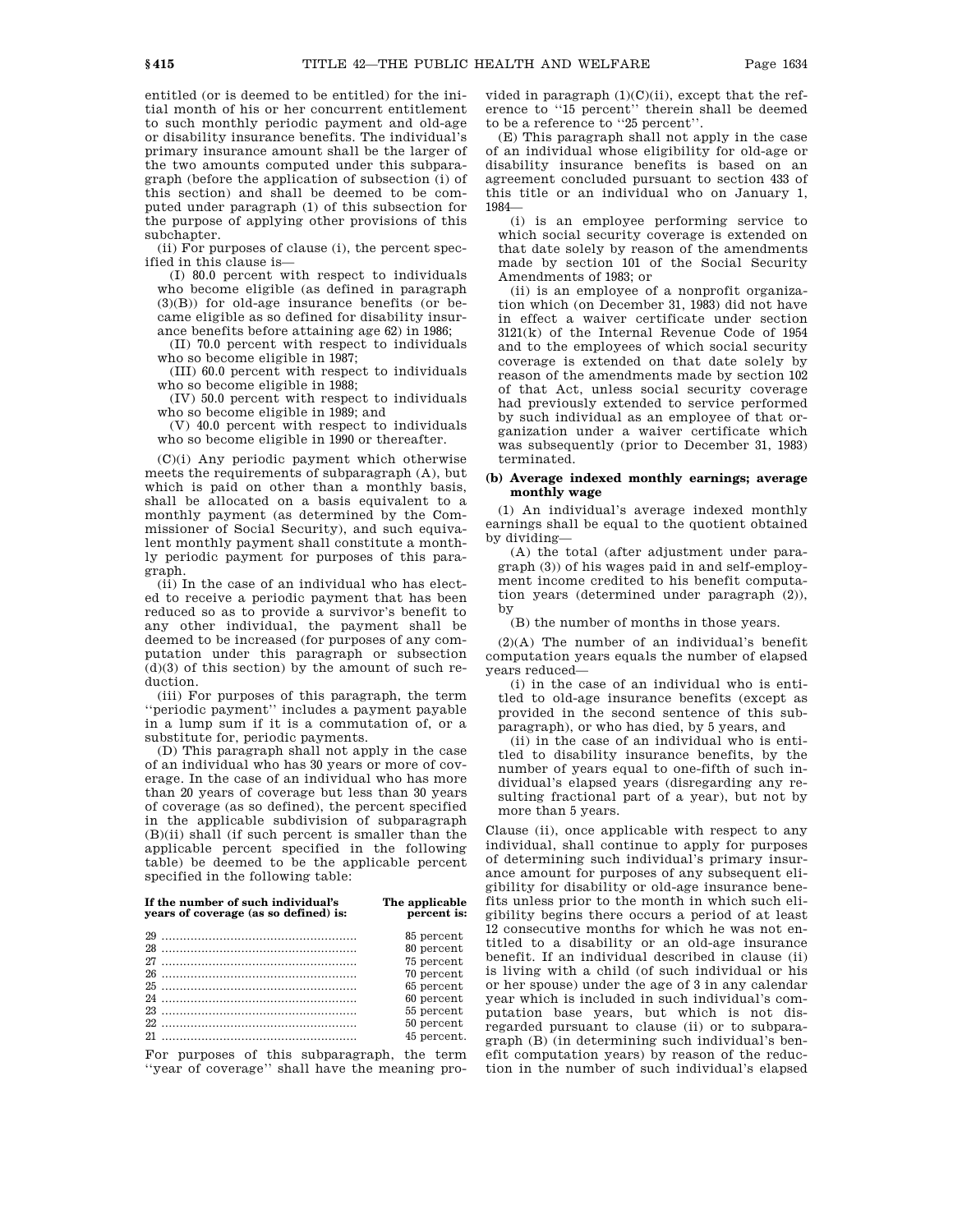years under clause (ii), the number by which such elapsed years are reduced under this subparagraph pursuant to clause (ii) shall be increased by one (up to a combined total not exceeding 3) for each such calendar year; except that (I) no calendar year shall be disregarded by reason of this sentence (in determining such individual's benefit computation years) unless the individual was living with such child substantially throughout the period in which the child was alive and under the age of 3 in such year and the individual had no earnings as described in section  $403(f)(5)$  of this title in such year, (II) the particular calendar years to be disregarded under this sentence (in determining such benefit computation years) shall be those years (not otherwise disregarded under clause (ii)) which, before the application of subsection (f) of this section, meet the conditions of subclause (I), and (III) this sentence shall apply only to the extent that its application would not result in a lower primary insurance amount. The number of an individual's benefit computation years as determined under this subparagraph shall in no case be less than 2.

(B) For purposes of this subsection with respect to any individual—

(i) the term ''benefit computation years'' means those computation base years, equal in number to the number determined under subparagraph (A), for which the total of such individual's wages and self-employment income, after adjustment under paragraph (3), is the largest;

(ii) the term ''computation base years'' means the calendar years after 1950 and before—

(I) in the case of an individual entitled to old-age insurance benefits, the year in which occurred (whether by reason of section  $402(j)(1)$  of this title or otherwise) the first month of that entitlement; or

(II) in the case of an individual who has died (without having become entitled to oldage insurance benefits), the year succeeding the year of his death;

except that such term excludes any calendar year entirely included in a period of disability; and

(iii) the term ''number of elapsed years'' means (except as otherwise provided by section 104(j)(2) of the Social Security Amendments of 1972) the number of calendar years after 1950 (or, if later, the year in which the individual attained age 21) and before the year in which the individual died, or, if it occurred earlier (but after 1960), the year in which he attained age 62; except that such term excludes any calendar year any part of which is included in a period of disability.

(3)(A) Except as provided by subparagraph (B), the wages paid in and self-employment income credited to each of an individual's computation base years for purposes of the selection therefrom of benefit computation years under paragraph (2) shall be deemed to be equal to the product of—

(i) the wages and self-employment income paid in or credited to such year (as determined without regard to this subparagraph), and

(ii) the quotient obtained by dividing—

(I) the national average wage index (as defined in section  $409(k)(1)$  of this title) for the second calendar year preceding the earliest of the year of the individual's death, eligibility for an old-age insurance benefit, or eligibility for a disability insurance benefit (except that the year in which the individual dies, or becomes eligible, shall not be considered as such year if the individual was entitled to disability insurance benefits for any month in the 12-month period immediately preceding such death or eligibility, but there shall be counted instead the year of the individual's eligibility for the disability insurance benefit to which he was entitled in such 12-month period), by

(II) the national average wage index (as so defined) for the computation base year for which the determination is made.

(B) Wages paid in or self-employment income credited to an individual's computation base year which—

(i) occurs after the second calendar year specified in subparagraph  $(A)(ii)(I)$ , or

(ii) is a year treated under subsection  $(f)(2)(C)$  of this section as though it were the last year of the period specified in paragraph  $(2)(B)(ii)$ ,

shall be available for use in determining an individual's benefit computation years, but without applying subparagraph (A) of this paragraph.

(4) For purposes of determining the average monthly wage of an individual whose primary insurance amount is computed (after 1978) under subsection (a) or (d) of this section as in effect (except with respect to the table contained therein) in December 1978, by reason of subsection  $(a)(4)(B)$  of this section, this subsection as in effect in December 1978 shall remain in effect, except that paragraph  $(2)(C)$  (as then in effect) shall be deemed to provide that ''computation base years'' include only calendar years in the period after 1950 (or 1936, if applicable) and prior to the year in which occurred the first month for which the individual was eligible (as defined in subsection  $(a)(3)(B)$  of this section as in effect in January 1979) for an old-age or disability insurance benefit, or, if earlier, the year in which he died. Any calendar year all of which is included in a period of disability shall not be included as a computation base year for such purposes.

# **(c) Application of prior provisions in certain cases**

Subject to the amendments made by section 5117 of the Omnibus Budget Reconciliation Act of 1990, this subsection as in effect in December 1978 shall remain in effect with respect to an individual to whom subsection  $(a)(1)$  of this section does not apply by reason of the individual's eligibility for an old-age or disability insurance benefit, or the individual's death, prior to 1979.

# **(d) Primary insurance amount under 1939 Act**

(1) For purposes of column I of the table appearing in subsection (a) of this section, as that subsection was in effect in December 1977, an individual's primary insurance benefit shall be computed as follows: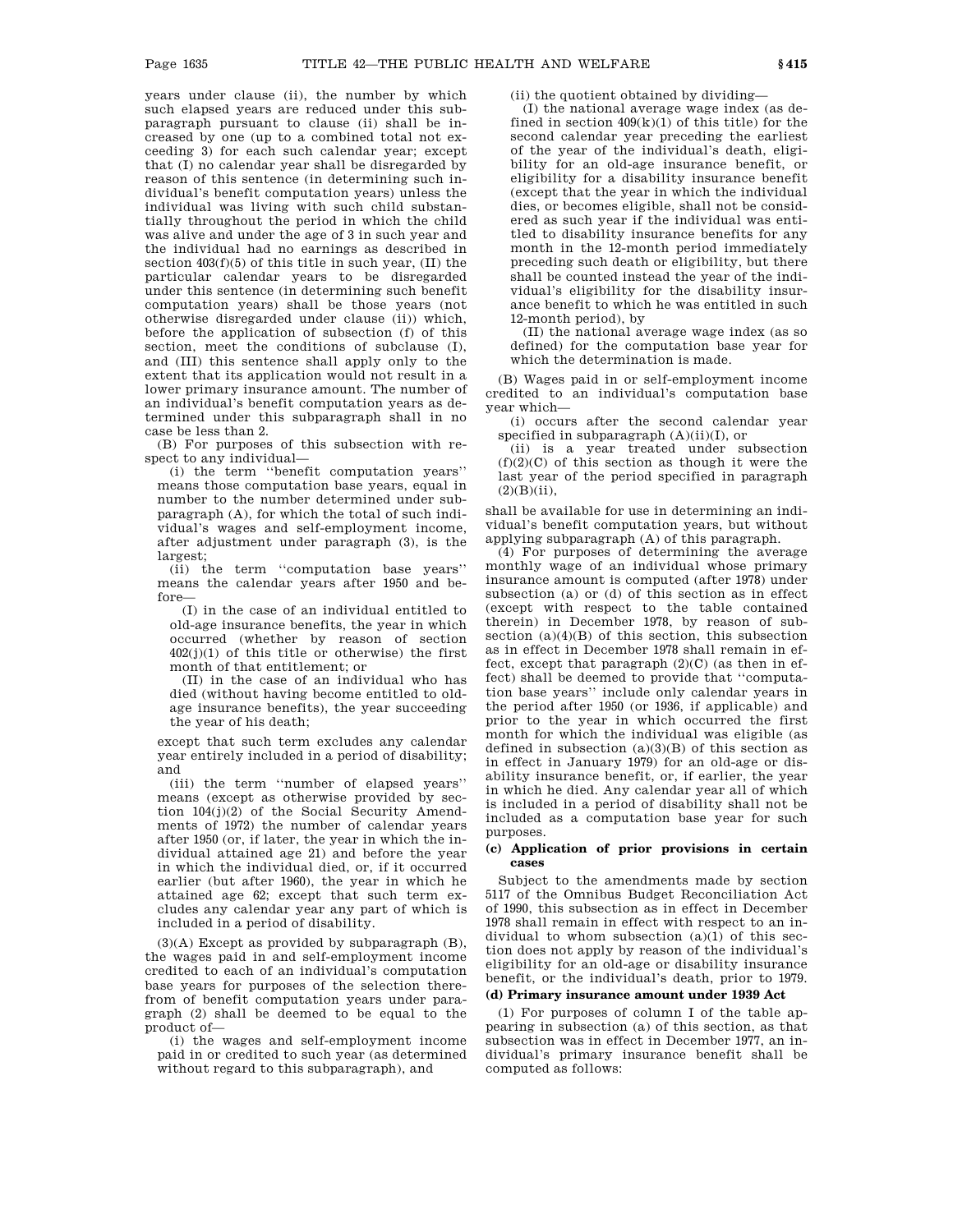(A) The individual's average monthly wage shall be determined as provided in subsection (b) of this section, as in effect in December 1977 (but without regard to paragraph (4) thereof and subject to section  $104(j)(2)$  of the Social Security Amendments of 1972), except that for purposes of paragraphs  $(2)(C)$  and  $(3)$ of that subsection (as so in effect) 1936 shall be used instead of 1950.

(B) For purposes of subparagraphs (B) and (C) of subsection (b)(2) of this section (as so in effect)—

(i) the total wages prior to 1951 (as defined in subparagraph (C) of this paragraph) of an individual—

(I) shall, in the case of an individual who attained age 21 prior to 1950, be divided by the number of years (hereinafter in this subparagraph referred to as the ''divisor'') elapsing after the year in which the individual attained age 20, or 1936 if later, and prior to the earlier of the year of death or 1951, except that such divisor shall not include any calendar year entirely included in a period of disability, and in no case shall the divisor be less than one, and

(II) shall, in the case of an individual who died before 1950 and before attaining age 21, be divided by the number of years (hereinafter in this subparagraph referred to as the ''divisor'') elapsing after the second year prior to the year of death, or 1936 if later, and prior to the year of death, and in no case shall the divisor be less than one; and

(ii) the total wages prior to 1951 (as defined in subparagraph (C) of this paragraph) of an individual who either attained age 21 after 1949 or died after 1949 before attaining age 21, shall be divided by the number of years (hereinafter in this subparagraph referred to as the ''divisor'') elapsing after 1949 and prior to 1951.

The quotient so obtained shall be deemed to be the individual's wages credited to each of the years which were used in computing the amount of the divisor, except that—

(iii) if the quotient exceeds \$3,000, only \$3,000 shall be deemed to be the individual's wages for each of the years which were used in computing the amount of the divisor, and the remainder of the individual's total wages prior to 1951 (I) if less than \$3,000, shall be deemed credited to the computation base year (as defined in subsection (b)(2) of this section as in effect in December 1977) immediately preceding the earliest year used in computing the amount of the divisor, or (II) if \$3,000 or more, shall be deemed credited, in \$3,000 increments, to the computation base year (as so defined) immediately preceding the earliest year used in computing the amount of the divisor and to each of the computation base years (as so defined) consecutively preceding that year, with any remainder less than \$3,000 being credited to the computation base year (as so defined) immediately preceding the earliest year to which a full \$3,000 increment was credited; and

(iv) no more than \$42,000 may be taken into account, for purposes of this subparagraph, as total wages after 1936 and prior to 1951.

(C) For the purposes of subparagraph (B), "total wages prior to 1951" with respect to an individual means the sum of (i) remuneration credited to such individual prior to 1951 on the records of the Commissioner of Social Security, (ii) wages deemed paid prior to 1951 to such individual under section 417 of this title, (iii) compensation under the Railroad Retirement Act of 1937 [45 U.S.C. 228a et seq.] prior to 1951 creditable to him pursuant to this subchapter, and (iv) wages deemed paid prior to 1951 to such individual under section 431 of this title.

(D) The individual's primary insurance benefit shall be 40 percent of the first \$50 of his average monthly wage as computed under this subsection, plus 10 percent of the next \$200 of his average monthly wage, increased by 1 percent for each increment year. The number of increment years is the number, not more than 14 nor less than 4, that is equal to the individual's total wages prior to 1951 divided by \$1,650 (disregarding any fraction).

(2) The provisions of this subsection shall be applicable only in the case of an individual—

(A) with respect to whom at least one of the quarters elapsing prior to 1951 is a quarter of coverage;

(B) who attained age 22 after 1950 and with respect to whom less than six of the quarters elapsing after 1950 are quarters of coverage, or who attained such age before 1951; and

(C)(i) who becomes entitled to benefits under section 402(a) or 423 of this title or who dies, or

(ii) whose primary insurance amount is required to be recomputed under paragraph (2), (6), or (7) of subsection (f) of this section or under section 431 of this title.

(3) In the case of an individual whose primary insurance amount is not computed under paragraph (1) of subsection (a) of this section by reason of paragraph  $(4)(B)(ii)$  of that subsection, who—

(A) attains age 62 after 1985 (except where he or she became entitled to a disability insurance benefit before 1986, and remained so entitled in any of the 12 months immediately preceding his or her attainment of age 62), or

(B) would attain age 62 after 1985 and becomes eligible for a disability insurance benefit after 1985,

and who first becomes eligible after 1985 for a monthly periodic payment (including a payment determined under subsection (a)(7)(C) of this section, but excluding (I) a payment under the Railroad Retirement Act of 1974 or 1937 [45 U.S.C. 231 et seq., 228a et seq.], (II) a payment by a social security system of a foreign country based on an agreement concluded between the United States and such foreign country pursuant to section 433 of this title, and (III) a payment based wholly on service as a member of a uniformed service (as defined in section 410(m) of this title)) which is based (in whole or in part) upon his or her earnings in noncovered service,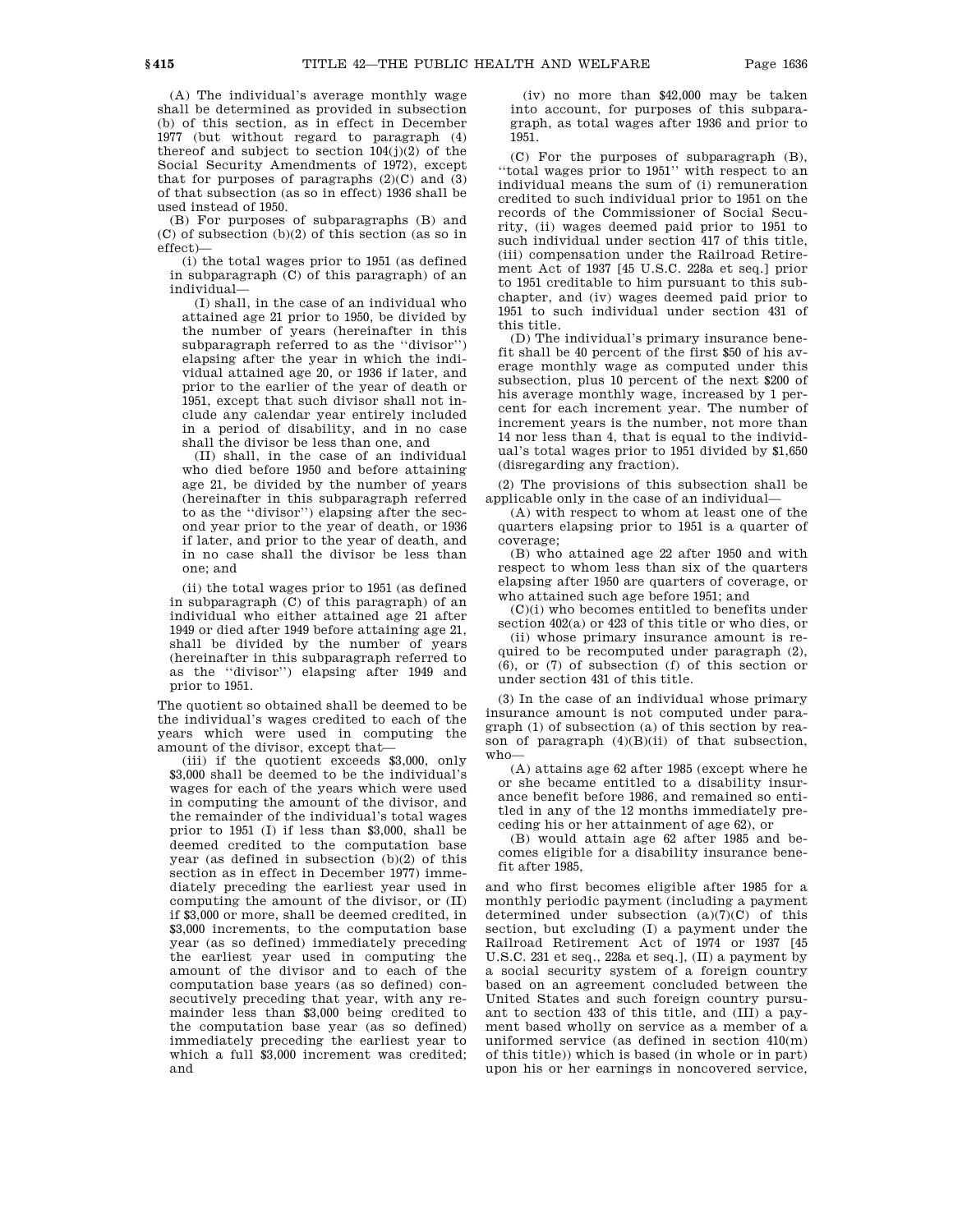the primary insurance amount of such individual during his or her concurrent entitlement to such monthly periodic payment and to old-age or disability insurance benefits shall be the primary insurance amount computed or recomputed under this subsection (without regard to this paragraph and before the application of subsection (i) of this section) reduced by an amount equal to the smaller of—

(i) one-half of the primary insurance amount (computed without regard to this paragraph and before the application of subsection (i) of this section), or

(ii) one-half of the portion of the monthly periodic payment (or payment determined under subsection  $(a)(7)(C)$  of this section) which is attributable to noncovered service performed after 1956 (with such attribution being based on the proportionate number of years of such noncovered service) and to which that individual is entitled (or is deemed to be entitled) for the initial month of such concurrent entitlement.

This paragraph shall not apply in the case of any individual to whom subsection (a)(7) of this section would not apply by reason of subparagraph (E) or the first sentence of subparagraph (D) thereof.

# **(e) Certain wages and self-employment income not to be counted**

For the purposes of subsections (b) and (d) of this section—

(1) in computing an individual's average indexed monthly earnings or, in the case of an individual whose primary insurance amount is computed under subsection (a) of this section as in effect prior to January 1979, average monthly wage, there shall not be counted the excess over \$3,600 in the case of any calendar year after 1950 and before 1955, the excess over \$4,200 in the case of any calendar year after 1954 and before 1959, the excess over \$4,800 in the case of any calendar year after 1958 and before 1966, the excess over \$6,600 in the case of any calendar year after 1965 and before 1968, the excess over \$7,800 in the case of any calendar year after 1967 and before 1972, the excess over \$9,000 in the case of any calendar year after 1971 and before 1973, the excess over \$10,800 in the case of any calendar year after 1972 and before 1974, the excess over \$13,200 in the case of any calendar year after 1973 and before 1975, and the excess over an amount equal to the contribution and benefit base (as determined under section 430 of this title) in the case of any calendar year after 1974 with respect to which such contribution and benefit base is effective, (before the application, in the case of average indexed monthly earnings, of subsection  $(b)(3)(A)$  of this section) of  $(A)$ the wages paid to him in such year, plus (B) the self-employment income credited to such year (as determined under section 412 of this title); and

(2) if an individual's average indexed monthly earnings or, in the case of an individual whose primary insurance amount is computed under subsection (a) of this section as in effect prior to January 1979, average monthly wage, computed under subsection (b) of this section

or for the purposes of subsection (d) of this section is not a multiple of \$1, it shall be reduced to the next lower multiple of \$1.

# **(f) Recomputation of benefits**

(1) After an individual's primary insurance amount has been determined under this section, there shall be no recomputation of such individual's primary insurance amount except as provided in this subsection or, in the case of a World War II veteran who died prior to July 27, 1954, as provided in section 417(b) of this title.

 $(2)(A)$  If an individual has wages or self-employment income for a year after 1978 for any part of which he is entitled to old-age or disability insurance benefits, the Commissioner of Social Security shall, at such time or times and within such period as the Commissioner may by regulation prescribe, recompute the individual's primary insurance amount for that year.

(B) For the purpose of applying subparagraph  $(A)$  of subsection  $(a)(1)$  of this section to the average indexed monthly earnings of an individual to whom that subsection applies and who receives a recomputation under this paragraph, there shall be used, in lieu of the amounts established by subsection (a)(1)(B) of this section for purposes of clauses (i) and (ii) of subsection  $(a)(1)(A)$  of this section, the amounts so established that were (or, in the case of an individual described in subsection  $(a)(4)(B)$  of this section, would have been) used in the computation of such individual's primary insurance amount prior to the application of this subsection.

(C) A recomputation of any individual's primary insurance amount under this paragraph shall be made as provided in subsection  $(a)(1)$  of this section as though the year with respect to which it is made is the last year of the period specified in subsection  $(b)(2)(B)(ii)$  of this section; and subsection (b)(3)(A) of this section shall apply with respect to any such recomputation as it applied in the computation of such individual's primary insurance amount prior to the application of this subsection.

(D) A recomputation under this paragraph with respect to any year shall be effective-

(i) in the case of an individual who did not die in that year, for monthly benefits beginning with benefits for January of the following year; or

(ii) in the case of an individual who died in that year, for monthly benefits beginning with benefits for the month in which he died.

(3) Repealed. Pub. L. 95–216, title II, §201(f)(2), Dec. 20, 1977, 91 Stat. 1521.

(4) A recomputation shall be effective under this subsection only if it increases the primary insurance amount by at least \$1.

(5) In the case of a man who became entitled to old-age insurance benefits and died before the month in which he attained retirement age (as defined in section 416(*l*) of this title), the Commissioner of Social Security shall recompute his primary insurance amount as provided in subsection (a) of this section as though he became entitled to old-age insurance benefits in the month in which he died; except that (i) his computation base years referred to in subsection (b)(2) of this section shall include the year in which he died, and (ii) his elapsed years referred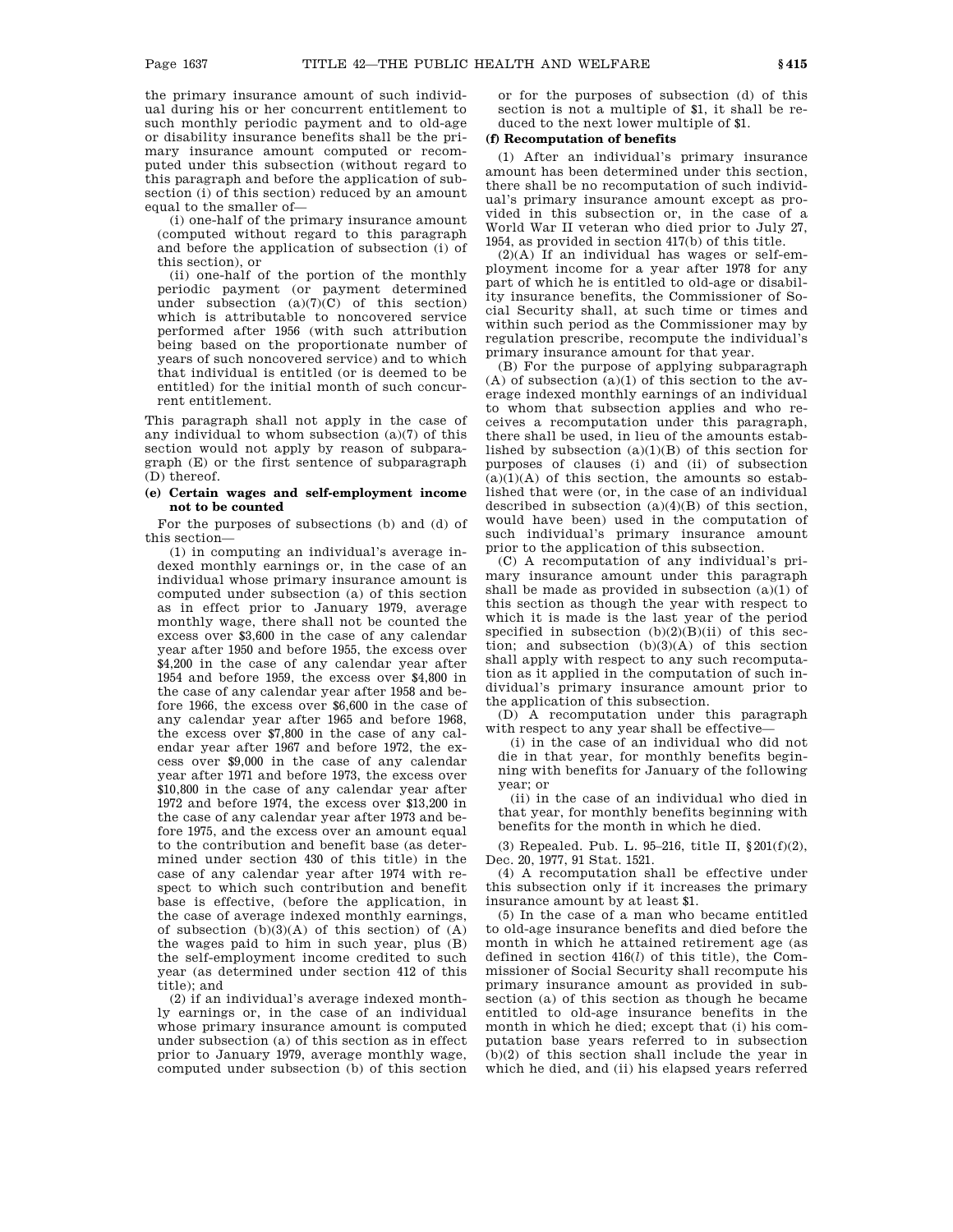to in subsection (b)(3) of this section shall not include the year in which he died or any year thereafter. Such recomputation of such primary insurance amount shall be effective for and after the month in which he died.

(6) Upon the death after 1967 of an individual entitled to benefits under section 402(a) or section 423 of this title, if any person is entitled to monthly benefits or a lump-sum death payment, on the wages and self-employment income of such individual, the Commissioner of Social Security shall recompute the decedent's primary insurance amount, but only if the decedent during his lifetime was paid compensation which was treated under section 405(*o*) of this title as remuneration for employment.

(7) This subsection as in effect in December 1978 shall continue to apply to the recomputation of a primary insurance amount computed under subsection (a) or (d) of this section as in effect (without regard to the table in subsection (a) of this section) in that month, and, where appropriate, under subsection (d) as in effect in December 1977, including a primary insurance amount computed under any such subsection whose operation is modified as a result of the amendments made by section 5117 of the Omnibus Budget Reconciliation Act of 1990. For purposes of recomputing a primary insurance amount determined under subsection (a) or (d) of this section (as so in effect) in the case of an individual to whom those subsections apply by reason of subsection  $(a)(4)(B)$  of this section as in effect after December 1978, no remuneration shall be taken into account for the year in which the individual initially became eligible for an old-age or disability insurance benefit or died, or for any year thereafter, and (effective January 1982) the recomputation shall be modified by the application of subsection (a)(6) of this section where applicable.

(8) The Commissioner of Social Security shall recompute the primary insurance amounts applicable to beneficiaries whose benefits are based on a primary insurance amount which was computed under subsection (a)(3) of this section effective prior to January 1979, or would have been so computed if the dollar amount specified therein were \$11.50. Such recomputation shall be effective January 1979, and shall include the effect of the increase in the dollar amount provided by subsection  $(a)(1)(C)(i)$  of this section. Such primary insurance amount shall be deemed to be provided under such section for purposes of subsection (i) of this section.

 $(9)(A)$  In the case of an individual who becomes entitled to a periodic payment determined under subsection  $(a)(7)(A)$  of this section (including a payment determined under subsection  $(a)(7)(C)$ of this section) in a month subsequent to the first month in which he or she becomes entitled to an old-age or disability insurance benefit, and whose primary insurance amount has been computed without regard to either such subsection or subsection (d)(3) of this section, such individual's primary insurance amount shall be recomputed (notwithstanding paragraph (4) of this subsection), in accordance with either such subsection or subsection (d)(3) of this section, as may be applicable, effective with the first month of his or her concurrent entitlement to such benefit and such periodic payment.

(B) If an individual's primary insurance amount has been computed under subsection  $(a)(7)$  or  $(d)(3)$  of this section, and it becomes necessary to recompute that primary insurance amount under this subsection—

(i) so as to increase the monthly benefit amount payable with respect to such primary insurance amount (except in the case of the individual's death), such increase shall be determined as though the recomputed primary insurance amount were being computed under subsection  $(a)(7)$  or  $(d)(3)$  of this section, or

(ii) by reason of the individual's death, such primary insurance amount shall be recomputed without regard to (and as though it had never been computed with regard to) subsection  $(a)(7)$  or  $(d)(3)$  of this section.

## **(g) Rounding of benefits**

The amount of any monthly benefit computed under section 402 or 423 of this title which (after any reduction under sections 403(a) and 424a of this title and any deduction under section 403(b) of this title, and after any deduction under section 1395s(a)(1) of this title) is not a multiple of \$1 shall be rounded to the next lower multiple of \$1.

# **(h) Service of certain Public Health Service Officers**

(1) Notwithstanding the provisions of subchapter III of chapter 83 of title 5, remuneration paid for service to which the provisions of section 410(*l*)(1) of this title are applicable and which is performed by an individual as a commissioned officer of the Reserve Corps of the Public Health Service prior to July 1, 1960, shall not be included in computing entitlement to or the amount of any monthly benefit under this subchapter, on the basis of his wages and selfemployment income, for any month after June 1960 and prior to the first month with respect to which the Director of the Office of Personnel Management certifies to the Commissioner of Social Security that, by reason of a waiver filed as provided in paragraph (2), no further annuity will be paid to him, his wife, and his children, or, if he has died, to his widow and children, under subchapter III of chapter 83 of title 5 on the basis of such service.

(2) In the case of a monthly benefit for a month prior to that in which the individual, on whose wages and self-employment income such benefit is based, dies, the waiver must be filed by such individual; and such waiver shall be irrevocable and shall constitute a waiver on behalf of himself, his wife, and his children. If such individual did not file such a waiver before he died, then in the case of a benefit for the month in which he died or any month thereafter, such waiver must be filed by his widow, if any, and by or on behalf of all his children, if any; and such waivers shall be irrevocable. Such a waiver by a child shall be filed by his legal guardian or guardians, or, in the absence thereof, by the person (or persons) who has the child in his care.

# **(i) Cost-of-living increases in benefits**

(1) For purposes of this subsection—

(A) the term ''base quarter'' means (i) the calendar quarter ending on September 30 in each year after 1982, or (ii) any other calendar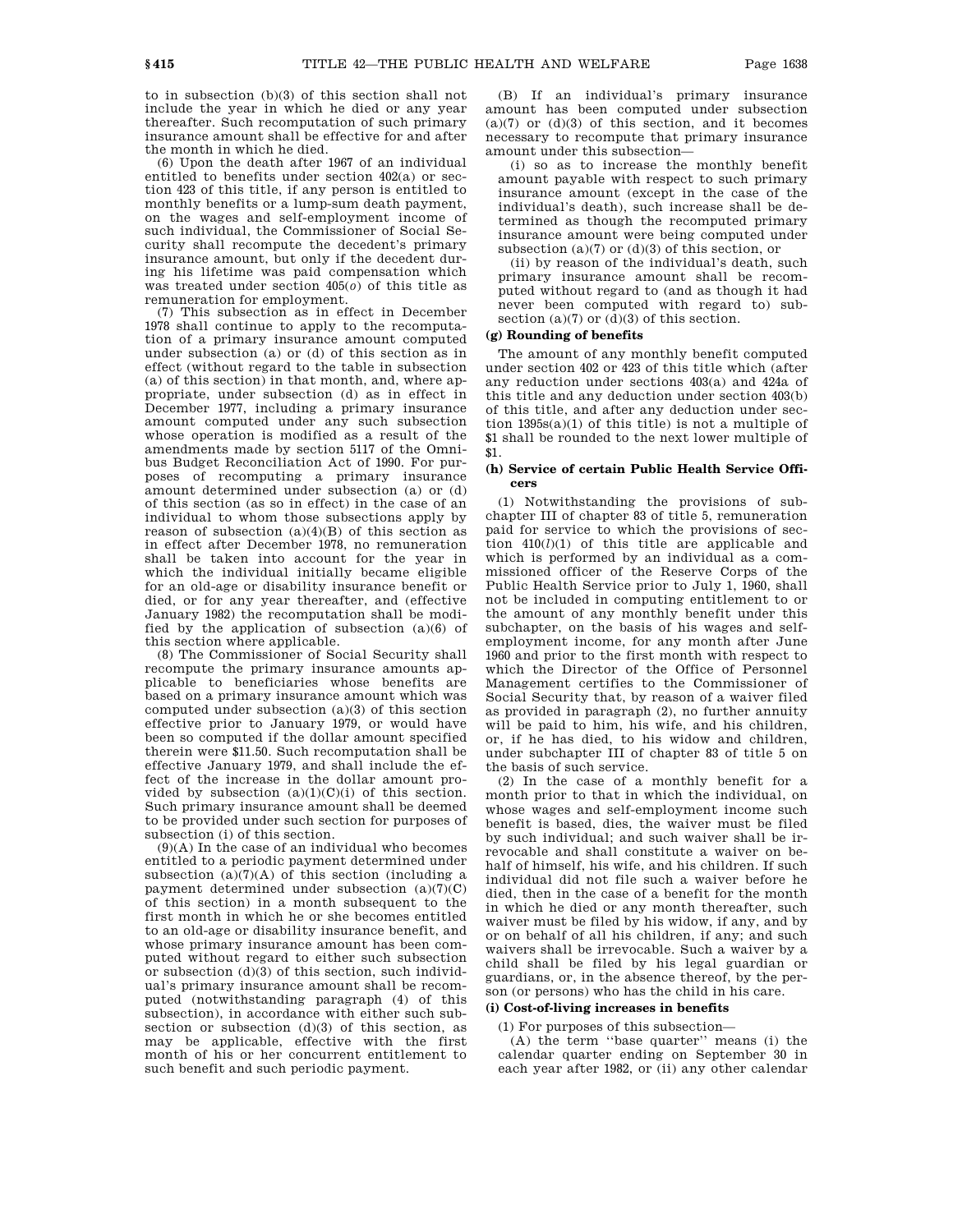quarter in which occurs the effective month of a general benefit increase under this subchapter;

(B) the term ''cost-of-living computation quarter'' means a base quarter, as defined in subparagraph  $(A)(i)$ , with respect to which the applicable increase percentage is greater than zero; except that there shall be no cost-of-living computation quarter in any calendar year if in the year prior to such year a law has been enacted providing a general benefit increase under this subchapter or if in such prior year such a general benefit increase becomes effective;

(C) the term ''applicable increase percentage'' means—

(i) with respect to a base quarter or costof-living computation quarter in any calendar year before 1984, or in any calendar year after 1983 and before 1989 for which the OASDI fund ratio is 15.0 percent or more, or in any calendar year after 1988 for which the OASDI fund ratio is 20.0 percent or more, the CPI increase percentage; and

(ii) with respect to a base quarter or costof-living computation quarter in any calendar year after 1983 and before 1989 for which the OASDI fund ratio is less than 15.0 percent, or in any calendar year after 1988 for which the OASDI fund ratio is less than 20.0 percent, the CPI increase percentage or the wage increase percentage, whichever (with respect to that quarter) is the lower;

(D) the term ''CPI increase percentage'', with respect to a base quarter or cost-of-living computation quarter in any calendar year, means the percentage (rounded to the nearest one-tenth of 1 percent) by which the Consumer Price Index for that quarter (as prepared by the Department of Labor) exceeds such index for the most recent prior calendar quarter which was a base quarter under subparagraph  $(A)(ii)$  or, if later, the most recent cost-of-living computation quarter under subparagraph (B);

(E) the term ''wage increase percentage'', with respect to a base quarter or cost-of-living computation quarter in any calendar year, means the percentage (rounded to the nearest one-tenth of 1 percent) by which the national average wage index (as defined in section  $409(k)(1)$  of this title) for the year immediately preceding such calendar year exceeds such index for the year immediately preceding the most recent prior calendar year which included a base quarter under subparagraph (A)(ii) or, if later, which included a cost-of-living computation quarter;

(F) the term ''OASDI fund ratio'', with respect to any calendar year, means the ratio of—

(i) the combined balance in the Federal Old-Age and Survivors Insurance Trust Fund and the Federal Disability Insurance Trust Fund as of the beginning of such year, including the taxes transferred under section 401(a) of this title on the first day of such year and reduced by the outstanding amount of any loan (including interest thereon) theretofore made to either such Fund from the Federal Hospital Insurance Trust Fund under section 401(*l*) of this title, to

(ii) the total amount which (as estimated by the Commissioner of Social Security) will be paid from the Federal Old-Age and Survivors Insurance Trust Fund and the Federal Disability Insurance Trust Fund during such calendar year for all purposes authorized by section 401 of this title (other than payments of interest on, or repayments of, loans from the Federal Hospital Insurance Trust Fund under section 401(*l*) of this title), but excluding any transfer payments between such trust funds and reducing the amount of any transfers to the Railroad Retirement Account by the amount of any transfers into either such trust fund from that Account; 1

(G) the Consumer Price Index for a base quarter, a cost-of-living computation quarter, or any other calendar quarter shall be the arithmetical mean of such index for the 3 months in such quarter.

(2)(A)(i) The Commissioner of Social Security shall determine each year beginning with 1975 (subject to the limitation in paragraph  $(1)(B)$ ) whether the base quarter (as defined in paragraph  $(1)(A)(i)$  in such year is a cost-of-living computation quarter.

(ii) If the Commissioner of Social Security determines that the base quarter in any year is a cost-of-living computation quarter, the Commissioner shall, effective with the month of December of that year as provided in subparagraph (B), increase—

(I) the benefit amount to which individuals are entitled for that month under section 427 or 428 of this title,

(II) the primary insurance amount of each other individual on which benefit entitlement is based under this subchapter, and

(III) the amount of total monthly benefits based on any primary insurance amount which is permitted under section 403 of this title (and such total shall be increased, unless otherwise so increased under another provision of this subchapter, at the same time as such primary insurance amount) or, in the case of a primary insurance amount computed under subsection (a) of this section as in effect (without regard to the table contained therein) prior to January 1979, the amount to which the beneficiaries may be entitled under section 403 of this title as in effect in December 1978, except as provided by section  $403(a)(7)$  and  $(8)$  of this title as in effect after December 1978.

The increase shall be derived by multiplying each of the amounts described in subdivisions (I), (II), and (III) (including each of those amounts as previously increased under this subparagraph) by the applicable increase percentage; and any amount so increased that is not a multiple of \$0.10 shall be decreased to the next lower multiple of \$0.10. Any increase under this subsection in a primary insurance amount determined under subparagraph (C)(i) of subsection  $(a)(1)$  of this section shall be applied after the initial determination of such primary insurance amount under that subparagraph (with the amount of such increase, in the case of an individual who becomes eligible for old-age

<sup>1</sup>So in original. Probably should be followed by ''and''.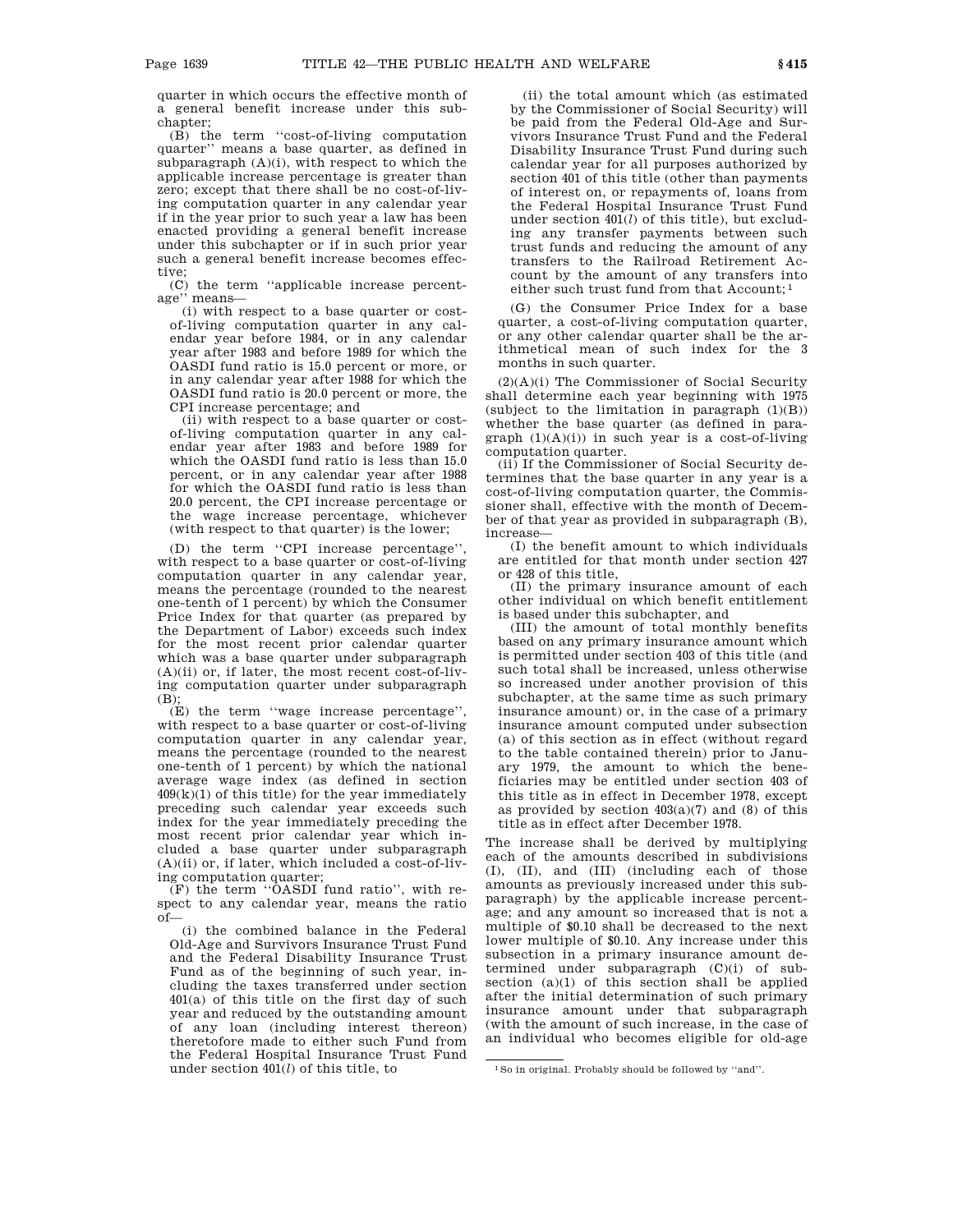or disability insurance benefits or dies in a calendar year after 1979, being determined from the range of possible primary insurance amounts published by the Commissioner of Social Security under the last sentence of subparagraph (D)).

 $\overrightarrow{f}$  (iii) In the case of an individual who becomes eligible for an old-age or disability insurance benefit, or who dies prior to becoming so eligible, in a year in which there occurs an increase provided under clause (ii), the individual's primary insurance amount (without regard to the time of entitlement to that benefit) shall be increased (unless otherwise so increased under another provision of this subchapter and, with respect to a primary insurance amount determined under subsection  $(a)(1)(C)(i)(I)$  of this section in the case of an individual to whom that subsection (as in effect in December 1981) applied, subject to the provisions of subsection  $(a)(1)(C)(i)$  of this section and clauses (iv) and (v) of this subparagraph (as then in effect)) by the amount of that increase and subsequent applicable increases, but only with respect to benefits payable for months after November of that year.

(B) The increase provided by subparagraph (A) with respect to a particular cost-of-living computation quarter shall apply in the case of monthly benefits under this subchapter for months after November of the calendar year in which occurred such cost-of-living computation quarter, and in the case of lump-sum death payments with respect to deaths occurring after November of such calendar year.

(C)(i) Whenever the Commissioner of Social Security determines that a base quarter in a calendar year is also a cost-of-living computation quarter, the Commissioner shall notify the House Committee on Ways and Means and the Senate Committee on Finance of such determination within 30 days after the close of such quarter, indicating the amount of the benefit increase to be provided, the Commissioner's estimate of the extent to which the cost of such increase would be met by an increase in the contribution and benefit base under section 430 of this title and the estimated amount of the increase in such base, the actuarial estimates of the effect of such increase, and the actuarial assumptions and methodology used in preparing such estimates.

(ii) The Commissioner of Social Security shall determine and promulgate the OASDI fund ratio for the current calendar year on or before November 1 of the current calendar year, based upon the most recent data then available. The Commissioner of Social Security shall include a statement of the fund ratio and the national average wage index (as defined in section  $409(k)(1)$ ) of this title) and a statement of the effect such ratio and the level of such index may have upon benefit increases under this subsection in any notification made under clause (i) and any determination published under subparagraph (D).

(D) If the Commissioner of Social Security determines that a base quarter in a calendar year is also a cost-of-living computation quarter, the Commissioner shall publish in the Federal Register within 45 days after the close of such quarter a determination that a benefit increase is resultantly required and the percentage thereof. The Commissioner shall also publish in the Federal Register at that time (i) a revision of the range of the primary insurance amounts which are possible after the application of this subsection based on the dollar amount specified in subparagraph  $(C)(i)$  of subsection  $(a)(1)$  of this section (with such revised primary insurance amounts constituting the increased amounts determined for purposes of such subparagraph (C)(i) under this subsection), or specified in subsection (a)(3) of this section as in effect prior to 1979, and (ii) a revision of the range of maximum family benefits which correspond to such primary insurance amounts (with such maximum benefits being effective notwithstanding section  $403(a)$  of this title except for paragraph  $(3)(B)$ thereof (or paragraph  $(2)$  thereof as in effect prior to 1979)). Notwithstanding the preceding sentence, such revision of maximum family benefits shall be subject to paragraph (6) of section  $403(a)$  of this title (as added by section  $101(a)(3)$ ) of the Social Security Disability Amendments of 1980).

(3) As used in this subsection, the term ''general benefit increase under this subchapter'' means an increase (other than an increase under this subsection) in all primary insurance amounts on which monthly insurance benefits under this subchapter are based.

(4) This subsection as in effect in December 1978, and as amended by sections  $111(a)(6)$ , 111(b)(2), and 112 of the Social Security Amendments of 1983 and by section 9001 of the Omnibus Budget Reconciliation Act of 1986, shall continue to apply to subsections (a) and (d) of this section, as then in effect and as amended by section 5117 of the Omnibus Budget Reconciliation Act of 1990, for purposes of computing the primary insurance amount of an individual to whom subsection (a) of this section, as in effect after December 1978, does not apply (including an individual to whom subsection (a) of this section does not apply in any year by reason of paragraph (4)(B) of that subsection (but the application of this subsection in such cases shall be modified by the application of subdivision (I) in the last sentence of paragraph (4) of that subsection)), except that for this purpose, in applying paragraphs  $(2)(A)(ii)$ ,  $(2)(D)(iv)$ , and  $(2)(D)(v)$ of this subsection as in effect in December 1978, the phrase ''increased to the next higher multiple of \$0.10'' shall be deemed to read ''decreased to the next lower multiple of \$0.10''. For purposes of computing primary insurance amounts and maximum family benefits (other than primary insurance amounts and maximum family benefits for individuals to whom such paragraph (4)(B) applies), the Commissioner of Social Security shall revise the table of benefits contained in subsection (a) of this section, as in effect in December 1978, in accordance with the requirements of paragraph (2)(D) of this subsection as then in effect, except that the requirement in such paragraph (2)(D) that the Commissioner of Social Security publish such revision of the table of benefits in the Federal Register shall not apply.

 $(5)(A)$  If-

(i) with respect to any calendar year the ''applicable increase percentage'' was determined under clause (ii) of paragraph (1)(C)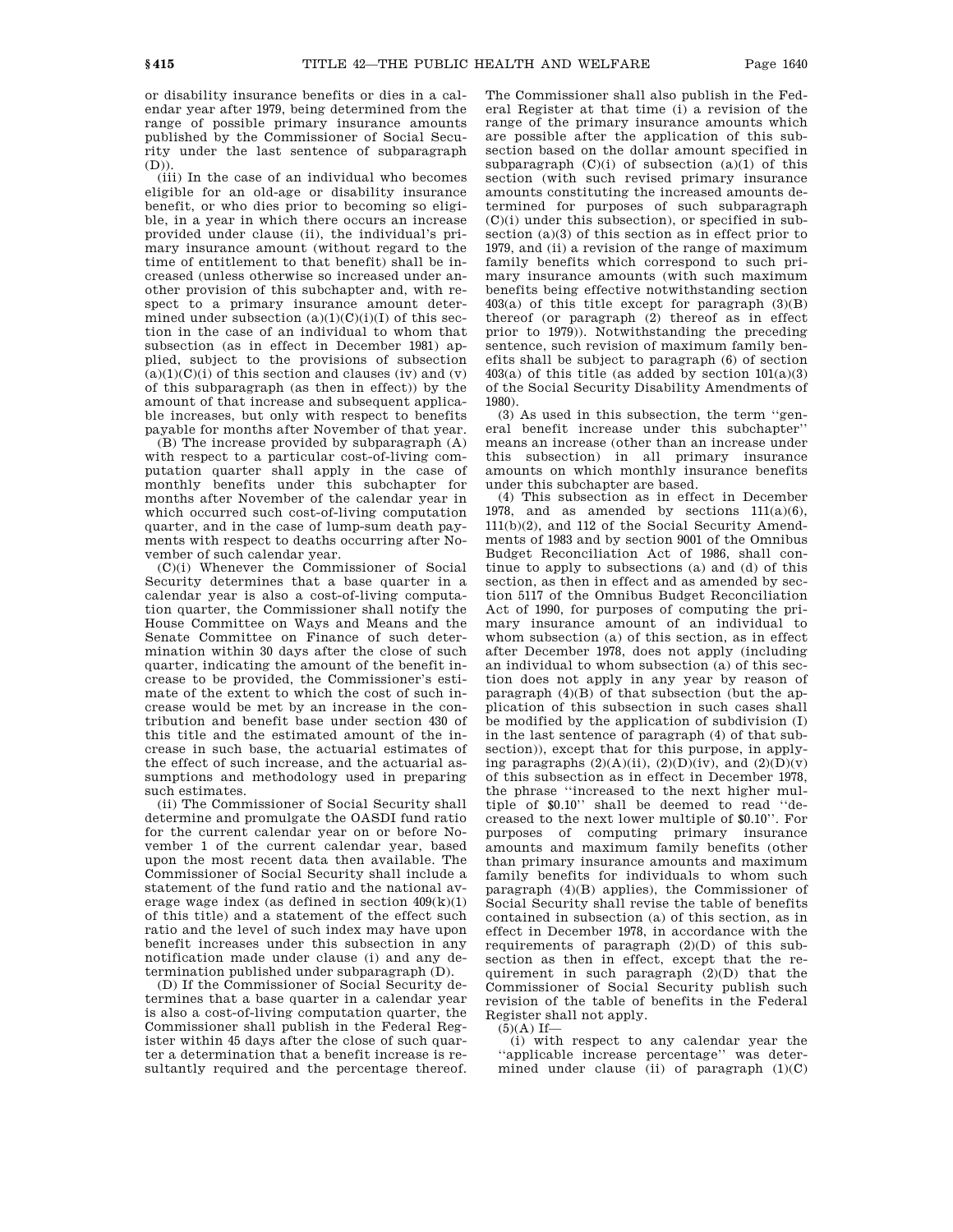rather than under clause (i) of such paragraph, and the increase becoming effective under paragraph (2) in such year was accordingly determined on the basis of the wage increase percentage rather than the CPI increase percentage (or there was no such increase becoming effective under paragraph (2) in that year because there was no wage increase percentage greater than zero), and

(ii) for any subsequent calendar year in which an increase under paragraph (2) becomes effective the OASDI fund ratio is greater than 32.0 percent,

then each of the amounts described in subdivisions (I), (II), and (III) of paragraph  $(2)(A)(ii)$ , as increased under paragraph (2) effective with the month of December in such subsequent calendar year, shall be further increased (effective with such month) by an additional percentage, which shall be determined under subparagraph (B) and shall apply as provided in subparagraph (C). Any amount so increased that is not a multiple of \$0.10 shall be decreased to the next lower multiple of \$0.10.

(B) The applicable additional percentage by which the amounts described in subdivisions (I), (II), and (III) of paragraph  $(2)(A)(ii)$  are to be further increased under subparagraph (A) in the subsequent calendar year involved shall be the amount derived by—

(i) subtracting (I) the compounded percentage benefit increases that were actually paid under paragraph (2) and this paragraph from (II) the compounded percentage benefit increases that would have been paid if all increases under paragraph (2) had been made on the basis of the CPI increase percentage,

(ii) dividing the difference by the sum of the compounded percentage in clause (i)(I) and 100 percent, and

(iii) multiplying such quotient by 100 so as to yield such applicable additional percentage (which shall be rounded to the nearest onetenth of 1 percent),

with the compounded increases referred to in clause (i) being measured—

(iv) in the case of amounts described in subdivision (I) of paragraph  $(2)(A)(ii)$ , over the period beginning with the calendar year in which monthly benefits described in such subdivision were first increased on the basis of the wage increase percentage and ending with the year before such subsequent calendar year, and

(v) in the case of amounts described in subdivisions  $(II)$  and  $(III)$  of paragraph  $(2)(A)(ii)$ , over the period beginning with the calendar year in which the individual whose primary insurance amount is increased under such subdivision (II) became eligible (as defined in subsection  $(a)(3)(B)$  of this section) for the old-age or disability insurance benefit that is being increased under this subsection, or died before becoming so eligible, and ending with the year before such subsequent calendar year;

except that if the Commissioner of Social Security determines in any case that the application (in accordance with subparagraph (C)) of the additional percentage as computed under the preceding provisions of this subparagraph would cause the OASDI fund ratio to fall below 32.0 percent in the calendar year immediately following such subsequent year, the Commissioner shall reduce such applicable additional percentage to the extent necessary to ensure that the OASDI fund ratio will remain at or above 32.0 percent through the end of such following year.

(C) Any applicable additional percentage increase in an amount described in subdivision (I), (II), or (III) of paragraph  $(2)(A)(ii)$ , made under this paragraph in any calendar year, shall thereafter be treated for all the purposes of this chapter as a part of the increase made in such amount under paragraph (2) for that year.

(Aug. 14, 1935, ch. 531, title II, §215, as added Aug. 28, 1950, ch. 809, title I, §104(a), 64 Stat. 492, 506; amended July 18, 1952, ch. 945, §§2(a), (b)(1), 3(c), 6(a), (b), 66 Stat. 767, 768, 770, 771, 776; Sept. 1, 1954, ch. 1206, title I,  $\S(102(a)-(d), (e)(1)-(4),$ 104(d), 106(c), 68 Stat. 1062–1068, 1078, 1079; Aug. 1, 1956, ch. 836, title I, §§103(c)(4), (5), 109(a), 115(a)–(c), 70 Stat. 818, 830, 832, 833; Pub. L. 85–840, title I, §§101(a)–(d), 102(d), title II, §205(m), Aug. 28, 1958, 72 Stat. 1013–1016, 1020, 1025; Pub. L. 86–415, §7, Apr. 8, 1960, 74 Stat. 35; Pub. L. 86–778, title I, §103(j)(2)(C), title II, §211(n), title III, §§303(a)–(e), 304(a), Sept. 13, 1960, 74 Stat. 937, 958, 960–962, 966; Pub. L. 87–64, title I, §§101(a), 102(d), June 30, 1961, 75 Stat. 131, 135; Pub. L. 89–97, title III, §§301(a), (b), 302(a)–(d), 303(e), 304(k), 320(a)(4), July 30, 1965, 79 Stat. 361, 363–365, 367, 370, 393; Pub. L. 90–248, title I,  $\S(101(a), (c), (d), 108(a)(4), 155(a)(1)$ –(6), title IV, §403(b), Jan. 2, 1968, 81 Stat. 824, 827, 834, 864, 865, 931; Pub. L. 91–172, title X, §1002(a), (c), (d), Dec. 30, 1969, 83 Stat. 737, 740; Pub. L. 92–5, title II, §§201(a), (c), (d), 203(a)(4), Mar. 17, 1971, 85 Stat. 6, 9, 10; Pub. L. 92–336, title II, §§201(a), (c)–(f), 202(a)(1), (3), 203(a)(4), July 1, 1972, 86 Stat. 406, 410–412, 416, 418; Pub. L. 92–603, title I,  $\S$ [01(a), (c)–(e), 104(b), 134, 142(b), (c), 144(a)(1), Oct. 30, 1972, 86 Stat. 1333, 1334, 1340, 1362, 1368, 1369; Pub. L. 93–66, title II, §203(a)(4), July 9, 1973, 87 Stat. 153; Pub. L. 93–233, §§1(h)(1), 2(a), 3(a)–(h), 5(a)(4), Dec. 31, 1973, 87 Stat. 948, 952, 953; Pub. L. 95–216, title I, §103(d), title II, §201, Dec. 20, 1977, 91 Stat. 1514, 1519; Pub. L. 96–265, title I, §§101(b)(3), (4), 102(a), June 9, 1980, 94 Stat. 442, 443; Pub. L. 96–473, §6(d), Oct. 19, 1980, 94 Stat. 2265; Pub. L. 97–35, title XXII, §§2201(a), (b)(1)–(9),  $(c)(1)$ – $(5)$ ,  $2206(a)$ ,  $(b)(5)$ – $(7)$ , Aug. 13, 1981, 95 Stat. 830, 831, 838; Pub. L. 97–123, §2(a)–(d), Dec. 29, 1981, 95 Stat. 1660; Pub. L. 98–21, title I,  $\S$ \$111(a)(1)–(3), (6), (b)(1), (2), (c), 112(a)–(d), 113(a)–(c), title II, §201(c)(1)(C), Apr. 20, 1983, 97 Stat. 72–78, 109; Pub. L. 98–369, div. B, title VI, §§2661(k), 2663(a)(10), July 18, 1984, 98 Stat. 1157, 1164; Pub. L. 99–272, title XII, §12105, Apr. 7, 1986, 100 Stat. 286; Pub. L. 99–509, title IX, §9001(a), (b), Oct. 21, 1986, 100 Stat. 1969, 1970; Pub. L. 99–514, title XVIII, §1883(a)(7), Oct. 22, 1986, 100 Stat. 2916; Pub. L. 100–647, title VIII, §§8003(a), 8011(a), (b), Nov. 10, 1988, 102 Stat. 3780, 3789; Pub. L. 101–239, title X, §10208(b)(1), (2)(A), (B), (3), (4), (d)(2)(A)(i), Dec. 19, 1989, 103 Stat. 2477, 2478, 2480; Pub. L. 101–508, title V,  $\S\$ 5117(a)(1)–(3)(A), (C)–(E), 5122, Nov. 5, 1990, 104 Stat. 1388–274 to 1388–277, 1388–283; Pub. L. 103–296, title I, §107(a)(4), title III, §§307(a), (b), 308(b), 321(a)(16),  $(17)$ ,  $(e)(2)(B)-(G)$ ,  $(g)(1)(C)$ , Aug. 15, 1994, 108 Stat. 1478, 1522, 1536, 1539, 1540, 1543.)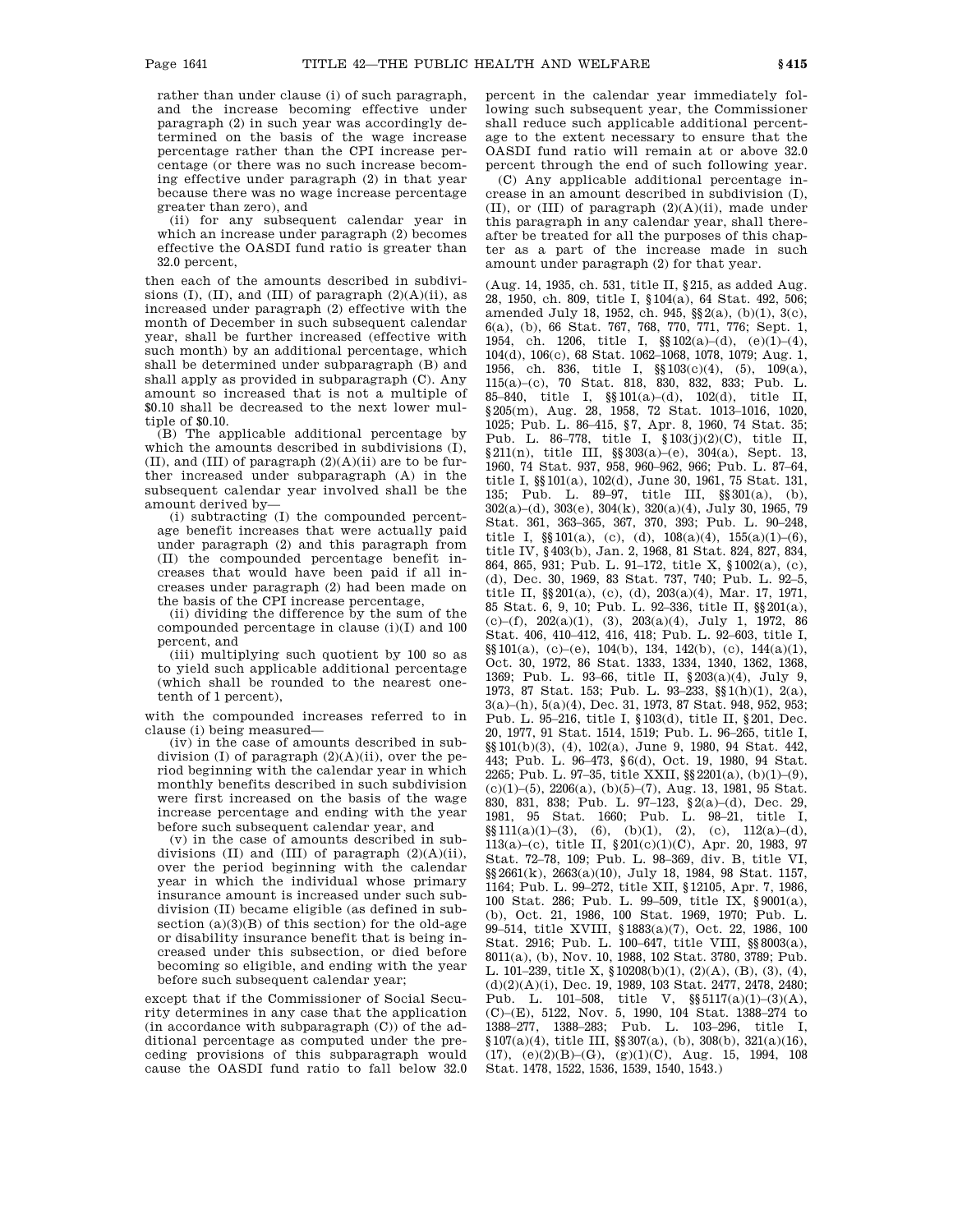#### REFERENCES IN TEXT

The Railroad Retirement Act of 1937, referred to in subsecs. (a)(1)(C)(ii), (7)(A), and (d)(1)(C), (3), is act Aug. 29, 1935, ch. 812, 49 Stat. 867, as amended generally. See par. for Railroad Retirement Act of 1974 below.

The Railroad Retirement Act of 1974, referred to in subsecs.  $(a)(1)(C)(ii)$ ,  $(7)(A)$  and  $(d)(3)$ , is act Aug. 29, 1935, ch. 812, as amended generally by Pub. L. 93–445, title I, §101, Oct. 16, 1974, 88 Stat. 1305, which is classified generally to subchapter IV (§231 et seq.) of chapter 9 of Title 45, Railroads. Pub. L. 93–445 completely amended and revised the Railroad Retirement Act of 1937 (approved June 24, 1937, ch. 382, 50 Stat. 307), and as thus amended and revised, the 1937 Act was redesignated the Railroad Retirement Act of 1974. Previously, the 1937 Act had completely amended and revised the Railroad Retirement Act of 1935 (approved Aug. 29, 1935, ch. 812, 49 Stat. 967). Section 201 of the 1937 Act provided that the 1935 Act, as in force prior to amendment by the 1937 Act, may be cited as the Railroad Retirement Act of 1935; and that the 1935 Act, as amended by the 1937 Act may be cited as the Railroad Retirement Act of 1937. The Railroad Retirement Acts of 1935 and 1937 were classified to subchapter II (§215 et seq.) and subchapter III (§228a et seq.), respectively, of chapter 9 of Title 45. For further details and complete classification of these Acts to the Code, see Codification note set out preceding section 231 of Title 45, section 231t of Title 45, and Tables.

Section 104(j)(2) of the Social Security Amendments of 1972, referred to in subsecs.  $(a)(5)(B)(ii)$ ,  $(b)(2)(B)(iii)$ , and  $(d)(1)(A)$ , is section  $104(j)(2)$  of Pub. L. 92–603, which is set out as a note under section 414 of this title.

Section 101 of the Social Security Amendments of 1983, referred to in subsec.  $(a)(7)(E)(i)$ , is section 101 of Pub. L. 98–21, title I, Apr. 20, 1983, 97 Stat. 67, which amended sections 409 and 410 of this title and section 3121 of Title 26, Internal Revenue Code, and enacted provisions set out as notes under section 410 of this title and section 3121 of Title 26.

Section 3121(k) of the Internal Revenue Code of 1954, referred to in subsec.  $(a)(7)(E)(ii)$ , was classified to section 3121(k) of Title 26, and was repealed by Pub. L. 98–21, title I, §102(b)(2), Apr. 20, 1983, 97 Stat. 71.

Section 102 of that Act, referred to in subsec.  $(a)(7)(E)(ii)$ , is section 102 of Pub. L. 98-21, title I, Apr. 20, 1983, 97 Stat. 70, which amended section 410 of this title and section 3121 of Title 26 and enacted provisions set out as notes under section 414 of this title and section 3121 of Title 26.

Section 5117 of the Omnibus Budget Reconciliation Act of 1990, referred to in subsecs. (c), (f)(7), and (i)(4), is section 5117 of Pub. L. 101–508, title V, Nov. 5, 1990, 104 Stat. 1388–274, which amended this section and sections 403, 413, and 417 of this title, amended provisions set out as a note under section 413 of this title, and enacted provisions set out as notes under sections 403 and 413 of this title.

The 1939 Act, referred to in subsec. (d), probably means act Aug. 10, 1939, ch. 666, 53 Stat. 1360, known as the Social Security Act Amendments of 1939, which enacted sections 901a, 1306 and 1307 of this title, amended sections 302, 303, 306, 401, 402 to 409, 502, 503, 602, 603, 606, 701, 702, 703, 711, 712, 713, 714, 721, 801, 1011, 1202, 1203, 1206, 1301, of this title, section 642 of Title 7, Agriculture, section 1464 of Title 12, Banks and Banking, section 1601 of former Title 26, Internal Revenue Code of 1939, section 45b of Title 29, Labor, and enacted provisions set out as notes under section 363 of Title 45, Railroads. For complete classification of this Act to the Code, see Tables.

Section  $101(a)(3)$  of the Social Security Disability Amendments of 1980, referred to in subsec. (i)(2)(D), is section  $101(a)(3)$  of Pub. L. 96-265, title L. June 9, 1980, 94 Stat. 442, which enacted section 403(a)(6) of this title.

Sections 111(a)(6), 111(b)(2), and 112 of the Social Security Amendments of 1983, referred to in subsec. (i)(4), are sections 111(a)(6), 111(b)(2), and 112 of Pub. L. 98–21, title I, Apr. 20, 1983, 97 Stat. 72, 73, which amended subsec. (i) of this section and enacted provisions set out as notes below. See 1983 Amendment notes below.

Section 9001 of the Omnibus Budget Reconciliation Act of 1986, referred to in subsec. (i)(4), is section 9001 of Pub. L. 99–509, title IX, Oct. 21, 1986, 100 Stat. 1969, which amended sections 415 and 1395r of this title and enacted provisions set out as a note below.

#### **AMENDMENTS**

1994—Subsec. (a)(1)(B)(ii). Pub. L. 103–296, §321(e)(2)(B), in subcl. (I) substituted ''national average wage index'' for ''deemed average total wages'' and in subcl. (II) substituted ''the national average wage index (as so defined) for 1977.'' for ''the average of the total wages (as defined in regulations of the Secretary and computed without regard to the limitations specified in section  $409(a)(1)$  of this title) reported to the Secretary of the Treasury or his delegate for the calendar year 1977.''

Subsec. (a)(1)(C)(ii). Pub. L. 103–296, §321(g)(1)(C), substituted ''(except that, for purposes of subsection (b) of such section 430 of this title as so in effect, the reference to the contribution and benefit base in paragraph (1) of such subsection (b) shall be deemed a reference to an amount equal to \$45,000, each reference in paragraph (2) of such subsection (b) to the average of the wages of all employees as reported to the Secretary of the Treasury shall be deemed a reference to the na-tional average wage index (as defined in section  $409(k)(1)$  of this title), the reference to a preceding calendar year in paragraph (2)(A) of such subsection (b) shall be deemed a reference to the calendar year before the calendar year in which the determination under subsection (a) of such section 430 of this title is made, and the reference to a calendar year in paragraph (2)(B) of such subsection (b) shall be deemed a reference to 1992).'' for ''(except that, for purposes of subsection  $(b)(2)(A)$  of such section 430 of this title as so in effect, the reference therein to the average of the wages of all employees as reported to the Secretary of the Treasury for any calendar year shall be deemed a reference to the national average wage index (within the meaning of section 409(k)(1) of this title) for such calendar year).''

Pub. L. 103–296, §321(e)(2)(C), substituted ''national average wage index'' for ''deemed average total wages'' before "(within the meaning'

Subsec. (a)(1)(D). Pub. L. 103–296, §321(e)(2)(D), substituted ''In each calendar year'' for ''In each calendar year after 1978'' and ''the national average wage index (as defined in section  $409(k)(1)$  of this title" for "the average of the total wages (as described in subparagraph  $(B)(ii)(I)$ " and struck out at end "With the initial publication required by this subparagraph, the Secretary shall also publish in the Federal Register the average of the total wages (as so described) for each calendar year after 1950.''

Pub. L. 103–296, §107(a)(4), substituted ''Commissioner of Social Security'' for ''Secretary''.

Subsec. (a)(5)(B)(i). Pub. L. 103–296, §321(a)(16), substituted ''subsections'' for ''subsection'' before ''(b)(4) and (c)''.

Subsec. (a)(6)(B). Pub. L. 103–296, §107(a)(4), substituted ''Commissioner of Social Security'' for ''Secretary''.

Subsec. (a)(7)(A). Pub. L. 103–296, §308(b), in closing provisions struck out ''and'' before ''(II)'' and inserted '', and (III) a payment based wholly on service as a member of a uniformed service (as defined in section 410(m) of this title)'' after ''section 433 of this title''.

Pub. L. 103-296,  $\S 307(a)(1)$ , in closing provisions substituted ''but excluding (I) a payment under the Railroad Retirement Act of 1974 or 1937, and (II) a payment by a social security system of a foreign country based on an agreement concluded between the United States and such foreign country pursuant to section 433 of this title'' for ''but excluding a payment under the Railroad Retirement Act of 1974 or 1937''.

Subsec. (a)(7)(C)(i). Pub. L. 103–296, §107(a)(4), substituted ''Commissioner of Social Security'' for ''Secretary''.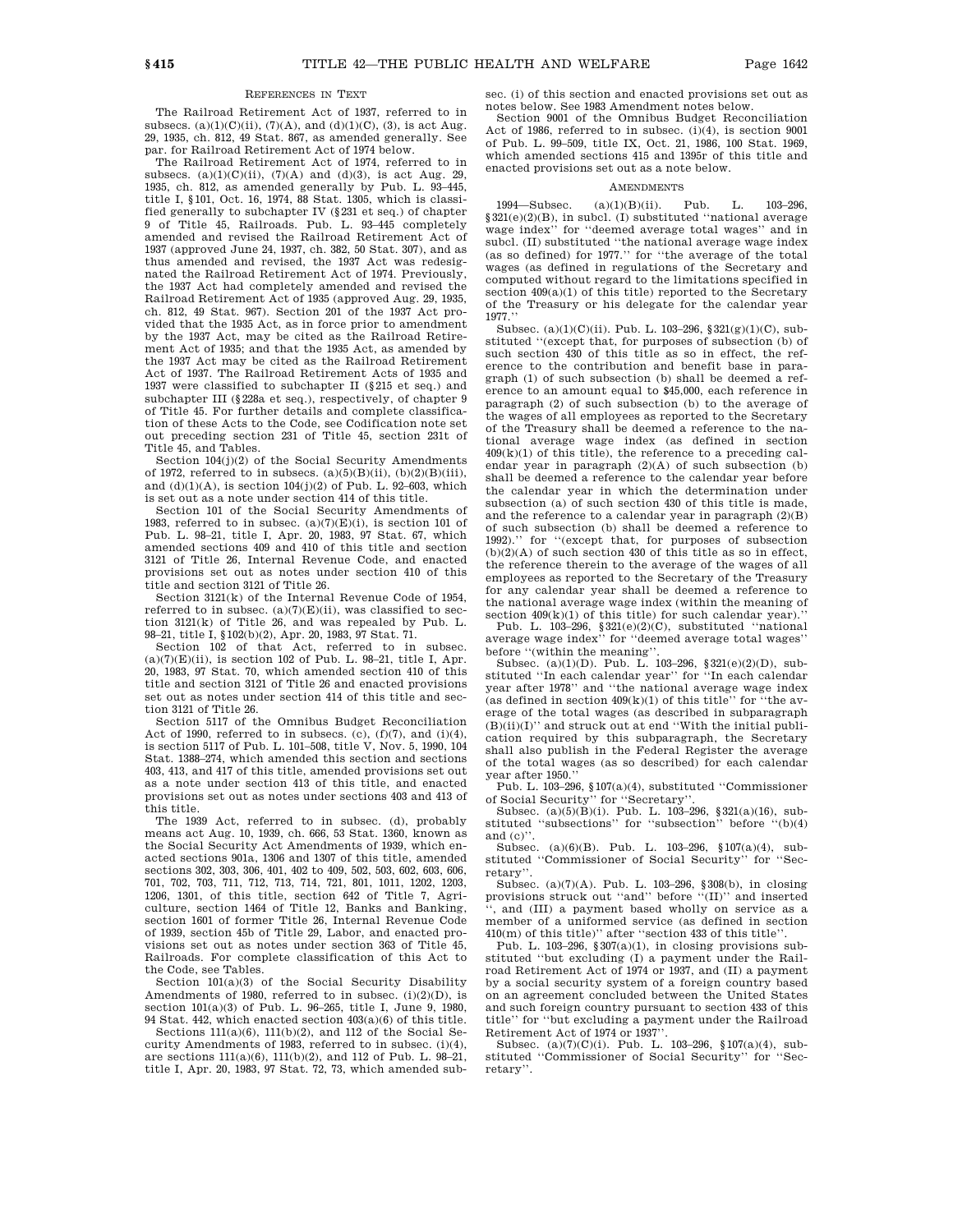Subsec. (a)(7)(E). Pub. L. 103–296, §307(a)(2), in introductory provisions inserted ''whose eligibility for oldage or disability insurance benefits is based on an agreement concluded pursuant to section 433 of this title or an individual'' before ''who on January''. Subsec. (b)(3)(A)(ii)(I), (II). Pub. L. 103–296,

§321(e)(2)(E), substituted ''national average wage index'' for ''deemed average total wages''.

Subsec. (d)(1)(C). Pub. L. 103–296, §107(a)(4), substituted ''Commissioner of Social Security'' for ''Secretary''.

Subsec. (d)(3). Pub. L. 103–296, §308(b), in closing provisions struck out ''and'' before ''(II)'' and inserted , and (III) a payment based wholly on service as a member of a uniformed service (as defined in section 410(m) of this title)'' after ''section 433 of this title''.

Pub. L. 103–296, §307(b), in closing provisions substituted ''but excluding (I) a payment under the Railroad Retirement Act of 1974 or 1937, and (II) a payment by a social security system of a foreign country based on an agreement concluded between the United States and such foreign country pursuant to section 433 of this title'' for ''but excluding a payment under the Railroad Retirement Act of 1974 or 1937''.

Subsec. (f)(2)(A). Pub. L. 103–296, §107(a)(4), substituted ''Commissioner of Social Security'' for ''Secretary'' and ''the Commissioner may'' for ''he may''.

Subsec. (f)(5), (6). Pub. L. 103–296, §107(a)(4), substituted ''Commissioner of Social Security'' for ''Secretary''.

Subsec. (f)(7). Pub. L. 103–296, §321(a)(17), inserted a period after "1990"

Subsecs. (f)(8), (h)(1). Pub. L. 103–296, §107(a)(4), substituted ''Commissioner of Social Security'' for ''Secretary''.

Subsec. (i)(1)(E). Pub. L. 103-296,  $§321(e)(2)(F)(i)$ , substituted ''national average wage index (as defined in section  $409(k)(1)$  of this title)" for "SSA average wage index''.

Subsec. (i)(1)(F)(ii). Pub. L. 103–296, §107(a)(4), substituted ''Commissioner of Social Security'' for ''Secretary''.

Subsec. (i)(1)(G), (H). Pub. L. 103–296, §321(e)(2)(F)(ii), redesignated subpar. (H) as (G) and struck out former subpar. (G) which read as follows: ''the term 'SSA average wage index', with respect to any calendar year, means the amount determined for such calendar year under subsection  $(b)(3)(A)(ii)(I)$  of this section; and'

Subsec. (i)(2)(A)(i), (ii), (C)(i). Pub. L. 103–296, §107(a)(4), substituted ''Commissioner of Social Security'' for ''Secretary'' wherever appearing, ''the Commissioner shall'' for ''he shall'' in introductory provisions of par.  $(2)(A)(ii)$  and in par.  $(2)(C)(i)$ , and "the Commissioner's estimate'' for ''his estimate'' in par.  $(2)(C)(i)$ .

Subsec. (i)(2)(C)(ii). Pub. L. 103-296, §321(e)(2)(G), amended cl. (ii) generally. Prior to amendment, cl. (ii) read as follows: ''The Secretary shall determine and promulgate the OASDI fund ratio for the current calendar year and the SSA wage index for the preceding calendar year before November 1 of the current calendar year, based upon the most recent data then available, and shall include a statement of such fund ratio and wage index (and of the effect such ratio and the level of such index may have upon benefit increases under this subsection) in any notification made under clause (i) and any determination published under subparagraph (D).''

Pub. L. 103–296, §107(a)(4), in cl. (ii) as amended by Pub. L. 103–296, §321(e)(2)(G), substituted ''Commissioner of Social Security'' for ''Secretary'' in two places.

Subsec. (i)(2)(D). Pub. L. 103–296, §107(a)(4), substituted "Commissioner of Social Security" for "Secretary'' and ''the Commissioner shall publish'' for ''he shall publish''.

Pub. L. 103-296,  $$107(a)(4)$ , which directed that this subchapter be amended by substituting ''the Commissioner'' for ''he'' wherever referring to the Secretary of Health and Human Services, was executed by substituting ''The Commissioner'' for ''He'' before ''shall also publish'', to reflect the probable intent of Congress.

Subsec. (i)(4), (5)(B). Pub. L. 103–296, §107(a)(4), substituted ''Commissioner of Social Security'' for ''Secretary'' wherever appearing and ''the Commissioner shall'' for ''he shall'' in closing provisions of par. (5)(B). 1990—Subsec. (a)(1)(C)(ii). Pub. L. 101–508, §5122(a),

substituted ''of not less than 25 percent (in the case of a year after 1950 and before 1978) of the maximum amount which (pursuant to subsection (e) of this section) may be counted for such year, or 25 percent (in the case of a year after 1977 and before 1991) or 15 percent (in the case of a year after 1990) of the maximum amount which (pursuant to subsection (e) of this section) could be counted for such year if'' for ''of not less than 25 percent of the maximum amount which, pursuant to subsection (e) of this section, may be counted for such year, or of not less than 25 percent of the maximum amount which could be so counted for such year (in the case of a year after 1977) if''.

Subsec. (a)(5). Pub. L. 101–508,  $\S$ 5117(a)(1), designated existing provision as subpar. (A), substituted ''Subject to subparagraphs (B), (C), (D), and (E), for purposes of'' for ''For purposes of'', struck out at end ''The table for determining primary insurance amounts and maximum family benefits contained in this section in December 1978 shall be revised as provided by subsection (i) of this section for each year after 1978.'', and added subpars. (B) to (E).

Subsec.  $(a)(7)(A)$ ,  $(C)(ii)$ . Pub. L. 101–508, §5117(a)(3)'E)(ii), substituted "subsection (d)(3)" for 'subsection (d)(5)'

Subsection  $(0,0)$ . Pub. L. 101–508, §5122(b), struck out "(as defined in paragraph  $(1)(C)(ii))$ " before period at end of first sentence and inserted at end ''For purposes of this subparagraph, the term 'year of coverage' shall have the meaning provided in paragraph  $(1)(C)(ii)$ , except that the reference to '15 percent' therein shall be deemed to be a reference to '25 percent'.'' Subsec. (c). Pub. L. 101–508, §5117(a)(3)(C), substituted

''Subject to the amendments made by section 5117 of the Omnibus Budget Reconciliation Act of 1990, this'' for ''This''.

Subsec. (d)(1)(A). Pub. L. 101–508, §5117(a)(2)(A)(i), inserted ''and subject to section 104(j)(2) of the Social Security Amendments of 1972'' after ''thereof''. Subsec. (d)(1)(B)(i), (ii). Pub. L. 101–508,

Subsec.  $(d)(1)(B)(i)$ , (ii). Pub. L. 101-508,  $$5117(a)(2)(A)(ii)$ , added cls. (i) and (ii) and struck out former cls. (i) and (ii) which read as follows:

''(i) the total wages prior to 1951 (as defined in subparagraph (C) of this paragraph) of an individual who attained age 21 after 1936 and prior to 1950 shall be divided by the number of years (hereinafter in this subparagraph referred to as the 'divisor') elapsing after the year in which the individual attained age 20 and prior to 1951; and

''(ii) the total wages prior to 1951 (as defined in subparagraph (C) of this paragraph) of an individual who attained age 21 after 1949 shall be divided by the number of years (hereinafter in this subparagraph referred

to as the 'divisor') elapsing after 1949 and prior to 1951.''<br>Subsec.  $(d)(1)(B)(iii)$ . Pub. L. 101–508, §5117(a)(2)(B), amended cl. (iii) generally. Prior to amendment, cl. (iii) read as follows: ''if the quotient exceeds \$3,000, only \$3,000 shall be deemed to be the individual's wages for each of the years which were used in computing the amount of the divisor, and the remainder of the individual's total wages prior to 1951 (I) if less than \$3,000, shall be deemed credited to the year immediately preceding the earliest year used in computing the amount of the divisor, or (II) if \$3,000 or more, shall be deemed credited, in \$3,000 increments, to the year immediately preceding the earliest year used in computing the amount of the divisor and to each year consecutively preceding that year, with any remainder less than \$3,000 being credited to the year immediately preceding the earliest year to which a full \$3,000 increment was credited; and''.

 ${\tt Subsec.} \quad (d)(2)(B). \quad {\tt Pub.} \quad {\tt L.} \quad 101\text{--}508, \quad \S\,5117(a)(2)(C)(i),$ struck out ''except as provided in paragraph (3),'' after ''(B)''.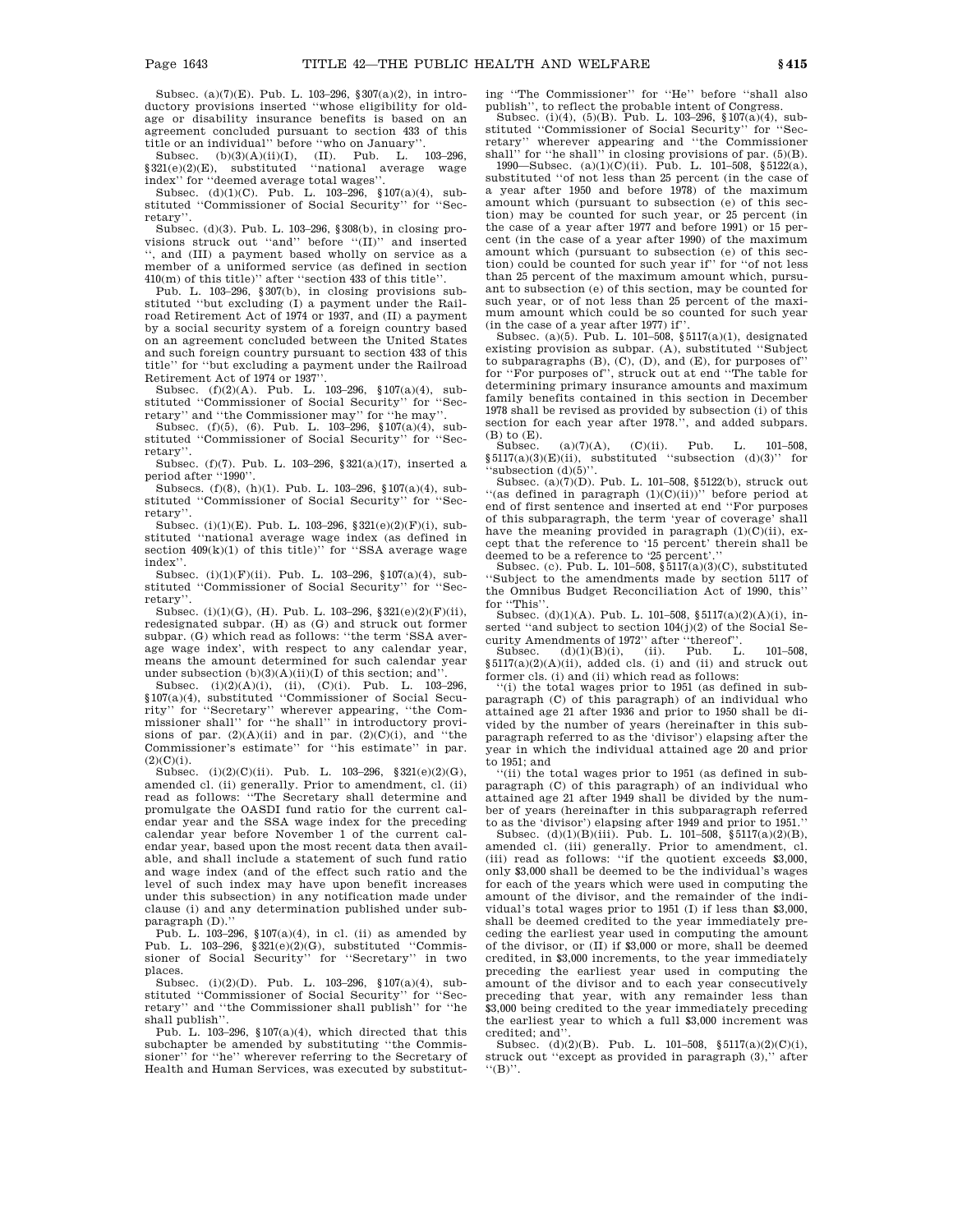Subsec. (d)(2)(C). Pub. L. 101–508, §5117(a)(2)(C)(ii), added subpar. (C) and struck out former subpar. (C) which read as follows:

''(C)(i) who becomes entitled to benefits under section 402(a) or 423 of this title after January 2, 1968, or

'(ii) who dies after such date without being entitled

to benefits under section 402(a) or 423 of this title, or "(iii) whose primary insurance amount is required to be recomputed under subsection  $(f)(2)$  or  $(6)$  of this section or section 431 of this title.''

Subsec. (d)(3) to (5). Pub. L. 101–508,  $\S 5117(a)(2)(C)(iii)$ ,  $(3)(E)(i)$ , redesignated par. (5) as (3) and struck out

former pars. (3) and (4) which read as follows:<br>"(3) The provisions of this subsection as in effect prior to January 2, 1968, shall be applicable in the case of an individual who had a period of disability which began prior to 1951, but only if the primary insurance amount resulting therefrom is higher than the primary insurance amount resulting from the application of this section (as amended by the Social Security Amendments of 1967) and section 420 of this title.

''(4) The provisions of this subsection as in effect in December 1977 shall be applicable to individuals who become eligible for old-age or disability insurance benefits or die prior to 1978.''

Subsec. (f)(7). Pub. L. 101–508, §5117(a)(3)(D), substituted '', including a primary insurance amount computed under any such subsection whose operation is modified as a result of the amendments made by section 5117 of the Omnibus Budget Reconciliation Act of 1990'' for period at end of first sentence.

Subsec.  $(f)(9)(A)$ . Pub. L. 101-508, §5117(a)(3)(E)(ii), substituted "subsection  $(d)(3)$ " for "subsection  $(d)(5)$ " in two places.

Subsec. (f)(9)(B). Pub. L. 101–508, §5117(a)(3)(E)(iii), substituted "or  $(d)(3)$ " for "or  $(d)(5)$ " wherever appearing.

Subsec. (i)(4). Pub. L. 101–508, §5117(a)(3)(A), inserted "and as amended by section 5117 of the Omnibus Budget" Reconciliation Act of 1990'' after ''as then in effect'' in

first sentence.  $(a)(1)(B)(ii)(I)$ . Pub. L. 101–239, §10208(b)(2)(A), substituted ''the deemed average total wages (as defined in section  $409(k)(1)$  of this title)" for ''the average of the total wages (as defined in regulations of the Secretary and computed without regard to the limitations specified in section  $409(a)(1)$  of this title) reported to the Secretary of the Treasury or his

delegate".<br>Pub. L. 101–239, §10208(d)(2)(A)(i), substituted  $``409(a)(1)"$  for  $``409(a)"$ 

Subsec. (a)(1)(B)(ii)(II). Pub. L. 101–239, §10208(b)(2)(B), substituted ''(as defined in regulations of the Secretary and computed without regard to the limitations specified in section  $409(a)(1)$  of this title)" for "(as so defined and computed)'

Subsec. (a)(1)(C)(ii). Pub. L. 101–239, §10208(b)(4), substituted ''change (except that, for purposes of subsection (b)(2)(A) of such section 430 of this title as so in effect, the reference therein to the average of the wages of all employees as reported to the Secretary of the Treasury for any calendar year shall be deemed a reference to the deemed average total wages (within the meaning of section  $409(k)(1)$  of this title) for such calendar year)" for "change"

Subsec. (b)(3)(A)(ii)(I). Pub. L. 101–239, §10208(b)(1)(C), struck out "(after 1976)" after "calendar year".

Pub. L. 101–239, §10208(b)(1)(A), substituted ''the deemed average total wages (as defined in section  $409(k)(1)$  of this title)" for "the average of the total wages (as defined in regulations of the Secretary and computed without regard to the limitations specified in section  $409(a)(1)$  of this title) reported to the Secretary of the Treasury or his delegate'

Pub. L.  $101-239$ ,  $$10208(d)(2)(A)(i)$ , substituted

" $409(a)(1)$ " for " $409(a)$ ".<br>Subsec. (b)(3)(A)(ii)(II). Pub. L. 101–239,  $§10208(b)(1)(B)$ , substituted "the deemed average total wages (as so defined)'' for ''the average of the total wages (as so defined and computed) reported to the Secretary of the Treasury or his delegate''.

Subsec. (i)(1)(G). Pub. L. 101–239, §10208(b)(3), substituted ''the amount determined for such calendar year under subsection  $(b)(3)(A)(ii)(I)$ " for "the average of the total wages reported to the Secretary of the Treasury or his delegate as determined for purposes of subsection  $(b)(3)(A)(ii)$ "

1988—Subsec. (a)(7)(A). Pub. L. 100–647, §8011(a)(1), struck out ''with respect to the initial month in which the individual becomes eligible for such benefits'' before period at end.

Subsec. (a)(7)(B)(i). Pub. L. 100–647, §8011(a)(2), substituted ''concurrent entitlement to such monthly periodic payment and old-age or disability insurance benefits'' for ''eligibility for old-age or disability insurance benefits''.

Subsec. (a)(7)(C)(iii), (iv). Pub. L. 100–647, §8011(a)(3), redesignated cl. (iv) as (iii) and struck out former cl. (iii) which read as follows: ''If an individual to whom subparagraph (A) applies is eligible for a periodic payment beginning with a month that is subsequent to the month in which he or she becomes eligible for old-age or disability insurance benefits, the amount of that payment (for purposes of subparagraph (B)) shall be deemed to be the amount to which he or she is, or is deemed to be, entitled (subject to clauses (i), (ii), and (iv) of this subparagraph) in such subsequent month.''

Subsec. (a)(7)(D). Pub. L. 100–647, §8003(a), in introductory provisions, substituted ''20 years'' for ''25 years'' and ''shall (if such percent is smaller than the applicable percent specified in the following table) be deemed to be the applicable percent specified in the following table:" for "shall (if such percent is smaller than the percent specified in whichever of the following clauses applies) be deemed to be—'', and substituted table for former cls. (i) to (iv) which read as follows:

''(i) 80 percent, in the case of an individual who has 29 of such years of coverage;

''(ii) 70 percent, in the case of an individual who has 28 of such years;

'(iii) 60 percent, in the case of an individual who has 27 of such years; and

''(iv) 50 percent, in the case of an individual who has 26 of such years.''

Subsec. (d)(5)(ii). Pub. L. 100–647, §8011(b), substituted 'such concurrent entitlement'' for "his or her eligibility for old-age or disability insurance benefits''.

1986—Subsec. (i)(1)(B). Pub. L. 99–509, §9001(a), substituted ''percentage is greater than zero'' for ''percentage is 3 percent or more''.

Pub. L. 99–509, §9001(b)(2)(A), amended subpar. (B), as in effect in December 1978, and as applied in certain cases under the provisions of this chapter as in effect after December 1978, by striking out '', by not less than 3 per centum,'' after ''Department of Labor exceeds''.

Subsec. (i)(2)(C)(i). Pub. L. 99–509, §9001(b)(1)(A)(i), redesignated cl. (ii) as (i) and struck out former cl. (i) which read as follows: ''Whenever the level of the Consumer Price Index as published for any month exceeds by 2.5 percent or more the level of such index for the most recent base quarter (as defined in paragraph  $(1)(A)(ii)$  or, if later, the most recent cost-of-living computation quarter, the Secretary shall (within 5 days after such publication) report the amount of such excess to the House Committee on Ways and Means and the Senate Committee on Finance.''

Pub. L. 99–509, §9001(b)(2)(B), amended subpar. (C), as in effect in December 1978, and as applied in certain cases under the provisions of this chapter as in effect after December 1978, by striking out cl. (i) which read as follows: ''Whenever the level of the Consumer Price Index as published for any month exceeds by 2.5 percent or more the level of such index for the most recent base quarter (as defined in paragraph  $(1)(A)(ii)$ ) or, if later, the most recent cost-of-living computation quarter, the Secretary shall (within 5 days after such publication) report the amount of such excess to the House Committee on Ways and Means and the Senate Committee on Finance.''

Subsec. (i)(2)(C)(ii). Pub. L. 99–509, §9001(b)(1)(A), redesignated cl. (iii) as (ii) and substituted ''under clause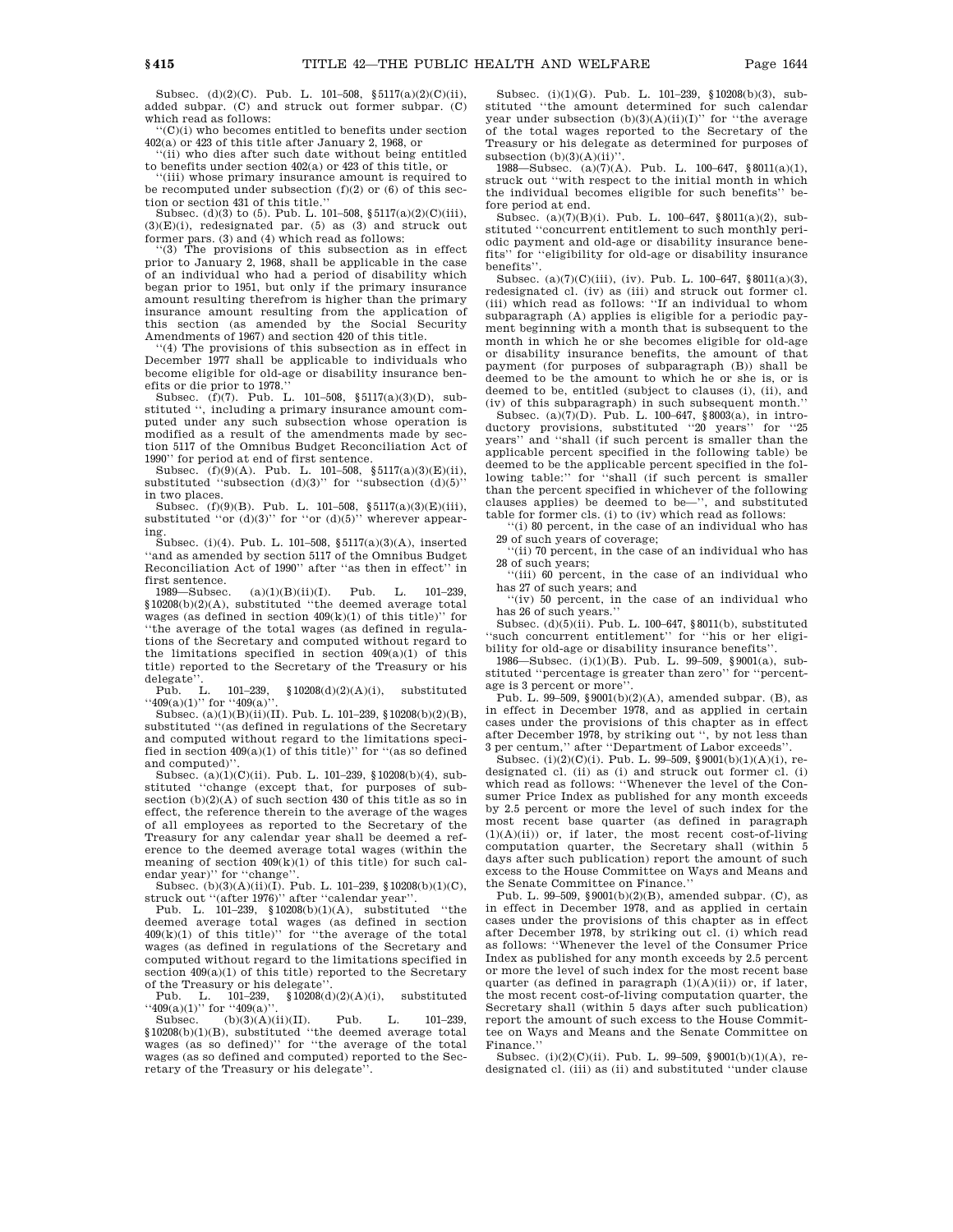(i)'' for ''under clause (ii)''. Former cl. (ii) redesignated (i).

Pub. L. 99–509, §9001(b)(2)(B), amended subpar. (C), as in effect in December 1978, and as applied in certain cases under the provisions of this chapter as in effect after December 1978, by striking out cl. (ii) designation.

Subsec. (i)(2)(C)(iii). Pub. L. 99–509, §9001(b)(1)(A)(i), redesignated cl. (iii) as (ii).

Subsec. (i)(4). Pub. L. 99–509, §9001(b)(1)(B), inserted ''and by section 9001 of the Omnibus Budget Reconciliation Act of 1986''.

Pub. L. 99–272 substituted ''the Secretary shall revise the table of benefits contained in subsection (a) of this section, as in effect in December 1978, in accordance with the requirements of paragraph (2)(D) of this subsection as then in effect, except that the requirement in such paragraph (2)(D) that the Secretary publish such revision of the table of benefits in the Federal Register shall not apply'' for ''the Secretary shall publish in the Federal Register revisions of the table of benefits contained in subsection (a) of this section, as in effect in December 1978, as required by paragraph  $(2)(D)$  of this subsection as then in effect".

Subsec. (i)(5)(A)(i). Pub. L. 99–509, §9001(b)(1)(C), substituted ''because there was no wage increase percentage greater than zero'' for ''because the wage increase percentage was less than 3 percent''.

Subsec. (i)(5)(B). Pub. L. 99–514, §1883(a)(7), substituted "clause  $(i)(I)$ " for "subdivision  $(I)$ " in cl.  $(ii)$ and ''clause (i)'' for ''subdivisions (I) and (II)'' in provisions between cls. (iii) and (iv).<br>1984—Subsec.  $(a)(1)(B)(i)$ .

1984—Subsec. (a)(1)(B)(i). Pub. L. 98–369, §2663(a)(10)(A)(i), substituted ''for such benefits'' for ''of such benefits'

Subsec. (a)(1)(B)(iii). Pub. L. 98–369, §2663(a)(10)(A)(ii), substituted ''amount'' for ''amounts'' after ''except that any''.

Subsec. (a)(1)(C)(ii). Pub. L. 98–369, §2663(a)(10)(A)(iii), substituted "section 217" for "section 217" after ''deemed to be paid to such individual under''.

Subsec. (a)(4)(B). Pub. L. 98-369,  $§2663(a)(10)(B)$ , realigned margins of subpar. (B).

Subsec. (a)(7)(B)(ii)(I). Pub. L. 98-369, §2661(k)(1), substituted ''who become eligible (as defined in paragraph (3)(B)) for old-age insurance benefits (or became eligible as so defined for disability insurance benefits before attaining age 62)'' for ''who initially become eligible for old-age or disability insurance benefits''.

Subsec. (a)(7)(C)(ii). Pub. L. 98–369, §2661(k)(2), substituted "survivor's" for "survivors"

Subsec. (f)(2)(A). Pub. L. 98–369, §2663(a)(10)(C), substituted ''primary insurance amount'' for ''primary insurance account"

Subsec. (f)(9)(B)(i). Pub. L. 98–369, §2661(k)(3), substituted ''as though the recomputed primary insurance amount were being computed under subsection (a)(7) or (d)(5)'' for ''as though such primary insurance amount had initially been computed without regard to subsection (a)(7) or  $(d)(5)$ ".

Subsec. (h)(1). Pub. L. 98–369, §2663(a)(10)(D)(ii), substituted ''Director of the Office of Personnel Management'' for ''Civil Service Commission''.

Subsec. (i)(5)(A). Pub. L. 98–369, §2661(k)(4), inserted provision that any amount so increased that is not a multiple of \$0.10 shall be decreased to the next lower multiple of \$0.10.

Subsec. (i)(5)(B)(iii). Pub. L. 98–369, §2661(k)(5)(A), substituted ''so as to yield such applicable additional percentage (which shall be rounded to the nearest onetenth of 1 percent)'' for ''and rounding to the nearest one-tenth of 1 percent''.

Subsec. (i)(5)(B)(iv), (v). Pub. L. 98-369, §2661(k)(5)(B), (C), substituted ''ending with the year before such subsequent calendar year" for "ending with such subsequent calendar year'' in cls. (iv) and (v) and ''became eligible (as defined in subsection  $(a)(3)(B)$  of this section) for the old-age or disability insurance benefit that is being increased under this subsection'' for ''initially became eligible for an old-age or disability insurance benefit'' in cl. (v).

1983—Subsec. (a)(7). Pub. L. 98–21, §113(a), added par. (7).

Subsec. (d)(5). Pub. L. 98–21, §113(b), added par. (5).<br>Subsec. (f)(5). Pub. L. 98–21, §201(c)(1)(C), substituted

''retirement age (as defined in section 416(*l*) of this title)" for "age 65"

Subsec. (f)(9). Pub. L. 98–21, §113(c), added par. (9).

Subsec. (i)(1)(A). Pub. L. 98–21, §111(b)(1), substituted ''September 30'' for ''March 31'' and ''1982'' for ''1974''.

Pub. L. 98–21, §111(b)(2), amended subpar. (A), as in effect in December 1978, and as applied in certain cases under the provisions of this chapter as in effect after December 1978, by substituting ''September 30'' for ''March 31'' and ''1982'' for ''1974''.

Subsec. (i)(1)(B). Pub. L. 98–21, §112(a)(1), substituted ''with respect to which the applicable increase percentage is 3 percent or more'' for ''in which the Consumer Price Index prepared by the Department of Labor exceeds, by not less than 3 per centum, such Index in the later of (i) the last prior cost-of-living computation quarter which was established under this subparagraph, or (ii) the most recent calendar quarter in which occurred the effective month of a general benefit increase under this subchapter''.

Subsec. (i)(1)(C) to (H). Pub. L. 98-21,  $$112(a)(3), (4),$ added subpars. (C) to (G) and redesignated former subpar. (C) as (H).

Subsec. (i)(2)(A)(ii). Pub. L. 98–21, §112(b), in provisions immediately following subcl. (iii), substituted ''by the applicable increase percentage'' for ''by the same percentage (rounded to the nearest one-tenth of 1 percent) as the percentage by which the Consumer Price Index for that cost-of-living computation quarter exceeds such index for the most recent prior calendar quarter which was a base quarter under paragraph  $(1)(A)(ii)$  or, if later, the most recent cost-of-living computation quarter under paragraph (1)(B)''.

Pub. L. 98–21, §111(a)(1), substituted ''December'' for ''June'' in provisions preceding subcl. (I).

Pub. L.  $98-21$ ,  $11(a)(6)$ , amended par. (2), as in effect in December 1978, and as applied in certain cases under the provisions of this chapter as in effect after December 1978, by substituting in the provisions preceding subpar. (A)(ii)(I) "December" for "June'

Subsec.  $(i)(2)(A)(iii)$ . Pub. L. 98-21, §111(a)(2), substituted ''November'' for ''May''.

Subsec. (i)(2)(B). Pub. L. 98–21, §111(a)(3), substituted ''November'' for ''May'' in two places.

Pub. L. 98–21, §111(a)(6), amended par. (2), as in effect in December 1978, and as applied in certain cases under the provisions of this chapter as in effect after December 1978, by substituting in subpar. (B) ''November'' for "May" in two places.

Subsec.  $(i)(2)(C)(iii)$ . Pub. L. 98–21, §112(d)(1), added cl. (iii).

Subsec. (i)(4). Pub. L. 98–21, §112(d)(2), inserted reference to amendments made by section 112 of the Social Security Amendments of 1983.

Pub. L. 98–21, §111(c), inserted reference to amendments made by section  $111(a)(6)$  and  $111(b)(2)$  of the Social Security Amendments of 1983.

Subsec. (i)(5). Pub. L. 98–21, §112(c), added par. (5). 1981—Subsec. (a)(1)(A). Pub. L. 97–35, §2206(b)(5), substituted in provision following cl. (iii) ''rounded, if not a multiple of \$0.10, to the next lower multiple of \$0.10,'' for ''rounded in accordance with subsection (g) of this section''.

Subsec. (a)(1)(C)(i). Pub. L. 97–35, §2201(a), struck out provisions that primary insurance amount computed under subpar. (A) not be less than the dollar amount set forth on first line of column IV in table of benefits contained, or deemed to be contained in, this subsection as in effect in December 1978, rounded, if not a multiple of \$1, to next higher multiple of \$1 and that no increase under subsec. (i) of this section, except as provided in subsec.  $(i)(2)(A)$  of this section, apply to dollar amount so specified.

Subsec. (a)(1)(C)(ii). Pub. L. 97–35, §2201(b)(1), substituted ''For the purposes of clause (i)'' for ''For the purposes of clause (i)(II)''.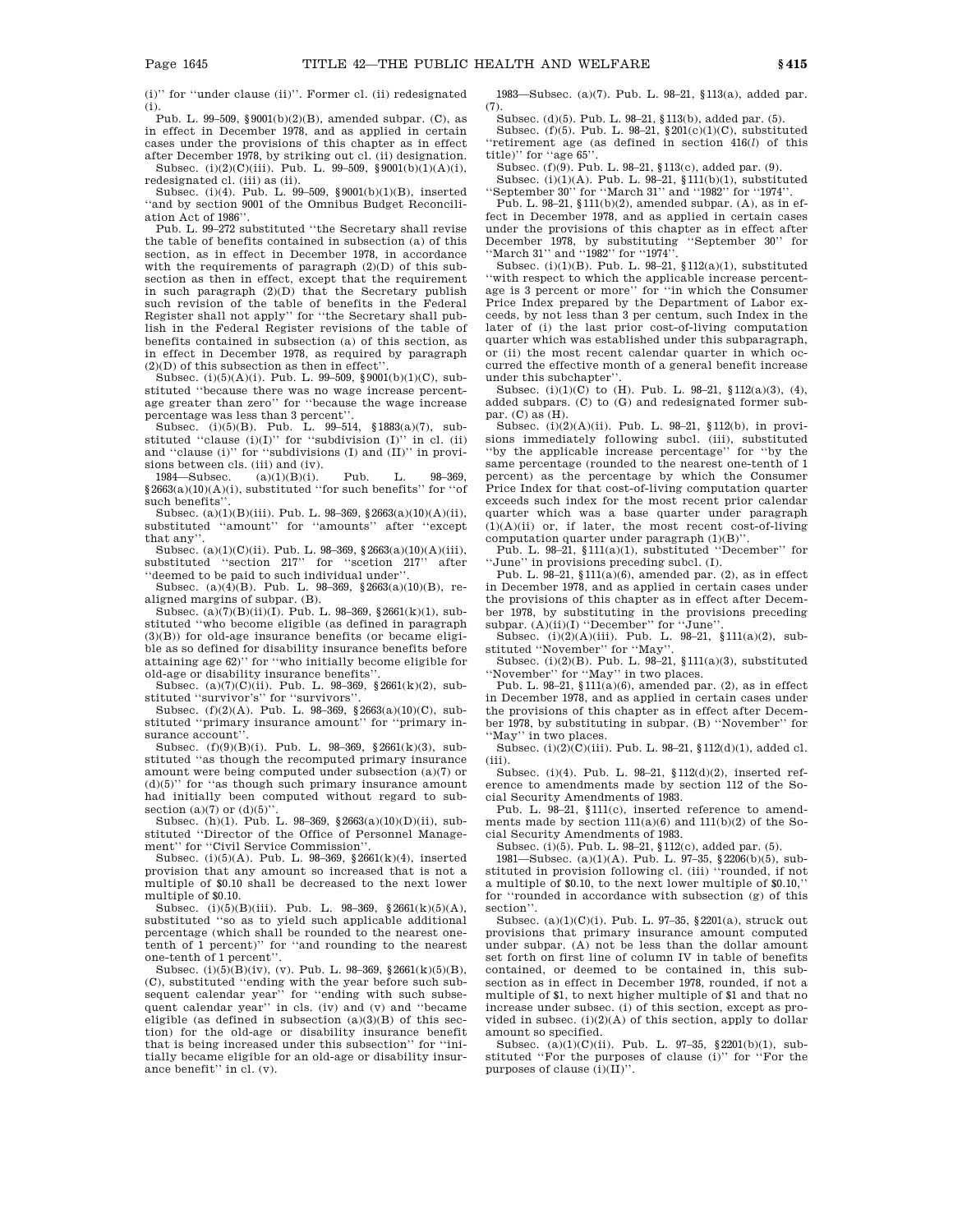Subsec. (a)(3)(A). Pub. L. 97–35, §2201(b)(2), substituted "subparagraph  $(C)(i)$ " for "subparagraph  $(C)(i)(II)$ ".

Subsec. (a)(4). Pub. L. 97–35, §2201(b)(3), (c)(2), substituted in provision preceding subpar. (A) ''subparagraph  $(C)(i)$ " for "subparagraph  $(C)(i)(II)$ " and in provision following subpar. (B) '', as modified by paragraph (6)'' and struck out ''but without regard to clauses (iv) and (v) thereof" after "subsection  $(i)(2)(A)$  of this section'

Subsec. (a)(5). Pub. L. 97–123, §2(a)(1), struck out '', and the table for determining primary insurance amounts and maximum family benefits contained in this section in December 1978 shall be modified as specified in paragraph (6)'', and substituted ''December 1978 shall be revised'' for ''December 1978, modified by the application of paragraph (6), shall be revised''.

Pub. L. 97-35,  $2201(c)(3)$ , inserted ", and the table for determining primary insurance amounts and maximum family benefits contained in this section in December 1978 shall be modified as specified in paragraph (6)'' and substituted ''December 1978, modified by the application of paragraph (6), shall be revised'' for ''December 1978 shall be revised''.

Subsec. (a)(6). Pub. L. 97-123,  $\S2(a)(2)$ , substituted in subpar. (A) ''In applying the table of benefits in effect in December 1978 under this section for purposes of the last sentence of paragraph (4), such table, revised as provided by subsection (i) of this section, as applicable, shall be extended'' for ''The table of benefits in effect in December 1978 under this section, referred to in paragraph (4) in the matter following subparagraph (B) and in paragraph (5), revised as provided by subsection (i) of this section, as applicable, shall be extended''.

Pub. L. 97-35, §2201(c)(1), added par. (6).

Subsec.  $(f)(7)$ . Pub. L. 97–123, §2(b), inserted provisions that effective January 1982, the recomputation shall be modified by the application of subsec.  $(a)(6)$  of this section where applicable, and struck out provision that the recomputation shall be modified by the application of subsec.  $(a)(6)$  of this section, where applicable.

Pub. L.  $97-35$ ,  $2201(c)(4)$ , inserted provision that the recomputation be modified by the application of subsec. (a)(6) of this section, where applicable.

Subsec. (f)(8). Pub. L. 97-35,  $\S$ 2201(b)(4), substituted "subsection  $(a)(1)(C)(i)$  of this section" for "subsection"  $(a)(1)(C)(i)(II)$  of this section".

Subsec. (g). Pub. L. 97–35, §2206(a), struck out ''any primary insurance amount and the amount of'' after The amount of" and substituted "(after any reduction under sections 403(a) and 424 of this title and any deduction under section 403(b) of this title, and after any deduction under section  $1395s(a)(1)$  of this title) is not a multiple of \$1 shall be rounded to the next lower multiple of \$1'' for ''(after reduction under section 403(a) of this title and deductions under section 403(b) of this title) is not a multiple of \$0.10 shall be raised to the next higher multiple of \$0.10''.

Subsec.  $(i)(2)(A)(ii)$ . Pub. L. 97-35, §2201(b)(5), (6), in subcl. (II) struck out "(including a primary insurance amount determined under subsection  $(a)(1)(C)(i)(I)$  of this section, but subject to the provisions of such subsection  $(a)(1)(C)(i)$  of this section and clauses (iv) and (v) of this subparagraph)'' after ''under this subchapter'' and in provision following subcl. (III) substituted "subparagraph (C)(i)" for "subparagraph  $(C)(i)(II)'$ 

Pub. L. 97-35,  $§2206(b)(6)$ , substituted in provision following subcl. (III) ''decreased to the next lower'' for ''increased to the next higher''.

Subsec.  $(i)(2)(A)(iii)$ . Pub. L. 97-123, §2(c), inserted ''and, with respect to a primary insurance amount determined under subsection  $(a)(1)(C)(i)(I)$  of this section in the case of an individual to whom that subsection (as in effect in December 1981) applied, subject to the provisions of subsection  $(a)(1)(C)(i)$  of this section and clauses (iv) and (v) of this subparagraph (as then in ef-

fect)'' after ''provision of this subchapter''. Pub. L. 97–35, §2201(b)(7), struck out ''and, with respect to a primary insurance amount determined under subsection  $(a)(1)(C)(i)(I)$  of this section, subject to the provisions of subsection  $(a)(1)(C)(i)$  of this section and clauses (iv) and (v) of this subparagraph'' after ''provision of this subchapter''.

Subsec. (i)(2)(A)(iv). Pub. L. 97–35, §2201(b)(8), struck out cl. (iv) which related to increases in the primary insurance amount for individuals entitled to old-age insurance benefits, individuals entitled to insurance benefits under section 402(e) and (f) of this title, increases that would otherwise apply except for provisions of this clause, and increases occurring in a later year not applicable to the primary insurance amount on account of provisions of this clause.

Subsec. (i)(2)(A)(v). Pub. L. 97-35,  $2201(b)(8)$ , struck out cl. (v) which provided, that notwithstanding cl. (iv), no primary insurance amount be less than that provided under subsec. (a)(1) of this section without regard to subpar.  $(C)(i)(I)$  thereof, as subsequently increased by applicable increases under this section.

Subsec. (i)(2)(D). Pub. L. 97–35, §2201(b)(9), substituted "subparagraph  $(C)(i)$ " for "subparagraph  $(C)(i)(II)$ " in two places.

Subsec. (i)(4). Pub. L. 97–123, §2(d), struck out , modified by the application of subsec. (a)(6) of this section."

Pub. L. 97-35, §2201(c)(5), inserted ", modified by the application of subsec. (a)(6) of this section,''.

Pub. L. 97-35,  $$2206(b)(7)$ , inserted "except that for this purpose, in applying paragraphs  $(2)(A)(ii)$ ,  $(2)(D)(iv)$ , and  $(2)(D)(v)$  of this subsection as in effect in December 1978, the phrase 'increased to the next higher multiple of \$0.10' shall be deemed to read 'decreased to the next lower multiple of \$0.10'''.

1980—Subsec. (a)(4)(B). Pub. L. 96–473 substituted ''recomputation'' for ''recommendation''.

Subsec. (b) $(2)(A)$ . Pub. L. 96-265, §102 $(a)$ , designated existing provisions as cl. (i), inserted provision limiting its applicability to individuals who are entitled to oldage insurance benefits (except as provided in the second sentence of this subparagraph) or who have died, and added cl. (ii) and provisions following cl. (ii).

Subsec. (i)(2)(A)(ii)(III). Pub. L. 96–265, §101(b)(3), substituted "section  $403(a)(7)$  and  $(8)$ " for "section  $403(a)(6)$ and  $(7)$ ".

Subsec. (i)(2)(D). Pub. L. 96–265, §101(b)(4), inserted sentence providing that revision of maximum family benefits shall be subject to paragraph (6) of section  $403(a)$  of this title (as added by section  $101(a)(3)$  of the Social Security Disability Amendments of 1980).

1977—Subsec. (a). Pub. L. 95–216, §201(a), amended provisions under which primary insurance amount of an individual is determined by substituting provisions which employ a formula using percentages of different portions of the individual's average indexed monthly earnings for provisions under which the primary insurance amount of an insured individual was determined through references to a five-column table covering primary insurance amounts and maximum family benefits.

Subsec. (b). Pub. L. 95–216, §201(b), substituted provisions setting up a formula for determining an individual's average indexed monthly earnings using benefit computation years, computation base years, and elapsed years as factors in the determination, for provisions that had set a formula for determining an individual's average monthly wage.

Subsec. (c). Pub. L. 95–216, §201(c), substituted provisions that this subsection as in effect in Dec. 1978, will remain in effect with respect to an individual to whom subsec. (a)(1) of this section does not apply by reason of the individual's eligibility for an old-age or disability insurance benefit, or the individual's death, prior to 1979, for provisions under which, for the purposes of column II of the latest table that had appeared in (or was deemed to have appeared in) subsec. (a) of this section, an individual's primary insurance amount was to be computed on the basis of the law in effect prior to the month in which the latest such table had become effective, but with a limitation that this subsection was to be applicable only in the case of an individual who had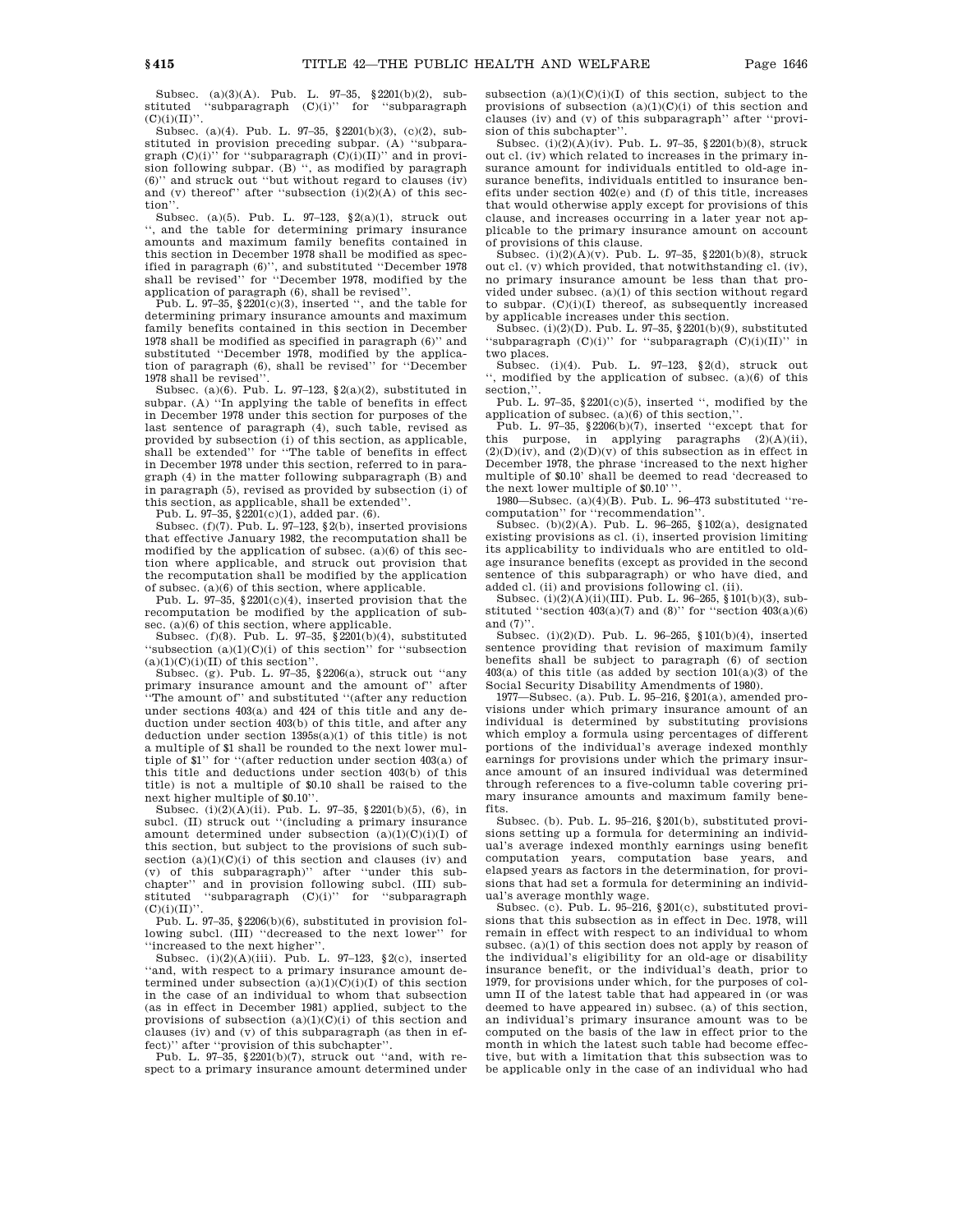become entitled to benefits under section 402(a) or section 423 of this title, or who had died, before such effective month.

Subsec. (d)(1)(A). Pub. L. 95–216, §201(d)(1), inserted provisions in subsec.  $(d)(1)(A)$  and preceding introductory provision directing that existing references to subsecs. (a) and (b) of this section be deemed reference to such subsecs. (a) and (b) as they were in effect in Dec. 1977.

Subsec. (d)(1)(B). Pub. L. 95–216, §201(d)(1), made a parenthetical insertion which limited the existing references to subpars. (B) and (C) of subsec.  $(b)(2)$  of this section to those provisions as they had been in effect in Dec. 1977, and introduced a simplified method, using the concept of a divisor and a quotient, for computing the primary insurance amounts of workers age 21 after 1936 and before 1951 when wages before 1951 are included in the computations.

Subsec. (d)(1)(D). Pub. L. 95–216, §201(d)(2), substituted ''40 percent'' for ''45.6 per centum'' and ''plus 10 percent of the next \$200 of his average monthly wage, increased by 1 percent for each increment year'' for ''plus 11.4 per centum of the next \$200 of such average monthly wage'' in existing provisions and inserted provisions that the number of increment years in the number, not more than 14 nor less than 4, that is equal to the individual's total wages prior to 1951 divided by \$1,650 (disregarding any fraction).

Subsec. (d)(3). Pub. L. 95–216, §201(d)(3), struck out requirement that when wages prior to 1951 are included in computing the average monthly wages of an individual who attains age 21 after 1936 and prior to 1951, the present law computation provisions in effect before the

Social Security Amendments of 1967 must be used.<br>Subsec. (d)(4). Pub. L. 95–216, §201(d)(4), added par. (4).<br>Subsec. (e)(1). Pub. L. 95–216, §201(e), substituted "average indexed monthly earnings or, in the case of an individual whose primary insurance amount is computed under subsection (a) of this section as in effect prior to January 1979, average monthly wage'' for ''average monthly wage'' and ''(before the application, in the case of average indexed monthly earnings, of subsection  $(b)(3)(A)$  of this section) of  $(A)$  the wages paid to him in such year'' for ''of (A) the wages paid to him in such year''.

Subsec. (e)(2). Pub. L. 95–216, §201(e), substituted ''average indexed monthly earnings or, in the case of an individual whose primary insurance amount is computed under subsection (a) of this section as in effect prior to January 1979, average monthly wage''.

Subsec.  $(f)(2)$ . Pub. L. 95–216, §201 $(f)(1)$ , generally expanded provisions for recomputing primary insurance amounts for individuals with wages or self-employment income for years after 1978 for any part of which the individuals are entitled to old-age or disability insurance benefits.

Subsec. (f)(3). Pub. L. 95–216, §201(f)(2), struck out par. (3) which had provided for the recomputation of primary insurance amounts for workers who had self-employment income in 1952 and who had applied for benefits or died prior to 1961.

Subsec. (f)(4). Pub. L. 95–216, §201(f)(3), substituted ''A recomputation shall be effective under this subsection only if it increases the primary insurance amount by at least \$1'' for ''Any recomputation under this subsection shall be effective only if such recomputation results in a higher primary insurance amount''.

Subsec. (f)(7), (8). Pub. L. 95–216, §201(f)(4), added pars. (7) and (8).

Subsec.  $(i)(2)(A)(ii)$ . Pub. L. 95–216, §201(g)(1), specified that an automatic benefit increase effective for June of a year in which the Secretary determines that a costof-living computation quarter, which triggers such an increase, has occurred will apply to benefits of those entitled to special payments under sections 427 and 428 of this title, to the primary insurance amounts on which beneficiaries are entitled including the frozen minimum primary insurance amounts and special minimum primary insurance amounts, and to the maximum family benefits at the same time as the primary insurance amounts on which they are based, where a primary insurance amount was computed under the law in effect in December 1978 will be increased at the same time as the primary insurance amounts, except as provided in section 403(a)(7) and (7) of this title.

Subsec. (i)(2)(A)(iii) to (v). Pub. L. 95-216,  $$201(g)(2)$ , added cls. (iii) to (v).

Subsec. (i)(2)(D). Pub. L. 95–216, §201(g)(3), substituted provisions directing publication in the Federal Register of revisions of the range of primary insurance amounts and of the range of maximum family benefits for provisions that had directed publication of the revision of the table of benefits formerly set out in subsec. (a) and had set out the method of determining the revision of the table.

Subsec. (i)(2)(D)(v). Pub. L. 95–216, §103(d), substituted in cl. (v) ''is equal to, or exceeds by less than \$5, onetwelfth of the new contribution and benefit base'' for ''is equal to one-twelfth of the new contribution and benefit base'' and ''plus 20 percent of the excess of the second figure in the last line of column III as extended under the preceding sentence over such second figure for the calendar year in which the table of benefits is revised'' for ''plus 20 percent of one-twelfth of the excess of the new contribution and benefit base for the calendar year following the calendar year in which such table of benefits is revised (as determined under section 430 of this title) over such base for the calendar year in which the table of benefits is revised'' in third sentence.

Subsec. (i)(4). Pub. L. 95–216, §201(g)(4), added par. (4). 1973—Subsec. (a). Pub. L. 93–233, §2(a), in revising benefits table: in column II, substituted ''Primary insurance amount effective for September 1972'' for ''Primary insurance amount under 1971 Act'' and increased benefit amounts to \$84.50–\$404.50 from \$70.40–\$295.40; in column III, increased benefit amounts to \$76 to \$1,096–\$1,100 from \$76 to \$996–\$1,000; in column IV, increased benefit amounts to \$93.80–\$469.00 from \$84.50–\$404.50; and in column V, increased benefit amounts to \$140.80–\$820.80 from \$126.80–\$707.90.

Subsec. (a)(3). Pub. L. 93-233,  $\S1(h)(1)$ , substituted ''\$9.00'' for ''\$8.50''.

Subsec. (e)(1). Pub. L. 93–233, §5(a)(4), substituted ''\$13,200'' for ''\$12,600''.

Pub. L. 93-66 substituted "\$12,600" for "\$12,000".

Subsec.  $(i)(1)(A)(i)$ . Pub. L. 93-233, §3(a), substituted ''calendar quarter ending on March 31 in each year after 1974'' for ''calendar quarter ending on June 30 in each year after 1972'.

Subsec.  $(i)(1)(B)(ii)$ . Pub. L. 93-233, §3(b), substituted in exception provision ''if in the year prior to such year a law has been enacted providing a general benefit increase under this subchapter or if in such prior year such a general benefit increase becomes effective'' for ''in which a law has been enacted providing a general benefit increase under this subchapter or in which such a benefit increase becomes effective''.

Subsec.  $(i)(2)(A)(i)$ . Pub. L. 93-233, §3(c), substituted ''1975'' for ''1974'' and struck out ''and to subparagraph (E) of this paragraph'' after "paragraph  $(1)(B)$ "

Subsec. (i)(2)(A)(ii). Pub. L. 93-233,  $\S 3(d)(1)$ –(3), substituted ''the base quarter in any year'' and ''June of such year'' for ''such base quarter'' and ''January of the next calendar year'' and struck out ''(subject to subparagraph (E))'' before ''as provided in subparagraph (B)'', respectively.

Subsec. (i) $(2)(B)$ . Pub. L. 93-233, §3(e), substituted ''May'' for ''December'' in two places and struck out ''(subject to subparagraph (E))'' after ''shall apply''.

Subsec.  $(i)(2)(C)(ii)$ . Pub. L. 93-233, §3(f), substituted ''within 30 days after the close of such quarter'' for ''on or before August 15 of such calendar year''.

Subsec. (i)(2)(D). Pub. L. 93-233,  $\S3(g)$ , substituted ''within 45 days after the close of such quarter'' for ''on or before November 1 of such calendar year''.

Subsec. (i)(2)(E). Pub. L. 93–233, §3(h), struck out subpar. (E) providing that ''Notwithstanding a determination by the Secretary under subparagraph (A) that a base quarter in any calendar year is a cost-of-living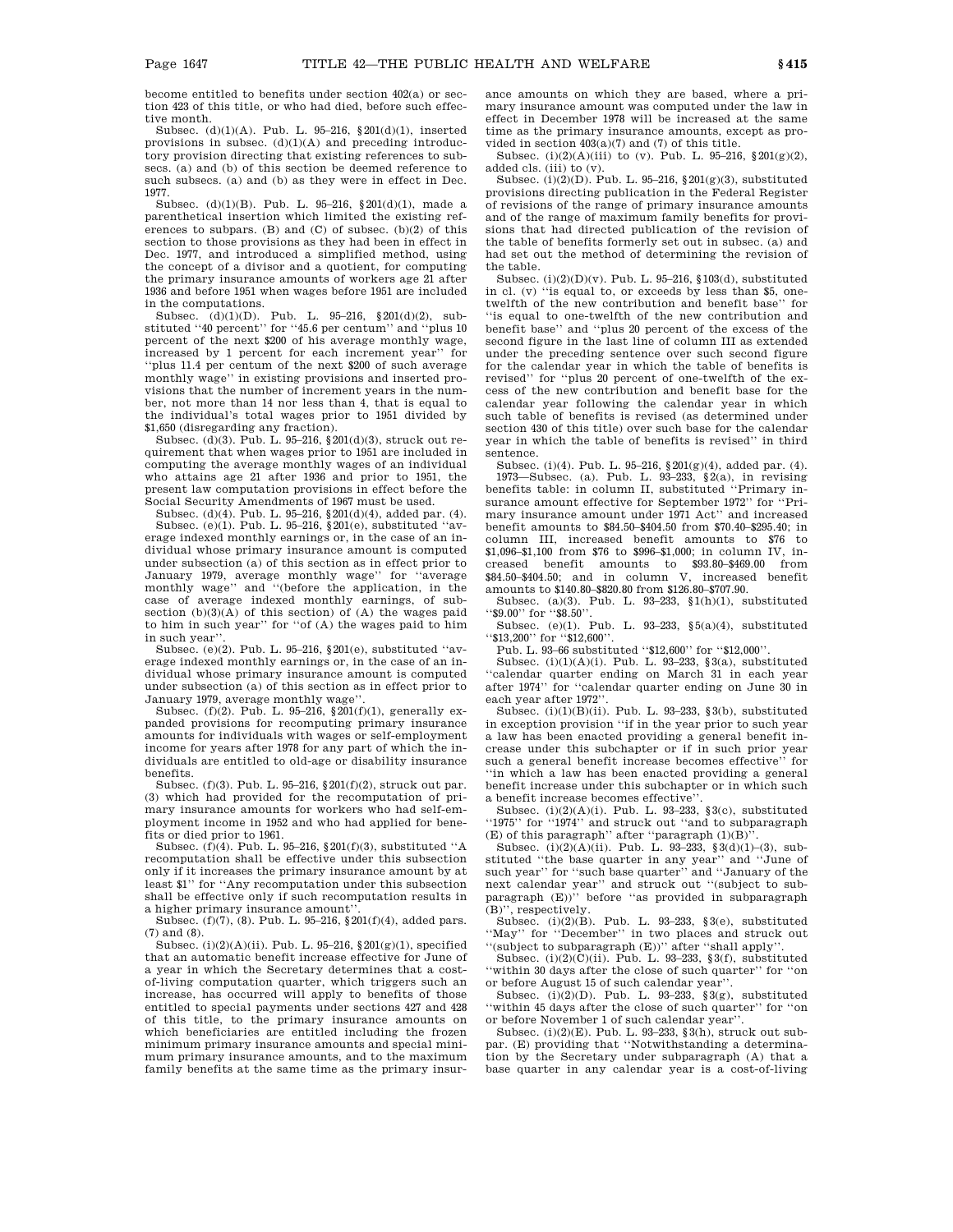computation quarter (and notwithstanding any notification or publication thereof under subparagraph (C) or (D)), no increase in benefits shall take effect pursuant thereto, and such quarter shall be deemed not to be a cost-of-living computation quarter, if during the calendar year in which such determination is made a law providing a general benefit increase under this subchapter is enacted or becomes effective.''

1972—Subsec. (a). Pub. L. 92–336, §202(a)(3)(A), inserted ''(or, if larger, the amount in column IV of the latest table deemed to be such table under subsection  $(i)(2)(D))$ " after "the following table" in par.  $(1)(A)$ , and '(whether enacted by another law or deemed to be such table under subsection  $(i)(2)(D))$ " after "effective month of a new table'' in par. (2).

Pub. L. 92–336, §201(a), revised benefits table by substituting ''Primary insurance amount under 1971 Act'' for ''Primary insurance amount under 1969 Act'' and \$70.40–\$295.40 for \$64.00 or less—\$250.70 in column II, adding \$751–\$996 under minimum average monthly wage subcolumn of column III, adding \$755–\$1000 under maximum average monthly wage subcolumn of column III, substituting \$84.50–\$404.50 for \$70.40–\$295.40 in column IV, and \$126.80–\$707.90 for \$105.60–\$517.00 in column V.

Pub. L. 92–336, §201(c), inserted ''The primary insurance amount of an insured individual shall be determined as follows:" after "(a)", redesignated introductory material and pars. (1) to (3) as par. (1) and subpars. (A) to (C) respectively, and as so redesignated, in par. (1) inserted provision relating to exception in par. (2) and in subpars. (A) to (C) made changes in phraseology, and redesignated par. (4) as par. (2) and as so redesignated, inserted provisions relating to determination of primary insurance amount where individual was entitled to disability insurance benefits under section 423 of this title.

Subsec. (a)(1). Pub. L. 92–603, §101(a)(1), inserted reference to paragraph (3) in provisions preceding subpar. (A).

Subsec. (a)(2). Pub. L. 92–603,  $$101(c)$ , designated existing provisions as subpar. (A), inserted ''(whether enacted by another law or deemed to be such table under subsection (i)(2)(D) of this section)", and added subpar. (B).

Subsec. (a)(3). Pub. L. 92–603,  $101(a)(2)$ , added par. (3) and provisions following such par. (3) covering the individual's ''years of coverage'' for purposes of par. (3).

Pub. L. 92–603, §144 $(a)(1)$ , substituted in column II ''254.40'' for ''251.40'' and in column III ''696'' for ''699''.

Subsec. (b)(3). Pub. L. 92–603, §104(b), struck out provisions setting a separate age computation point for women and reduced from age 65 to age 62 the age computation point for men.

Subsec. (b)(4). Pub. L. 92–336, §202(a)(3)(B), substituted provisions relating to an individual who becomes entitled to benefits in or after the month in which a new table that appears in (or is deemed by subsec.  $(i)(2)(D)$ to appear in) subsec. (a) becomes effective for provisions relating to an individual who becomes entitled to benefits after August 1972 in subpar. (A), substituted provisions relating to an individual who dies in or after the month in which such table becomes effective for provisions relating to an individual who dies after Au-

gust 1972 in subpar. (B), and added subpar. (C). Pub. L. 92–336, §201(d), substituted ''August 1972'' for

''December 1970'' in two places. Subsec. (c). Pub. L. 92–336, §202(a)(3)(C), substituted provisions relating to the computation of an individual's primary insurance amount based on the law in effect prior to the month in which the latest table appearing in (or is deemed to be appearing in) subsec. (a) of this section becomes effective, for provisions relating to the computation of an individual's primary insurance amount based on the law in effect prior to September 1972 in subpar. (1), and substituted '', or who died, before such effective month'' for ''before September 1972, or who died before such month'' in subpar. (2).

Pub. L. 92–336, §201(e), substituted ''September 1972'' for ''March 17, 1971'' in two places, and ''month'' for ''date''.

Subsec. (d)(1)(C)(iv). Pub. L. 92–603, §142(b), added cl. (iv).

Subsec. (d)(2). Pub. L. 92–603, §§134(b), 142(c), inserted references to subsec.  $(f)(6)$  of this section and section 431 of this title.

Subsec. (e)(1). Pub. L. 92–336, §203(a)(4), inserted provisions eliminating from the computation of an individual's average monthly wage excess amounts in calendar years after 1971 and before 1975, and excess over amounts equal to the contribution and benefit base in the case of any calendar year after 1974 with respect to which such contribution and benefit base is effective.

Subsec. (f)(2). Pub. L. 92–603, §§101(d), 134(a)(1), inserted reference to subsec. (a)(3) of this section in provisions preceding subpar. (A) and in subpar. (B) struck out provision relating to any individual whose increase in his primary insurance amount is attributable to compensation which, upon his death, is treated as remuneration for employment under section 405(*o*) of this title.

Pub. L. 92-336,  $§201(f)$ , substituted "subsection (a)(1) (A) and (C) of this section'' for ''subsection (a) (1) and (3) of this section.''

Subsec. (f)(6). Pub. L. 92–603, §134(a)(2), added par. (6). Subsec. (i). Pub. L. 92–336, §202(a)(1), added subsec. (i). Subsec. (i)(2)(A)(ii). Pub. L. 92–603, §101(e), inserted ''(but not including a primary insurance amount determined under subsection (a)(3) of this section)'' after ''under this subchapter''.

1971—Subsec. (a). Pub. L. 92–5, §201(a), revised benefits table by: substituting ''Primary insurance amount under 1969 Act'' for ''Primary insurance amount under 1967 Act'' and \$64.00 or less—\$250.70 for \$55.40 or less— \$218.00 in column II, adding \$653–\$746 under minimum average monthly wage subcolumn of column III, striking out \$650 and adding \$652–\$750 under maximum average monthly wage subcolumn of column III, substituting \$70.40–\$295.40 for \$64.00–\$250.70 in column IV, and \$105.60–\$517.00 for \$96.00–\$434.40 in column V.

Subsec. (b)(4). Pub. L. 92–5, §201(c), substituted ''December 1970'' for ''December 1969'' in two places.

Subsec. (c). Pub. L. 92–5, §201(d), substituted ''prior to March 17, 1971'' for ''prior to December 30, 1969'' in subpar. 1, and substituted ''before March 17, 1971, or who died before such date'' for ''before January 1970, or who died before such month'' in subpar. 2.

Subsec. (e)(1). Pub. L. 92–5, §203(a)(4), substituted ''the excess over \$7,800 in the case of any calendar year after 1967 and before 1972, and the excess over \$9,000 in the case of any calendar year after 1971'' for ''and the excess over \$7,800 in the case of any calendar year after 1967''.

1969—Subsec. (a). Pub. L. 91–172, §1002(a), revised benefits table to increase: the primary insurance amount limits to \$64.00–\$250.70 for people whose average monthly wage is \$76.00 or less for the minimum, and \$650.00 for the maximum, the primary insurance amounts of retired workers on the benefit rolls from \$48.00 or less to \$55.40 at the minimum, and from \$168.00 to \$218.00 at the maximum, and the family benefits limits to maximum, and the family benefits limits to \$96.00–\$434.40 from \$82.50–\$434.40.

Subsec. (b)(4). Pub. L. 91–172, §1002(c), substituted references to December 1969 for references to January 1968.

Subsec. (c). Pub. L. 91–172, §1002(d), substituted ''December 30, 1969'' for ''January 2, 1968'' in subpar. (1), and ''January 1970'' for ''February 1968'' in subpar. (2).

1968—Subsec. (a). Pub. L. 90–248, §101(a), revised benefits table to increase: the primary insurance amount limits to \$55.00—\$218.00 for people whose average monthly wage is \$74.00 or less for the minimum and \$650.00 for the maximum, the primary insurance amounts of retired workers on the benefit rolls from \$48.00 or less to \$55.00 at the minimum and from \$168.00 to \$189.90 at the maximum, and the family benefit limits to \$82.50–\$434.40 from \$66.00–\$368.00.

Subsec. (b)(4). Pub. L. 90–248, §101(c)(1), amended par. (4) generally, substituting ''January 1968'' for ''December 1965'' in subpars. (A) and (B), striking out '', as amended by the Social Security Amendments of 1965;''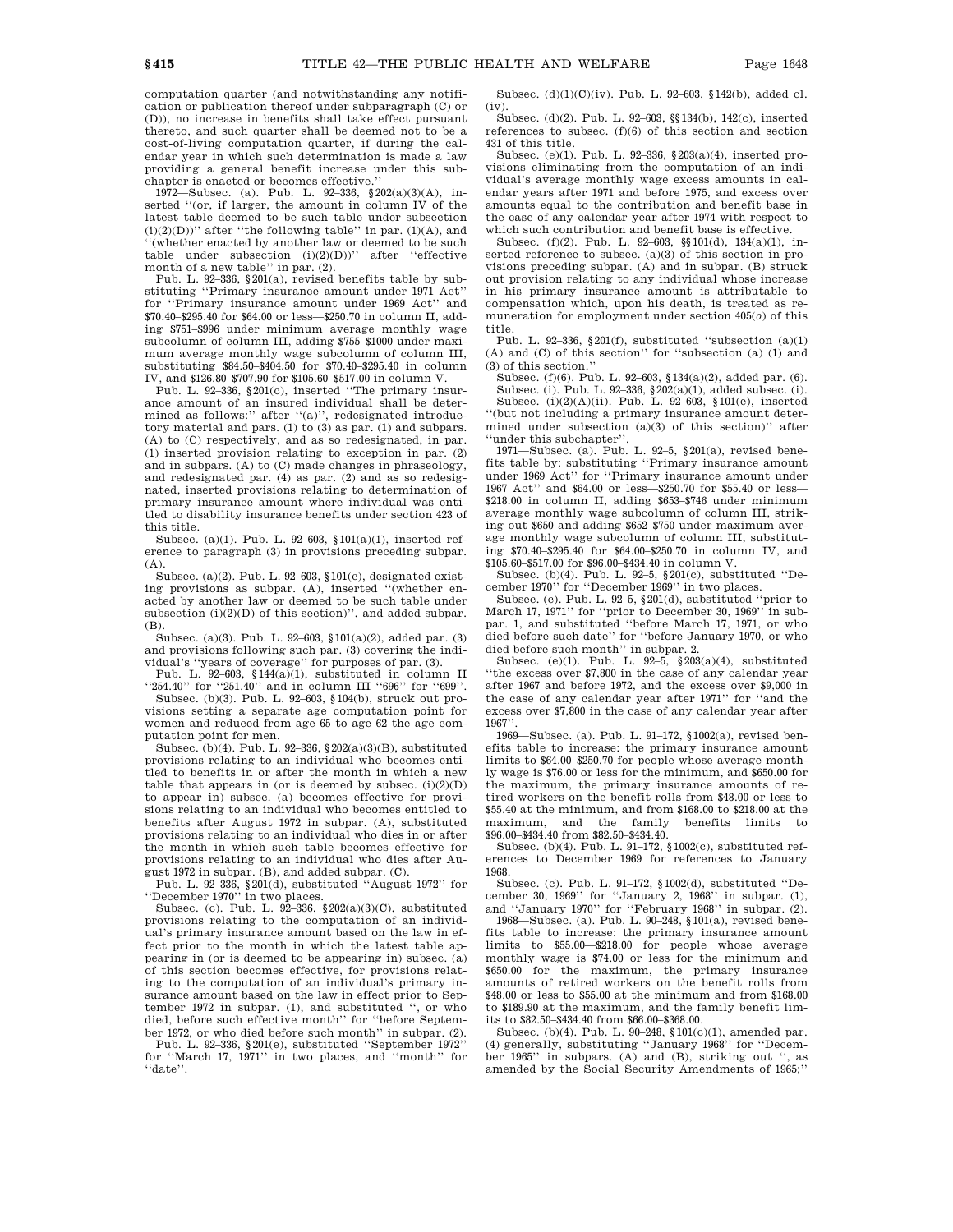at end of subpar. (C), and striking out provision that the subsection would not apply to any individual described therein for purposes of monthly benefits for months before January 1966.

Subsec. (b)(5). Pub. L. 90–248, §101(c)(2), struck out par. (5) which preserved the method in effect before the enactment of the 1965 amendments of computing average monthly earnings for people who become entitled to benefits or a recomputation of benefits before 1966.

Subsec. (c). Pub. L. 90–248, §101(d), substituted ''1965 Act'' for ''1958 Act, as modified'' in heading and ''on the basis of the law in effect prior to the enactment of the Social Security Amendments of 1967'' for ''as provided in, and subject to the limitations specified in, (A) this section as in effect prior to July 30, 1965 and (B) the applicable provisions of the Social Security Amendments of 1960'' in par. (1) and ''the month of February 1968, or who died before such month'' for ''July 30, 1965 or who died before such date'' in par. (2).

Subsec. (d)(1). Pub. L.  $90-248$ , §155(a)(1), amended par. (1) generally. Prior to amendment, par. (1) read as follows: ''For the purposes of column I of the table appearing in subsection (a) of this section. An individual's primary insurance benefit shall be computed as provided in this subchapter as in effect prior to August 28, 1950, except that—

'(A) In the computation of such benefit, such individual's average monthly wage shall (in lieu of being determined under section 409(f) of this title as in effect prior to August 28, 1950) be determined as provided in subsection (b) of this section (but without regard to paragraphs (4) and (5) thereof), except that for the purposes of paragraphs  $(2)(C)$  and  $(3)$  of subsection (b) of this section, 1936, shall be used instead of 1950.

''(B) For purposes of such computation, the date he became entitled to old-age insurance benefits shall be deemed to be the date he became entitled to primary insurance benefits.

''(C) The 1 per centum addition provided for in section 409(e)(2) of this title as in effect prior to August 28, 1950 shall be applicable only with respect to calendar years prior to 1951, except that any wages paid in any year prior to such year all of which was included in a period of disability shall not be counted.

''(D) The provisions of subsection (e) of this section shall be applicable to such computation.''

Subsec. (d)(2)(B), (C). Pub. L. 90–248, §155(a)(2), struck out subpar. (B), redesignated subpar. (C) as (B), inserted exception phrase at beginning of subpar. (B), and added subpar. (C).

Subsec. (d)(3). Pub. L. 90–248, §155(a)(3), amended par. (3) generally. Prior to amendment, par. (3) read as follows: ''The provisions of this subsection as in effect prior to September 13, 1960 shall be applicable in the case of an individual who meets the requirements of subsection (b)(5) of this section (as in effect after September 13, 1965).''

Subsec. (e)(1). Pub. L. 90–248, §108(a)(4), substituted ''the excess over \$6,600 in the case of any calendar year after 1965 and before 1968, and the excess over \$7,800 in the case of any calendar year after 1967'' for ''and the excess over \$6,600 in the case of any calendar year after 1965''.

Subsec. (f)(2). Pub. L. 90–248, §155(a)(4), (5), struck out subpars. (A) to (D) and text preceding (A) by substituting provisions that if an individual has wages or selfemployment income for a year after 1965 for any part of which he is entitled to old-age insurance benefits, the Secretary is to recompute his primary insurance amount with respect to each such year, and that such recomputation shall be made as provided in subsec. (a)(1) and (3) as though the year with respect to which such recomputation is made is the last year of the period specified in subsec.  $(b)(2)(C)$  for former provisions for a recomputation with respect to each year after Dec. 31, 1964, and for any part of which an individual was entitled to old-age insurance benefits, that such recomputation was to be made as provided in subsec. (a)(1) and (3) if such year was either the year in which he became entitled to such old-age insurance benefits

or the preceding year or as provided in subsec. (a)(1) in any other case, and that in all cases such recomputation was to be made as though the year with respect to which it was to be made was the last year of the period specified in subsec. (b)(2)(C); and redesignated subpars.  $(E)$  and  $(F)$  as  $(A)$  and  $(B)$ .

Subsec. (f)(5). Pub. L. 90–248, §155(a)(6), added par. (5).<br>Subsec. (h)(1). Pub. L. 90–248, §403(b), substituted<br>"subchapter III of chapter 83 of title 5" for "the Civil" Service Retirement Act'' in two places.

1965—Subsec. (a). Pub. L. 89–97, §301(a), revised the benefits table to increase: the primary insurance amount limits to \$44–\$168 for people whose average monthly wage is \$67 or less for the minimum and \$550 for the maximum from \$40–\$127 for people whose average monthly wage is \$67 or less for the minimum and \$400 for the maximum (representing an increase of 7 percent for average monthly wages of \$400 or less with minimum increase of \$4); the primary insurance amounts of retired workers on the benefit rolls from \$40 to \$44 at the minimum and from \$127 to \$135.90 at the maximum; and the family benefit limits to \$66–\$368 from \$60–\$254 (determined on basis of new formula and

representing minimum increase of \$6). Subsec. (a)(4). Pub. L. 89–97, §304(k), substituted ''the primary insurance amount upon which such disability insurance benefit is based'' for ''such disability insurance benefit''.

Pub. L. 89–97, §303(e), amended introductory provisions generally. Prior to amendment, introductory provisions read as follows: ''In the case of—

''(A) a woman who was entitled to a disability insurance benefit for the month before the month in which she died or became entitled to old-age insurance benefits, or

''(B) a man who was entitled to a disability insurance benefit for the month before the month in which

he died or attained age 65,''. Subsec. (b)(2)(C). Pub. L. 89–97, §302(a)(1), excluded from an insured individual's computation base years the year in which he became entitled to benefits and included in his computation base years (for purposes of survivors' benefits) the year in which he died to make an individual's computation base years the calendar years occurring after 1950 and up to the year in which his first month of entitlement to a benefit occurred or the year after the year in which he died.

Subsec. (b)(3)(A) to (C). Pub. L. 89–97,  $\sqrt{302(a)(2)}$ , substituted in: cl. (A) ", if it occurred earlier but after 1960, the year in which she attained age 62,'' for ''(if earlier) the first year after 1960 in which she both was fully insured and had attained age 62.''; cl. (B) '', if it occurred earlier but after 1960, the year in which he attained age 65'' for ''(if earlier) the first year after 1960 in which he both was fully insured and had attained age 65''; and cl. (C) ''the year occurring after 1960 in which he attained (or would attain) age 65'' for ''the first year after 1960 in which he attained (or would attain) age 65 or (if later) the first year in which he was fully insured''.

Subsec. (b)(4), (5). Pub. L. 89–97, §302(a)(3), amended pars. (4) and (5) generally. Prior to amendment, pars. (4) and (5) read as follows:

 $(4)$  The provisions of this subsection shall be applicable only in the case of an individual with respect to whom not less than six of the quarters elapsing after 1950 are quarters of coverage, and—

''(A) who becomes entitled to benefits after December 1960 under section [section 402(a) or section 423 of this title]; or

''(B) who dies after December 1960 without being entitled to benefits under section [section 402(a) or section 423 of this title]; or

''(C) who files an application for a recomputation under subsection  $(f)(2)(A)$  of this section after December 1960 and is (or would, but for the provisions of subsection (f)(6) of this section, be) entitled to have his primary insurance amount recomputed under sub-

section (f)(2)(A) of this section; or<br>"(D) who dies after December 1960 and whose survivors are (or would, but for the provisions of sub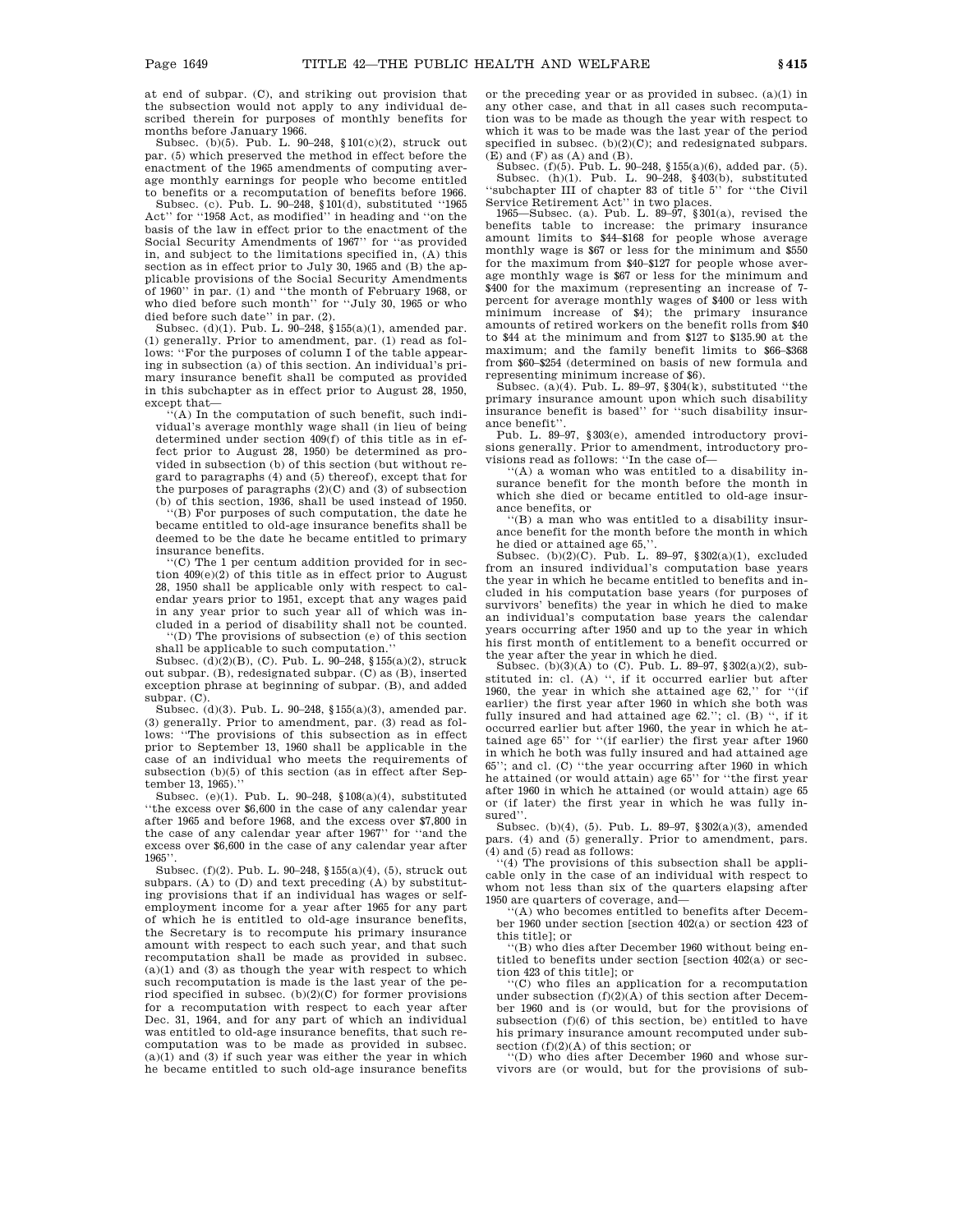section (f)(6) of this section, be) entitled to a recomputation of his primary insurance amount under

subsection (f)(4) of this section. ''(5) In the case of any individual—

''(A) to whom the provisions of this subsection are not made applicable by paragraph (4), but

''(B)(i) prior to 1961, met the requirements of this paragraph (including subparagraph (E) thereof) as in effect prior to the enactment of the Social Security Amendments of 1960, or (ii) after 1960, meets the conditions of subparagraph (E) of this paragraph as in effect prior to such enactment,

then the provisions of this subsection as in effect prior to such enactment shall apply to such individual for the purposes of column III of the table appearing in subsection (a) of this section.''

Subsec. (c). Pub. L. 89–97, §301(b), substituted in par. (1)(A) ''prior to the enactment of the Social Security Amendments of 1965'' and executed in the Code ''prior to July 30, 1965'' for ''prior to the enactment of the Social Security Amendments of 1958'' and executed in the Code ''prior to August 28, 1958''; in par. (1)(B) ''Social Security Amendments of 1960'' for ''Social Security Amendments of 1954''; in par. (2), formerly designated (2)(A), ''before July 30, 1965 or who died before such date'' for ''or died prior to January 1959''; and deleted par. (2)(B) making the provisions of the subsection applicable only in the case of an individual ''to whom the provisions of neither paragraph (4) nor paragraph (5) of subsection (b) of this section are applicable.

Subsec.  $(d)(1)(A)$ . Pub. L. 89–97,  $\frac{2}{3}302(b)(1)$ , substituted  $(2)(C)$  and  $(3)'$  for  $(2)(C)(i)$  and  $(3)(A)(i)$ ,  $(1936)'$  for ''December 31, 1936,'' and ''1950'' for ''December 31, 1950''.

Subsec. (d)(3). Pub. L. 89–97, §302(b)(2), substituted ''1965'' for ''1960'' in two places and struck out at the end ''but without regard to whether such individual has six quarters of coverage after 1950''.

Subsec. (e)(1). Pub. L. 89–97, §320(a)(4), substituted ''the excess over \$4,800 in the case of any calendar year after 1958 and before 1966, and the excess over \$6,600 in the case of any calendar year after 1965'' for ''and the excess over \$4,800 in the case of any calendar year after 1958''.

Subsec. (e)(3). Pub. L. 89–97, §302(c), struck out par. (3) which provided that for the purposes of subsecs. (b) and (d) of this section, if an individual had self-employment income in a taxable year which began prior to the calendar year in which he became entitled to old-age insurance benefits and ended after the last day of the month preceding the month in which he became so entitled, his self-employment income in such taxable year should not be counted in determining his benefit computation years, except as provided in subsection  $(f)(3)(C)$  of this section.

Subsec. (f)(2). Pub. L. 89–97, §302(d)(1), substituted provisions for annual automatic recomputation of benefits, taking into account any earnings the person had in or after the year in which he became entitled to benefits, and effective in the case of a living beneficiary with January of the year following the year in which the earnings were received and in death cases for survivors' benefits beginning with the month of death for former provisions which required an application for the recomputation to include earnings in a year after entitlement and that the person have six quarters of coverage after 1950 to qualify for the recomputation and was not available unless the person had earnings of more than \$1,200 for the year.

Subsec. (f)(3). Pub. L. 89–97,  $\S 302(d)(2)$ , redesignated par. (5) as (3) and repealed former par. (3) which provided for a recomputation of benefits to include earnings in the year of entitlement to benefits or in the year in which an individual's benefits were recomputed on account of additional earnings and is now covered by the annual automatic recomputation of benefits provision of subsec. (f)(2) of this section.

Subsec. (f)(4). Pub. L. 89–97,  $\S 302(d)(2)$  redesignated par. (6) as (4) and repealed former par. (4) which provided for a recomputation of benefits for the purpose of paying benefits to survivors of an individual who died after 1960 and who had been entitled to old-age insurance benefits and is now covered by the annual automatic recomputation of benefits provision of subsec. (f)(2) of this section.

Subsec. (f)(5), (6). Pub. L. 89–97, §302(d)(2), redesignated pars. (5) and (6) as (3) and (4), respectively.

Subsec. (f)(7). Pub. L. 89–97, §302(d)(2), repealed par. (7) which provided for recomputation at age 65 of the benefits of an individual who became entitled to benefits before that age and is now covered by the annual automatic recomputation of benefits provision of subsec. (f)(2) of this section.

1961—Subsec. (a). Pub. L. 87–64, §§101(a), 102(d)(1), increased minimum primary insurance amount from \$33 to \$40, and minimum family benefit from \$53 to \$60, and in the case of a man, limited provisions which permit the primary insurance amount to be equal to the disability insurance benefit for the month before the month in which the man became entitled to old-age insurance benefits only if the man first became entitled to old-age insurance benefits at age 65.

Subsec. (b)(3). Pub. L. 87–64, §102(d)(2), substituted ''For purposes of paragraph (2), the number of an individual's elapsed years is the number of calendar years after 1950 (or, if later, the year in which he attained age 21) and before—

''(A) in the case of a woman, the year in which she died or (if earlier) the first year after 1960 in which she both was fully insured and had attained age 62,

''(B) in the case of a man who has died, the year in which he died or (if earlier) the first year after 1960 in which he both was fully insured and had attained age 65, or

''(C) in the case of a man who has not died, the first year after 1960 in which he attained (or would attain) age 65 or (if later) the first year in which he was fully insured''

for the following provisions: ''For the purposes of paragraph (2), an individual's 'elapsed years' shall be the number of calendar years—

''(A) after (i) December 31, 1950, or (ii) if later, December 31 of the year in which he attained the age of twenty-one, and

''(B) prior to (i) the year in which he died, or (ii) if earlier, the first year after December 31, 1960, in which he both was fully insured and had attained retirement age.''

Subsec. (f)(7). Pub. L. 87–64, §102(d)(3), added par. (7).<br>1960—Subsec. (b)(1). Pub. L. 86–778, §303(a), substituted provisions defining ''average monthly wage'' as the quotient obtained by dividing (A) the total of an individual's wages paid in and self-employment income credited to his benefit computation years, by (B) the number of months in such years, for provisions which defined the term as the quotient obtained by dividing the total of his wages and self-employment income after his starting date and prior to his closing date by the number of months elapsing after such starting date and prior to such closing date, excluding the months in any year prior to the year in which the individual attained the age of 22 if less than two quarters of such prior years were quarters of coverage and the months in any year any part of which was included in a period of disability except the months in the year in which such period of disability began if their inclusion will result in a higher primary insurance amount.

Subsec. (b)(2). Pub. L. 86–778, §303(a), substituted provisions relating to benefit computation years and to computation base years for provisions which defined an individual's starting date as December 31, 1950, or if later, the last day of the year in which he attains the age of 21, whichever results in the higher primary insurance amount.

Subsec. (b)(3). Pub. L. 86–778, §303(a), substituted provisions defining an individual's elapsed years for provisions which defined an individual's closing date as the first day of the year in which he died or became entitled to old-age insurance benefits, whichever first occurred, or the first day of the first year in which he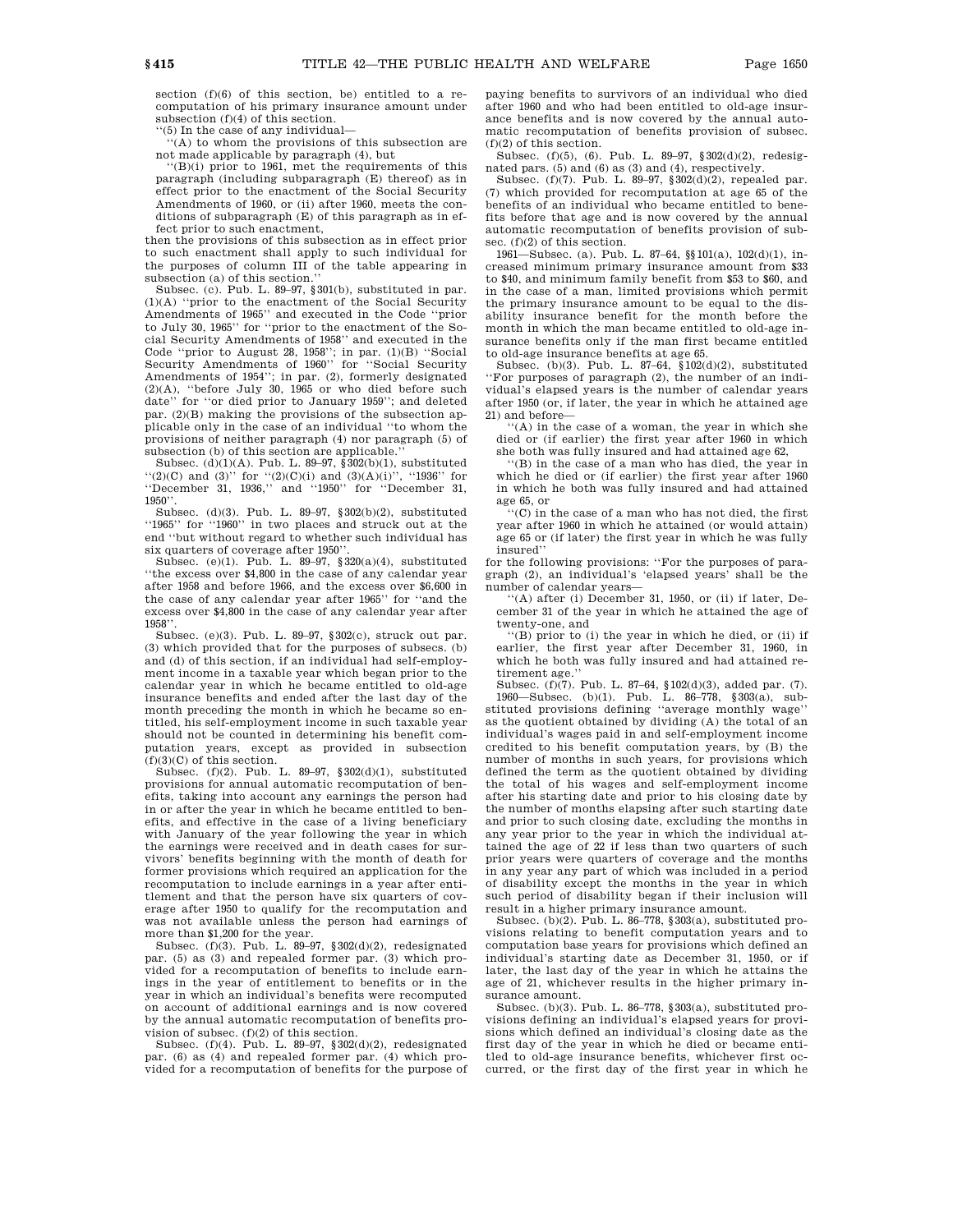both was fully insured and had attained retirement age, whichever results in the higher primary insurance amount.

Subsec. (b)(4). Pub. L. 86–778, §303(a), substituted provisions prescribing the applicability of subsec. (f) for provisions which required the Secretary to determine the five or fewer calendar years after an individual's starting date and prior to his closing date which, if the months of such years and his wages and self-employment income for such years were excluded in computing his average monthly wage, would produce the highest primary insurance amount, and which required exclusion of such months and such wages and self-employment income for purposes of computing an individual's average monthly wage.

Subsec. (b)(5). Pub. L. 86-778,  $§ 303(a)$ , substituted provisions making subsec. (f) applicable in the case of an individual to whom the provisions of subsec. (f) are not made applicable by par. (4) but prior to 1961, met the requirements of this paragraph as in effect prior to Sept. 13, 1960, or, after 1960, meets the conditions of subpar. (E) of this paragraph as in effect prior to Sept. 13, 1960, for provisions which prescribed the applicability of subsec. (f) of this section. Former provisions of par. (5) were covered by par. (4) of this section.

Subsec. (c) $(2)(\overline{B})$ . Pub. L. 86-778, §303(b), substituted ''to whom the provisions of neither paragraph (4) nor paragraph (5) of subsection (b) of this section are applicable'' for ''to whom the provisions of paragraph (5) of subsection (b) of this section are not applicable

Subsec.  $(d)(1)(A)$ . Pub. L. 86–778,  $\sqrt[3]{303(c)}(1)$ , substituted ''be determined as provided in subsection (b) of this section (but without regard to paragraphs (4) and (5) thereof), except that for the purposes of paragraphs  $(2)(C)(i)$  and  $(3)(A)(i)$  of subsection (b) of this section, December 31, 1936, shall be used instead of December 31, 1950'' for ''be determined as provided in subsection (b) of this section (but without regard to paragraph  $(5)$ ) thereof), except that his starting date shall be December 31, 1936'

Subsec.  $(d)(1)(C)$ . Pub. L. 86–778, §303 $(c)(2)$ , substituted ''all of which was included'' for ''any part of which was included'', and struck out provisions which required the wages paid in the year in which the period of disability began to be counted if the counting of such wages would result in a higher primary insurance amount.

Subsec. (d)(2)(B). Pub. L. 86–778, §303(c)(3), substituted ''paragraph (4) of subsection (b) of this section'' for ''paragraph (5) of subsection (b) of this section''.

Subsec. (d)(3). Pub. L. 86–778, §303(c)(4), added par. (3).

Subsec. (e)(3). Pub. L. 86–778, §303(d)(1), substituted ''if an individual has self-employment income in a taxable year which begins prior to the calendar year in which he becomes entitled to old-age insurance benefits and ends after the last day of the month preceding the month in which he becomes so entitled, his self-employment income in such taxable year shall not be counted in determining his benefit computation years'' for ''if an individual's closing date is determined under paragraph (3)(A) of subsection (b) of this section and he has self-employment income in a taxable year which begins prior to such closing date and ends after the last day of the month preceding the month in which he becomes entitled to old-age insurance benefits, there shall not be counted, in determining his average monthly wage, his self-employment income in such taxable year''.

Subsec. (e)(4). Pub. L. 86–778, §303(d)(2), struck out par. (4) which prohibited, in computing an individual's average monthly wage, the counting of any wages paid such individual in any year any part of which was included in a period of disability, or any self-employment income of such individual credited pursuant to section 412 of this title to any year any part of which was included in a period of disability, unless the months of such year are included as elapsed months pursuant to subsec. (b)(1)(B) of this section.

Subsec.  $(6)(2)(A)$ . Pub. L. 86–778, §303(e)(1), substituted ''1960'' for ''1954'' in opening provisions, and ''filed such application after such calendar year'' for ''filed such application no earlier than six months after such calendar year'' in cl. (iii).

Subsec. (f)(2)(B). Pub. L. 86–778, §303(e)(2), substituted provisions requiring a recomputation pursuant to subpar. (A) to be made only as provided in subsec. (a)(1) of this section, if the provisions of subsec. (b) of this section, as amended by Pub. L. 86–778, were applicable to the last previous computation of the individual's primary insurance amount, or as provided in subsec. (a)(1) and (3) of this section in all other cases for provisions which required a recomputation to be made only as provided in subsec. (a) of this section, inserted provisions requiring the computation base years, if cl. (i) of this subparagraph is applicable to such recomputation, to include only calendar years occurring prior to the year in which he filed his application for such recomputation, and struck out provisions which prescribed the method of making the recomputation if subsec. (b)(4) of this section were applicable to the previous computation.

Subsec. (f)(3)(A). Pub. L. 86–778, §303(e)(3), substituted ''December 1960'' for ''August 1954'' in two places, struck out provisions which related to applications by individuals whose primary insurance amount was recomputed under section  $102(e)(5)$  or  $102(f)(2)(B)$  of the Social Security Amendments of 1954, and substituted 'except that such individual's computation base years referred to in subsection (b)(2) of this section shall include the calendar year referred to in the preceding sentence'' for ''except that his closing date for purposes of subsection (b) of this section shall be the first day of the year following the year in which he became entitled to old-age insurance benefits or in which he filed his application for the last recomputation (to which he was entitled) of his primary insurance amount under any provision of law referred to in clause (ii) or (iii) of the preceding sentence, whichever is later''.

Subsec. (f)(3)(B). Pub. L. 86–778, §303(e)(3), substituted ''December 1960'' for ''August 1954'' in three places, struck out provisions which related to individuals whose primary insurance amount was recomputed under section  $102(e)(5)$  or section  $102(f)(2)$  of the Social Security Amendments of 1954, and individuals with respect to whom the last previous computation or recomputation of their primary insurance amount was based upon a closing date determined under subpar. (A) or (B) of subsec. (b)(3) of this section, and substituted ''except that such individual's computation base years referred to in subsection (b)(2) of this section shall include the calendar year in which he died in the case of an individual who was not entitled to old-age insurance benefits at the time of death or whose primary insurance amount was recomputed under paragraph (4) of this subsection, or in all other cases, the calendar year in which he filed his application for the last previous computation of his primary insurance amount'' for ''except that his closing date for purposes of subsection (b) of this section shall be the day following the year of death in case he died without becoming entitled to oldage insurance benefits, or in case he was entitled to old-age insurance benefits, the day following the year in which was filed the application for the last previous computation of his primary insurance amount or in which the individual died, whichever first occurred''

Subsec. (f)(3)(C). Pub. L. 86–778, §303(e)(3), substituted ''In the case of an individual who becomes entitled to old-age insurance benefits in a calendar year after 1960, if such individual has self-employment income in a taxable year which begins prior to such calendar year and ends after the last day of the month preceding the month in which he became so entitled, the Secretary shall recompute such individual's primary insurance amount after the close of such taxable year and shall take into account in determining the individual's benefit computation years only such self-employment income in such taxable year as is credited, pursuant to section 412 of this title, to the year preceding the year in which he became so entitled'' for ''If an individual's closing date is determined under paragraph (3)(A) of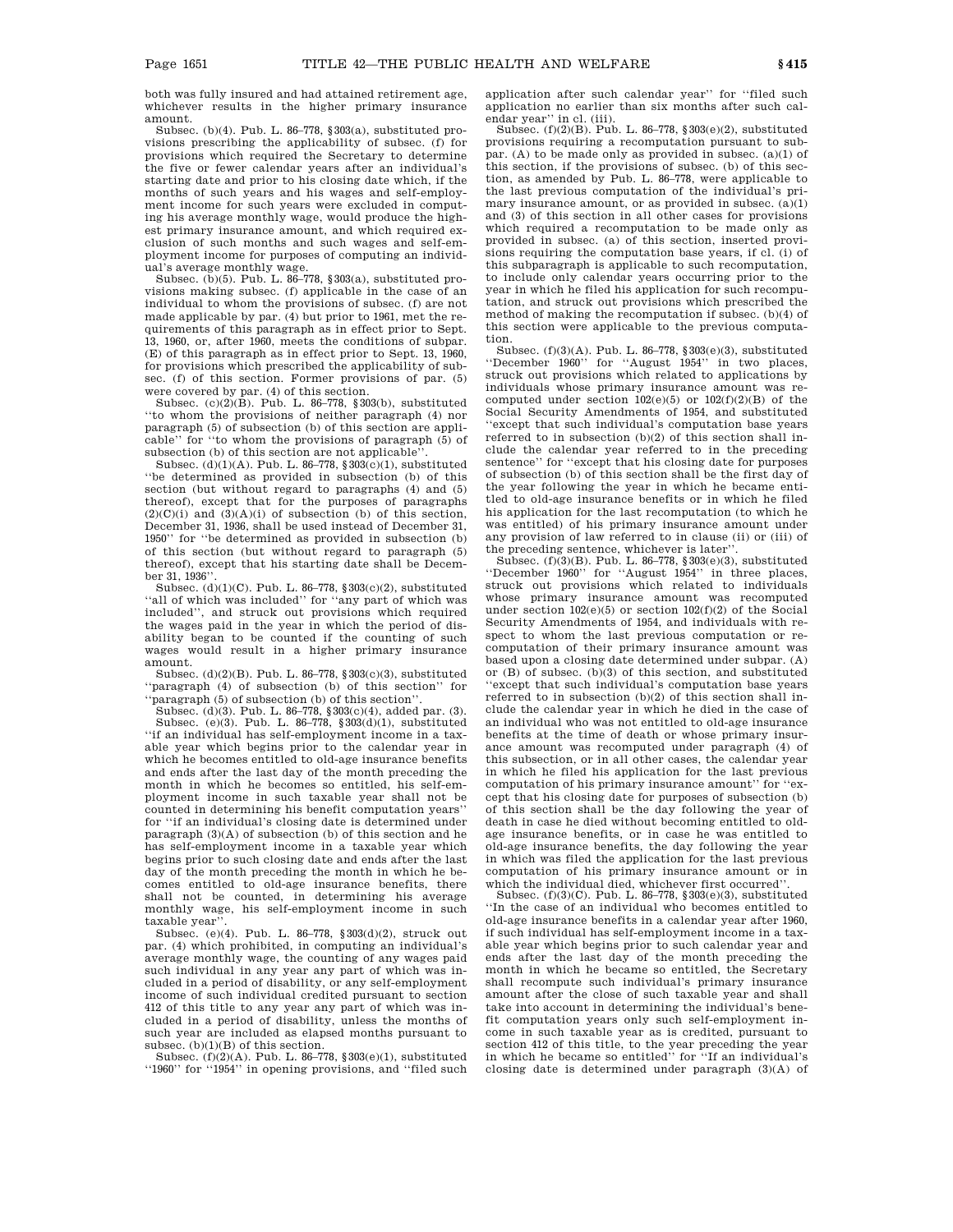subsection (b) of this section and he has self-employment income in a taxable year which begins prior to such closing date and ends after the last day of the month preceding the month in which he became entitled to old-age insurance benefits, the Secretary shall recompute his primary insurance amount after the close of such taxable year, taking into account only such self-employment income in such taxable year as is, pursuant to section 412 of this title, allocated to cal-

endar quarters prior to such closing date.'' Subsec. (f)(4). Pub. L. 86-778,  $\sqrt[3]{\frac{303(e)}{4}}$ , struck out ''(without the application of clause (iii) thereof)'' after ''paragraph (2)(A)'' in cl. (A), struck out provisions from the second sentence which required, if the recomputation is permitted by subpar. (A), to include in such recomputation any compensation (described in section 405(*o*) of this title) paid to him prior to the closing date which would have been applicable under such paragraph, and substituted ''which were considered in the last previous computation of his primary insurance amount and the compensation (described in section 405(*o*) of this title) paid to him in the years in which such wages were paid or to which such self-employment income was credited'' for ''which were taken into account in the last previous computation of his primary insurance amount and the compensation (described in section  $405(0)$  of this title) paid to him prior to the closing date applicable to such computation'' in third sentence.

Subsec. (f)(5). Pub. L. 86–778, §304(a), substituted ''then upon application filed by such individual after the close of such taxable year and prior to January 1961 or (if he died without filing such application and such death occurred prior to January 1961)'' for ''then upon application filed after the close of such taxable year by such individual (or if he died without filing such application)''.

Subsec. (g). Pub. L. 86–778, §211(n), inserted ''and de-

ductions under section 403(b) of this title''. Subsec. (h). Pub. L. 86–778, §103(j)(2)(C), substituted "section  $410(l)(1)$  of this title" for "section  $410(m)(1)$  of this title'', in par. (1). Pub. L. 86–415 added subsec. (h).

1958—Subsec. (a). Pub. L. 85–840, §101(a), amended subsec. (a) generally, and, among other changes, substituted a new method for computing the primary insurance amount of an individual for provisions which established the primary insurance amount as either 55% of the first \$110 of an individual's average monthly wage, plus 20% of the next \$240, or the amount determined by use of the conversion table under former subsec. (c) of this section, whichever was larger.

Subsec. (b)(1). Pub. L. 85–840,  $$101(b)(1)$ , substituted ''for the purposes of column III of the table appearing in subsection (a) of this section, an'' for "An"

Subsec. (b)(5). Public L. 85–840, §101(b)(2), added par. (5).

Subsec. (c). Pub. L. 85–840, §101(c), amended subsec. (c) generally, and, among other changes, substituted provisions for computation of the primary insurance amount of an individual under the 1954 Act for provisions which related to determinations made by use of the conversion table.

Subsec. (d). Pub. L. 85–840, §101(d), substituted provisions for computation of the primary insurance benefit under the 1939 Act for provisions which related to determination of the primary insurance benefit and primary insurance amount for purposes of the conversion table in former subsec. (c) of this section.

Subsec. (e). Pub. L. 85–840, §102(d), substituted ''(d) of this section'' for ''(d)(4) of this section'' in opening provisions and in cl. (2), and inserted ''and before 1959, and the excess over \$4,800 in the case of any calendar year

after 1958'' after ''after 1954'', in cl. (1).<br>Subsec. (g). Pub. L. 85–840, §205(m), struck out provisions which related to reduction under section 424 of this title.

1956—Subsec. (a)(3). Act Aug. 1, 1956, §103(c)(4), added par. (3).

Subsec. (b)(1). Act Aug. 1, 1956, §115(a), excluded from computation of an individual's average wage the months in any year any part of which was included in a period of disability, except the months in any year in which a period of disability began if their inclusion would result in a higher primary insurance amount.

Subsec. (b)(4). Act Aug. 1, 1956, §109(a), substituted ''five'' for ''four'', and struck out provisions which required the maximum number of calendar years determined under this clause to be five in the case of any individual who has not less than 20 quarters of coverage.

Subsec. (d)(5). Act Aug. 1, 1956,  $$115(b)$ , excluded from the computation all quarters in any year prior to 1951 any part of which was included in a period of disability, except the quarters in the year in which a period of disability began if the inclusion of such quarters would result in a higher primary insurance amount.

Subsec. (e)(4). Act Aug. 1, 1956, §115(c), excluded any wages paid to an individual in any year any part of which was included in a period of disability, and any self-employment income credited to such year unless the months of such year are included as elapsed months.

Subsec. (g). Act Aug. 1, 1956, §103(c)(5), inserted references to sections 423 and 424 of this title.

1954—Subsec. (a). Act Sept. 1, 1954, §102(a), provided a new benefit formula, for computing primary insurance amount for certain individuals, of 55 percent of the first \$110 of average monthly wage plus 20 percent of the next \$240 and provided that other individuals have their primary insurance amount computed under subsection

(c) of this section. Subsec. (b). Act Sept. 1, 1954, §102(b), provided standard end-of-the-year starting and beginning-of-the-year closing dates, applicable to both wage earners and selfemployed individuals, for computation of the average monthly wage, and provided for the exclusion of up to 5 years in which earnings were lowest (or non-existent) from the average monthly wage computation.

Subsec.  $(b)(1)$ . Act Sept. 1, 1954,  $$106(c)(1)$ , inserted ''and any month in any quarter any part of which was included in a period of disability (as defined in section 416(i) of this title) unless such quarter was a quarter of coverage'' after ''quarters of coverage''.

Subsec. (c). Act Sept. 1, 1954, §102(c), provided a new conversion table with increased benefits for individuals already on the rolls and computed the primary insurance amount of certain individuals who come on the rolls after the enactment of the act.

Subsec. (d). Act. Sept. 1, 1954, §102(d), inserted provisions for computation of a primary insurance amount for purposes of the conversion table.

Subsec. (d)(5). Act Sept. 1, 1954, §106(c)(2), added subsec. (d)(5). Former subsec. (d)(5), which was added by act July 18, 1952, §3(c)(3), ceased to be in effect at the close of June 30, 1953. See Termination Date of 1952 Amendment note set out under section 413 of this title. Subsec. (d)(6). Act Sept. 1, 1954, §102(d)(4), added par. (6).

Subsec. (e). Act Sept. 1, 1954, §104(d), provided that earnings up to \$4,200, in any calendar year after 1954, shall be used in the computation of an individual's average monthly wage.

Subsec. (e)(3). Act Sept. 1, 1954, §102(e)(1), added par. (3).

Subsec. (e)(4). Act Sept. 1, 1954, §106(c)(3), added par.

(4). Subsec. (f)(2). Act Sept. 1, 1954, §102(e)(2), substituted a new test for determining eligibility for a recomputation to take into account additional earnings after entitlement.

Subsec. (f)(3)(A), (B). Act Sept. 1, 1954, §102(e)(3)(A), amended provisions generally.

Subsec. (f)(3)(C). Act Sept. 1, 1954, §102(e)(3)(B), added subpar. (C).

Subsec.  $(f)(4)$ . Act Sept. 1, 1954, §102 $(e)(4)$ , provided for recomputation of the primary insurance on the death after 1954 of an old-age insurance beneficiary, if any person is entitled to monthly survivors benefits or to a lump-sum death payment on the basis of his wages and self-employment income.

1952—Subsec. (a)(1). Act July 18, 1952, §2(b)(1), provided a new benefit formula for the computation of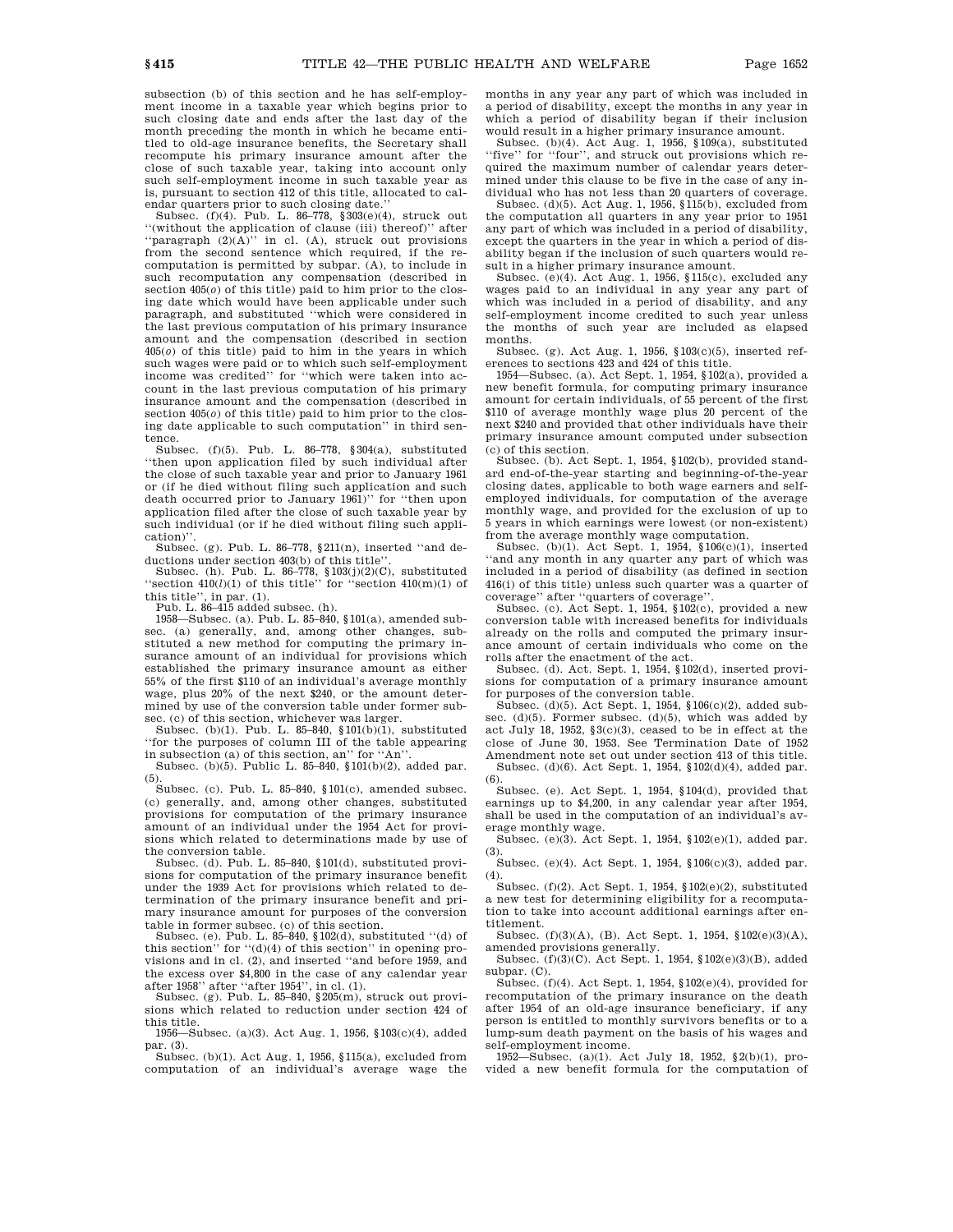benefits based entirely on wages paid and self-employment income derived after 1950 of 55 percent of the first \$100 of average monthly wage and 15 percent of next \$200 and increased the primary insurance amount.

Subsec. (b)(1). Act July 18, 1952, §3(c)(1), inserted ''and any month in any quarter any part of which was included in a period of disability (as defined in section 416(i) of this title) unless such quarter was quarter of coverage'' after ''not a quarter of coverage.'' Subsec. (b)(4). Act July 18, 1952, §3(c)(2), inserted pro-

visions of subpars. (B) and (C).

Subsec. (c)(1). Act July 18, 1952,  $\S2(a)(1)$ , inserted a new conversion table and increased amounts.

Subsec. (c)(2). Act July 18, 1952, §2(a)(2), provided that individuals, whose primary insurance amounts are governed by regulations, shall have the same increase as is provided for individuals governed by the new conversion table.

Subsec. (c)(4). Act July 18, 1952, §2(a)(3), added par.  $(4)$ .

Subsec. (d)(5). Act July 18, 1952, §3(c)(3), added par. (5).

Subsec. (f)(2). Act July 18, 1952,  $\S6(a)$ , provided that upon application an individual will have his benefit recomputed by the new formula prescribed in subsec. (a)(1) of this section under certain conditions.

Subsec. (f)(5), (6). Act July 18, 1952, §6(b), added par. (5) and redesignated former par. (5) as (6).

#### EFFECTIVE DATE OF 1994 AMENDMENT

Amendment by section 107(a)(4) of Pub. L. 103–296 effective Mar. 31, 1995, see section 110(a) of Pub. L. 103–296, set out as a note under section 401 of this title. Pub. L. 103–296, title III, §307(c), Aug. 15, 1994, 108

Stat. 1522, provided that: ''The amendments made by this section [amending this section] shall apply (notwithstanding section  $215(f)(1)$  of the Social Security<br>Act (42 U.S.C. 415(f)(1))) with respect to benefits payable for months after December 1994.

Amendment by section 308(b) of Pub. L. 103–296 applicable (notwithstanding subsec. (f) of this section) with respect to benefits payable for months after Dec. 1994, see section 308(c) of Pub. L. 103-296, set out as a note under section 402 of this title.

Pub. L. 103–296, title III, §321(g)(3)(A), Aug. 15, 1994, 108 Stat. 1543, provided that: ''The amendments made by paragraph (1) [amending this section and section 430 of this title] shall be effective with respect to the determination of the contribution and benefit base for years after 1994.''

# EFFECTIVE DATE OF 1990 AMENDMENT

Amendment by section 5117(a) of Pub. L. 101–508 applicable with respect to computation of primary insurance amount of any insured individual in any case in which a person becomes entitled to benefits under section 402 or 423 of this title on basis of such insured individual's wages and self-employment income for months after 18-month period following November 1990, but inapplicable if any person is entitled to benefits based on wages and self-employment income of such insured individual for month preceding initial month of such person's entitlement to such benefits under section 402 or 423, and amendment also applicable with respect to any primary insurance amount upon recomputation of such amount if recomputation is first effective for monthly benefits for months after 18-month period following November 1990, see section  $5117(a)(4)$  of Pub. L. 101–508, set out as a note under section 403 of this title.

## EFFECTIVE DATE OF 1989 AMENDMENT

Amendment by section  $10208(b)(1)$ ,  $(2)(A)$ ,  $(B)$ ,  $(3)$ ,  $(4)$ of Pub. L. 101–239 applicable with respect to computation of average total wage amounts (under amended provisions) for calendar years after 1990, see section 10208(c) of Pub. L. 101–239, set out as a note under section 430 of this title.

#### EFFECTIVE DATE OF 1988 AMENDMENT

Pub. L. 100–647, title VIII, §8003(b), Nov. 10, 1988, 102 Stat. 3780, provided that: ''The amendments made by

subsection (a) [amending this section] shall apply to benefits payable for months after December 1988

Pub. L. 100–647, title VIII, §8011(c), Nov. 10, 1988, 102 Stat. 3789, provided that: ''The amendments made by this section [amending this section] shall apply to benefits based on applications filed after the month in which this Act is enacted [November 1988].''

#### EFFECTIVE DATE OF 1986 AMENDMENT

Amendment by section 1883(a)(7) of Pub. L. 99–514 effective Oct. 22, 1986, see section 1883(f) of Pub. L. 99–514, set out as a note under section 402 of this title.

Pub. L. 99–509, title IX, §9001(d), Oct. 21, 1986, 100 Stat. 1970, provided that:

''(1) Except as provided in paragraphs (2) and (3), the amendments made by this section [amending this section and section 1395r of this title] shall apply with respect to cost-of-living increases determined under section 215(i) of the Social Security Act [42 U.S.C. 415(i)] (as currently in effect, and as in effect in December 1978 and applied in certain cases under the provisions of such Act [42 U.S.C. 301 et seq.] in effect after December 1978) in 1986 and subsequent years.

''(2) The amendments made by paragraphs (1)(A) and (2)(B) of subsection (b) [amending this section] shall apply with respect to months after September 1986.

 $(3)$  The amendment made by subsection  $(c)$  [amending section 1395r of this title] shall apply with respect to monthly premiums (under section 1839 of the Social Security Act [42 U.S.C. 1395r]) for months after December 1986.''

Pub. L. 99–272, title XII, §12115, Apr. 7, 1986, 100 Stat. 289, provided that: ''Except as otherwise specifically provided, the preceding provisions of this subtitle [subtitle A (§§12101–12115) of title XII of Pub. L. 99–272, amending this section and sections 402 to 404, 409, 418, 423, 424a, 907, 909, 910, 1310, and 1383 of this title and sections 86, 871, 932, and 3121 of Title 26, Internal Revenue Code, enacting provisions set out as notes under sections 402 to 404, 409, 418, 424a, 907, and 909 of this title and section 932 of Title 26, amending provisions set out as notes under section 1310 of this title, and repealing provisions set out as a note under section 907 of this title], including the amendments made thereby, shall take effect on the first day of the month following the month in which this Act is enacted [April 1986].''

### EFFECTIVE DATE OF 1984 AMENDMENT

Amendment by section 2661(k) of Pub. L. 98–369 effective as though included in the enactment of the Social Security Amendments of 1983, Pub. L. 98–21, see section 2664(a) of Pub. L. 98–369, set out as a note under section 401 of this title.

Amendment by section 2663(a)(10) of Pub. L. 98–369 effective July 18, 1984, but not to be construed as changing or affecting any right, liability, status, or interpretation which existed (under the provisions of law involved) before that date, see section 2664(b) of Pub. L. 98–369, set out as a note under section 401 of this title.

#### EFFECTIVE DATE OF 1983 AMENDMENT

Amendment by section  $111(a)(1)–(3)$ ,  $(6)$ ,  $(b)(1)$ ,  $(2)$ ,  $(c)$ of Pub. L. 98–21 applicable with respect to cost-of-living increases determined under subsec. (i) of this section for years after 1982, see section 111(a)(8) of Pub. L. 98–21, set out as a note under section 402 of this title.

Pub. L. 98–21, title I, §111(b)(3), Apr. 20, 1983, 97 Stat. 72, provided that: ''The amendments made by this subsection [amending this section] shall apply with respect to cost-of-living increases determined under section 215(i) of the Social Security Act [42 U.S.C. 415(i)] for years after 1983.''

Pub. L. 98–21, title I, §112(e), Apr. 20, 1983, 97 Stat. 76, provided that: ''The amendments made by the preceding provisions of this section [amending this section] shall apply with respect to monthly benefits under title II of the Social Security Act [42 U.S.C. 401 et seq.] for months after December 1983.''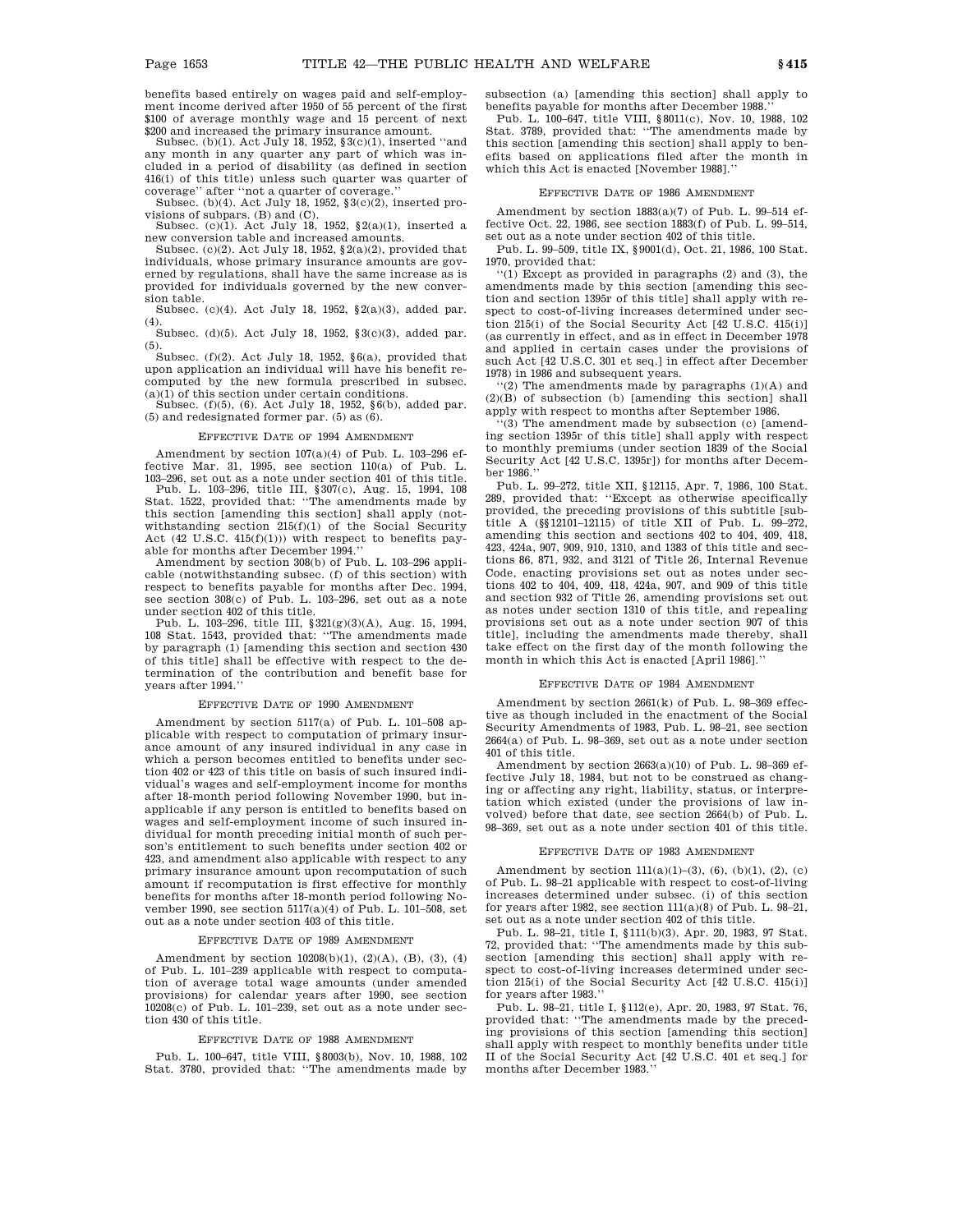# EFFECTIVE DATE OF 1981 AMENDMENT

Pub. L. 97–123, §2(j)(2)–(4), Dec. 29, 1981, 95 Stat. 1661, as amended by Pub. L. 99–514, §2, Oct. 22, 1986, 100 Stat. 2095, provided:

''(2) Except as provided in paragraphs (3) and (4), the amendments made by section 2201 of the Omnibus Budget Reconciliation Act of 1981 [enacting section 1382k of this title, amending this section and sections 402, 403, 417, and 433 of this title] (other than subsection (f) thereof [amending section 402 of this title]), together with the amendments made by the preceding subsections of this section [amending this section and sections 402, 403, and 417 of this title and repealing section 1382k of this title and a provision set out as a note under section 1382k of this title], shall apply with respect to benefits for months after December 1981; and the amendment made by subsection (f) of such section 2201 shall apply with respect to deaths occurring after December 1981.

'(3) Such amendments shall not apply-

''(A) in the case of an old-age insurance benefit, if the individual who is entitled to such benefit first became eligible (as defined in section  $215(a)(3)(B)$  of the Social Security Act [42 U.S.C. 415(a)(3)(B)]) for such benefit before January 1982,

''(B) in the case of a disability insurance benefit, if the individual who is entitled to such benefit first became eligible (as so defined) for such benefit before January 1982, or attained age sixty-two before January 1982,

''(C) in the case of a wife's or husband's insurance benefit, or a child's insurance benefit based on the wages and self-employment income of a living individual, if the individual on whose wages and self-employment income such benefit is based is entitled to an old-age or disability insurance benefit with respect to which such amendments do not apply, or

''(D) in the case of a survivors insurance benefit, if the individual on whose wages and self-employment income such benefit is based died before January 1982, or dies in or after January 1982 and at the time of his death is eligible (as so defined) for an old-age or disability insurance benefit with respect to which such amendments do not apply.

''(4) In the case of an individual who is a member of a religious order (within the meaning of section 3121(r)(2) of the Internal Revenue Code of 1986 [formerly  $I.R.C. 1954$ ] [26 U.S.C. 3121(r)(2)]), or an autonomous subdivision of such order, whose members are required to take a vow of poverty, and which order or subdivision elected coverage under title II of the Social Security Act [42 U.S.C. 401 et seq.] before the date of the enactment of this Act [Dec. 29, 1981], or who would be such a member except that such individual is considered retired because of old age or total disability, paragraphs (2) and (3) shall apply, except that each reference therein to 'December 1981' or 'January 1982' shall be considered a reference to 'December 1991' or 'January 1992', respectively.''

Amendment by section  $2206(a)$ ,  $(b)(5)-(7)$  of Pub. L. 97–35 applicable only with respect to initial calculations and adjustments of primary insurance amounts and benefit amounts which are attributable to periods after August 1981, see section 2206(c) of Pub. L. 97–35, set out as a note under section 402 of this title.

### EFFECTIVE DATE OF 1980 AMENDMENT

Pub. L. 96–265, title I, §102(c), June 9, 1980, 94 Stat. 443, provided that: ''The amendments made by this section [amending this section and section 423 of this title] shall apply only with respect to monthly benefits payable on the basis of the wages and self-employment income of an individual who first becomes entitled to disability insurance benefits on or after July 1, 1980; except that the third sentence of section 215(b)(2)(A) of the Social Security Act  $[42 \text{ U.S.C. } 415(\text{b})(2)(\text{A})]$  (as added by such amendments) shall apply only with respect to monthly benefits payable for months beginning on or after July 1, 1981.''

For effective date of amendment by section 101(b)(3), (4) of Pub. L. 96–265, see section 101(c) of Pub. L. 96–265, set out as a note under section 403 of this title.

#### EFFECTIVE DATE OF 1977 AMENDMENT

Amendment by section 103(d) of Pub. L. 95–216 applicable with respect to remuneration paid or received, and taxable years beginning after 1977, see section 104 of Pub. L. 95–216, set out as a note under section 1401 of Title 26, Internal Revenue Code.

Amendment by section 201 of Pub. L. 95–216 effective only with respect to monthly benefits under this subchapter payable for months after December 1978 and with respect to lump-sum death payments with respect to deaths occurring after December 1978, except that amendment by section 201(d) of Pub. L. 95–216 effective with respect to monthly benefits of an individual who becomes eligible for an old-age or disability insurance benefit, or dies after December 1977, see section 206 of Pub. L. 95–216, set out as a note under section 402 of this title.

#### EFFECTIVE DATE OF 1973 AMENDMENT

Pub. L. 93–233, §1(h)(2), Dec. 31, 1973, 87 Stat. 948, provided that: ''The amendment made by paragraph (1) [amending this section] shall be effective with respect to benefits payable for months after February 1974.''

Pub. L. 93–233, §2(c), Dec. 31, 1973, 87 Stat. 952, provided that: ''The amendment made by subsections (a) and (b) [amending this section and sections 427 and 428 of this title and repealing section 202(a)(4) of Pub. L. 92–336, title II, July 1, 1972, 86 Stat. 416] shall apply with respect to monthly benefits under title II of the Social Security Act [42 U.S.C. 401 et seq.] for months after May 1974, and with respect to lump-sum death payments under section 202(i) of such Act [42 U.S.C. 402(i)] in the case of deaths occurring after such month.''

Amendment by section 5(a)(4) of Pub. L. 93–233 applicable with respect to calendar years after 1973, see section 5(e) of Pub. L. 93–233, set out as a note under section 409 of this title.

Amendment by Pub. L. 93–66 applicable with respect to calendar years after 1973, see section 203(e) of Pub. L. 93–66, set out as a note under section 409 of this title.

#### EFFECTIVE DATE OF 1972 AMENDMENT

Pub. L. 92–603, title I, §101(g), Oct. 30, 1972, 86 Stat. 1335, provided that: ''The amendments made by this section [amending this section and section 403 of this title] shall apply with respect to monthly insurance benefits under title II of the Social Security Act [42 U.S.C. 401 et seq.] for months after December 1972 (without regard to when the insured individual became entitled to such benefits or when he died) and with respect to lump-sum death payments under such title in the case of deaths occurring after such month.''

Amendment by section 104(b) of Pub. L. 92–603 applicable only in the case of a man who attains (or would attain) age 62 after Dec. 1974, with provision for the determination of the number of elapsed years for purposes of subsec. (b)(3) of this section in the case of a man who attains age 62 prior to 1975, see section 104(j) of Pub. L. 92–603, set out as a note under section 414 of this title.

Amendment by section 144(a)(1) of Pub. L. 92–603 effective in like manner as if such amendment had been included in title II of Pub. L. 92–336, see section 144(b) of Pub. L. 92–603, set out as a note under section 403 of this title.

Pub. L. 92–336, title II, §201(i), July 1, 1972, 86 Stat. 412, provided that: ''The amendments made by this section [amending this section and section 403 of this title] (other than the amendments made by subsections (g) and (h)) shall apply with respect to monthly benefits under title II of the Social Security Act [42 U.S.C. 401 et seq.] for months after August 1972 and with respect to lump-sum death payments under such title in the case of deaths occurring after such month. The amendments made by subsection (g) [amending sections 427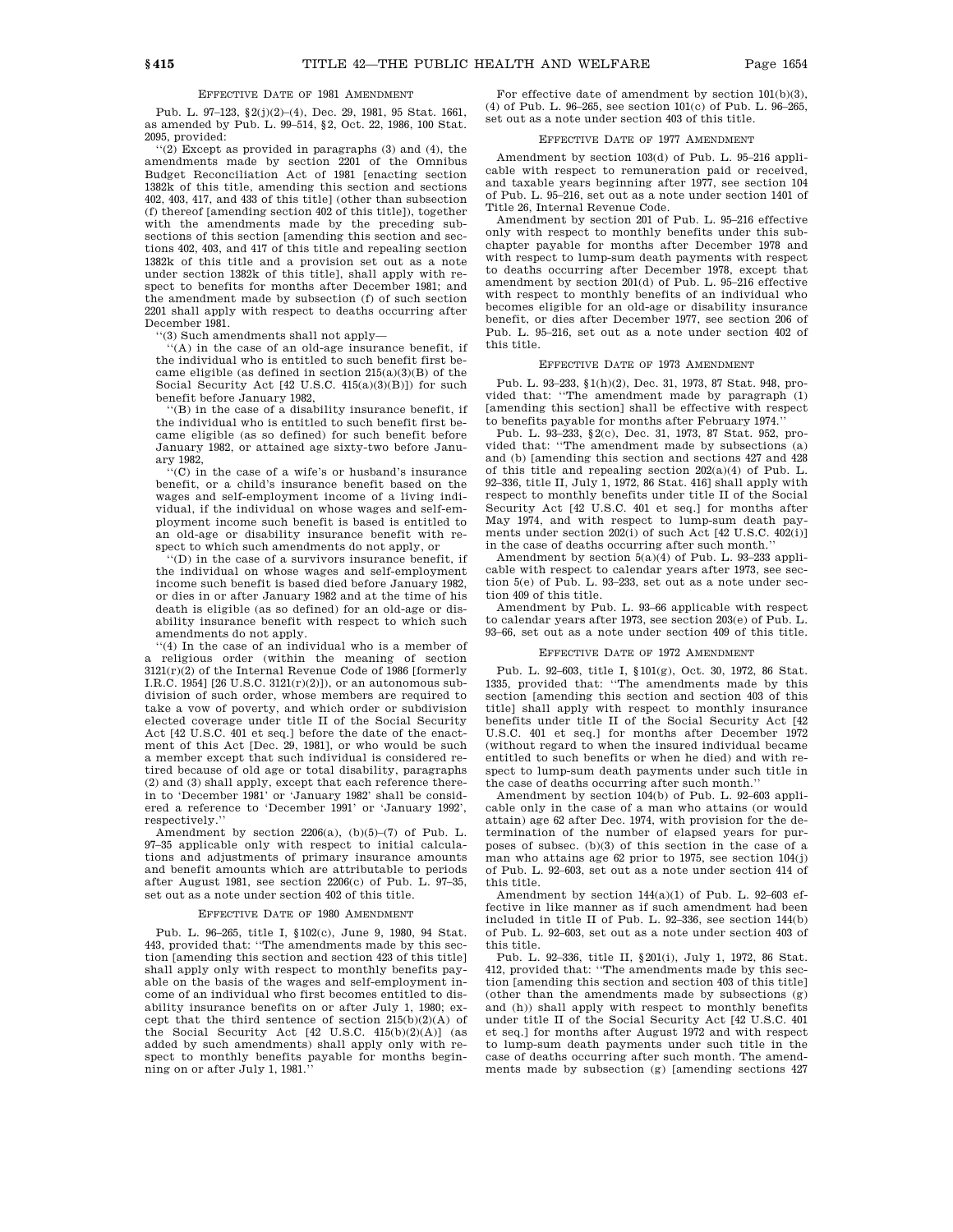Pub. L. 92–336, title II, §202(a)(3), July 1, 1972, 86 Stat. 416, as amended by Pub. L. 93–233, §2(d), Dec. 31, 1973, 87 Stat. 952, provided that the amendment made by that section is effective June 1, 1974.

Amendment by section 203(a)(4) of Pub. L. 92–336 applicable only with respect to calendar years after 1972, see section 203(c) of Pub. L. 92–336, set out as a note under section 409 of this title.

## EFFECTIVE DATE OF 1971 AMENDMENT

Pub. L. 92–5, title II, §201(e), Mar. 17, 1971, 85 Stat. 9, provided that: ''The amendments made by this section [amending this section and section 403 of this title] shall apply with respect to monthly benefits under title II of the Social Security Act [42 U.S.C. 401 et seq.] for months after December 1970 and with respect to lumpsum death payments under such title in the case of deaths occurring in and after the month in which this Act is enacted [March 1971].''

Amendment by section 203(a)(4) of Pub. L. 92–5 applicable only with respect to calendar years after 1971, see section 203(c) of Pub. L. 92–5, set out as a note under section 409 of this title.

### EFFECTIVE DATE OF 1969 AMENDMENT

Pub. L. 91–172, title X, §1002(e), Dec. 30, 1969, 83 Stat. 740, provided that: ''The amendments made by this section [amending this section and section 403 of this title] shall apply with respect to monthly benefits under title II of the Social Security Act [42 U.S.C. 401 et seq.] for months after December 1969 and with respect to lumpsum death payments under such title in the case of deaths occurring after December 1969.''

#### EFFECTIVE DATE OF 1968 AMENDMENT

Pub. L. 90–248, title I, §101(e), Jan. 2, 1968, 81 Stat. 827, provided that: ''The amendments made by this section [amending this section and section 403 of this title] shall apply with respect to monthly benefits under title II of the Social Security Act [42 U.S.C. 401 et seq.] for months after January 1968 and with respect to lumpsum death payments under such title in the case of deaths occurring after January 1968.''

Amendment by section 108(a)(4) of Pub. L. 90–248 applicable only with respect to calendar years after 1967, see section 108(c) of Pub. L. 90–248, set out as a note under section 409 of this title.

Pub. L. 90–248, title I, §155(a)(7), (9), Jan. 2, 1968, 81 Stat. 865, provided that:

 $'(7)(A)$  The amendments made by paragraphs (4) and (5) [amending this section] shall apply with respect to recomputations made under section  $215(f)(2)$  of the Social Security Act [42 U.S.C. 415(f)(2)] after the date of the enactment of this Act [Jan. 2, 1968].

''(B) The amendments made by paragraph (6) [amending this section] shall apply with respect to individuals who die after the date of enactment of this Act [Jan. 2, 1968].

''(9) The amendment made by paragraphs (1) and (2) [amending this section] shall not apply with respect to monthly benefits for any month prior to January 1967.''

### EFFECTIVE DATE OF 1965 AMENDMENT

Pub. L. 89–97, title III, §301(d), July 30, 1965, 79 Stat. 364, provided that: ''The amendments made by subsections (a), (b), and (c) of this section [amending this section and section 403 of this title] shall apply with respect to monthly benefits under title II of the Social Security Act [42 U.S.C. 401 et seq.] for months after December 1964 and with respect to lump-sum death payments under such title in the case of deaths occurring in or after the month in which this Act is enacted [July 1965].''

Pub. L. 89–97, title III, §302(d)(2), July 30, 1965, 79 Stat. 365, provided that the amendment made by that section is effective Jan. 2, 1966.

Pub. L. 89–97, title III, §302(f)(1)–(5), July 30, 1965, 79 Stat. 366, provided as follows:

''(1) The amendments made by subsection (c) [amending this section] shall apply only to individuals who become entitled to old-age insurance benefits under section 202(a) of the Social Security Act [42 U.S.C. 402(a)] after 1965.

''(2) Any individual who would, upon filing an application prior to January 2, 1966, be entitled to a recomputation of his monthly benefit amount for purposes of title II of the Social Security Act [42 U.S.C. 401 et seq.] shall be deemed to have filed such application on the earliest date on which such application could have been filed, or on the day on which this Act is enacted [July 30, 1965], whichever is the later.

''(3) In the case of an individual who died after 1960 and prior to 1966 and who was entitled to old-age insurance benefits under section 202(a) of the Social Security Act [42 U.S.C. 402(a)] at the time of his death, the provisions of sections  $215(f)(3)(B)$  and  $215(f)(4)$  of such Act  $[42 \text{ U.S.C. } 415(f)(3)(B), (4)]$  as in effect before the enactment of this Act [July 30, 1965] shall apply.

''(4) In the case of a man who attains age 65 prior to 1966, or dies before such year, the provisions of section 215(f)(7) of the Social Security Act as in effect before the enactment of this Act [July 30, 1965] shall apply.

''(5) The amendments made by subsection (e) of this section [amending section 423 of this title] shall apply in the case of individuals who become entitled to disability insurance benefits under section 223 of the Social Security Act [42 U.S.C. 423] after December 1965.''

Pub. L. 89–97, title III, §303(f)(2), July 30, 1965, 79 Stat. 368, provided that: ''The amendment made by subsection (e) [amending this section] shall apply in the case of the primary insurance amounts of individuals who attain age 65 after the date of enactment of this Act [July 30, 1965].''

Amendment by section 304(k) of Pub. L. 89–97 applicable with respect to monthly insurance benefits under this subchapter for and after the second month following July 1965 but only on the basis of applications filed in or after July 1965, see section 304(*o*) of Pub. L. 89–97, set out as a note under section 402 of this title.

Amendment by section 320(a)(4) of Pub. L. 89–97 applicable with respect to calendar years after 1965, see section 320(c) of Pub. L. 89–97, set out as a note under section 3121 of Title 26, Internal Revenue Code.

### EFFECTIVE DATE OF 1961 AMENDMENT

Pub. L. 87–64, title I, §101(b), June 30, 1961, 75 Stat. 131, provided that: ''The amendment made by subsection (a) [amending this section] shall apply only in the case of monthly insurance benefits under title II of the Social Security Act [42 U.S.C. 401 et seq.] for months beginning on or after the effective date of this title [see note set out under section 402 of this title], and in the case of lump-sum death payments under such title with respect to deaths on or after such effective date.

Amendment by section  $102(d)(1)$ , (2) of Pub. L. 87-64 applicable with respect to monthly benefits for months beginning on or after Aug. 1, 1961, based on applications filed in or after March 1961, and with respect to lumpsum death payments under this subchapter in the case of deaths on or after Aug. 1, 1961, and amendment by section 102(d)(3) of Pub. L. 87–64 effective Aug. 1, 1961, see sections  $102(f)(6)$ , (7) and  $109$  of Pub. L. 87-64, set out as notes under section 402 of this title.

### EFFECTIVE DATE OF 1960 AMENDMENT

Amendment by section  $103(j)(2)(C)$  of Pub. L. 86–778 effective on Sept. 13, 1960, see section  $103(v)(1)$  of Pub. L. 86–778, set out as a note under section 402 of this title.

Amendment by section 211(n) of Pub. L. 86–778 effective in the manner provided in section 211(p) and (q) of Pub. L. 86–778, see section 211(s) of Pub. L. 86–778, set out as a note under section 403 of this title.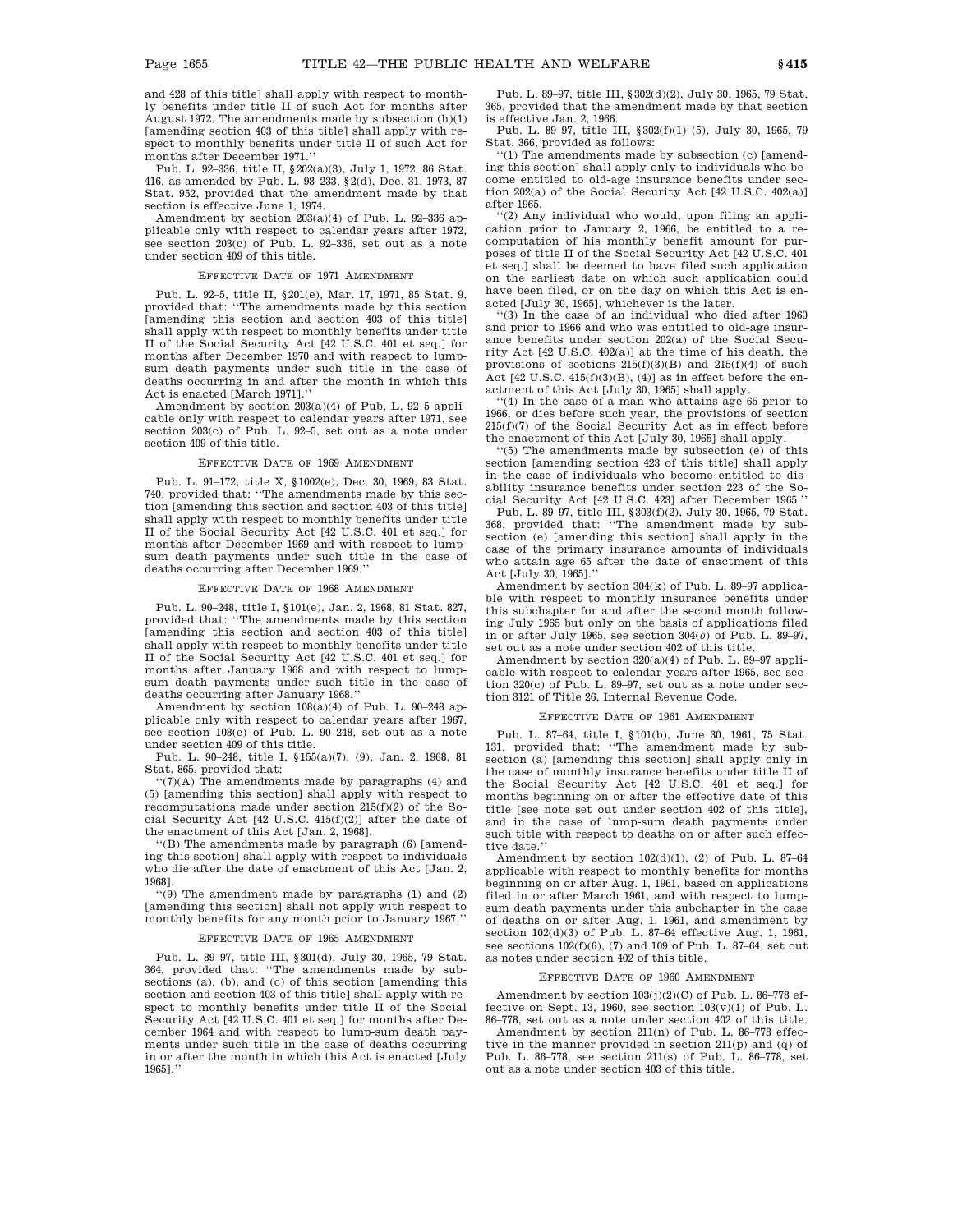Pub. L. 86–778, title III, §303(d)(1), Sept. 13, 1960, 74 Stat. 962, provided that the amendment made by that section is effective with respect to individuals who become entitled to benefits under section 402(a) of this title after 1960.

Pub. L. 86–778, title III, §303(d)(2), Sept. 13, 1960, 74 Stat. 962, provided that the amendment made by that section is effective with respect to individuals who meet any of the subparagraphs of paragraph  $(4)$  of subsec. (b) of this section, as amended by Pub. L. 86–778.

Pub. L. 86–778, title III, §303(e)(1), Sept. 13, 1960, 74 Stat. 962, provided that the amendment made by that section is effective with respect to applications for recomputation under subsec. (f)(2) of this section filed after 1960.

Pub. L. 86–778, title III, §303(e)(4)(B), Sept. 13, 1960, 74 Stat. 964, provided that the amendment made by that section is effective in the case of deaths occurring on or after Sept. 13, 1960.

#### EFFECTIVE DATE OF 1958 AMENDMENT

Pub. L. 85–840, title I, §101(g), Aug. 28, 1958, 72 Stat. 1018, provided that: ''The amendments made by this section [amending this section and sections 402 and 403 of this title] shall be applicable in the case of monthly benefits under title II of the Social Security Act [42 U.S.C. 401 et seq.], for months after December 1958, and in the case of the lump-sum death payments under such title, with respect to deaths occurring after such month.''

Amendment by section 205(m) of Pub. L. 85–840 applicable with respect to monthly benefits under this subchapter for August 1958 and succeeding months, see section 207(a) of Pub. L. 85–840, set out as a note under section 416 of this title.

### EFFECTIVE DATE OF 1956 AMENDMENT

Act Aug. 1, 1956, ch. 836, title I, §109(b), 70 Stat. 830, provided that: ''The amendment made by subsection (a) [amending this section] shall apply in the case of monthly benefits under section 202 of the Social Security Act [42 U.S.C. 402], and the lump-sum death payment under such section, based on the wages and selfemployment income of an individual—

''(1) who becomes entitled to benefits under subsection (a) of such section on the basis of an application filed on or after the date of enactment of this Act [Aug. 1, 1956]; or

''(2) who is (but for the provisions of subsection (f)(6) of section 215 of the Social Security Act [42 U.S.C. 415(f)(6)]) entitled to a recomputation of his primary insurance amount under subsection (f)(2)(A) of such section 215 based on an application filed on or after the date of enactment of this Act [Aug. 1, 1956]; or

''(3) who dies without becoming entitled to benefits under subsection (a) of such section 202 [42 U.S.C. 402(a)] and no individual was entitled to survivor's benefits and no lump-sum death payment was payable under such section 202 on the basis of an application filed prior to such date of enactment [Aug. 1, 1956]; or

''(4) who dies on or after such date of enactment [Aug. 1, 1956] and whose survivors are (but for the provisions of subsection (f)(6) of such section 215 [42 U.S.C. 415(f)(6)]) entitled to a recomputation of his primary insurance amount under subsection (f)(4)(A) of such section 215; or

'(5) who dies prior to such date of enactment [Aug. 1, 1956] and (A) whose survivors are (but for the provisions of subsection (f)(6) of such section 215 [42 U.S.C.  $415(f)(6)$ ) entitled to a recomputation of his primary insurance amount under subsection  $(f)(4)(A)$  of such section 215, and (B) on the basis of whose wages and self-employment income no individual was entitled to survivor's benefits under such section 202 [42 U.S.C. 402], and no lump-sum death payment was payable under such section, on the basis of an application filed prior to such date of enactment and no individual was entitled to such a benefit, without the filing

of an application for the month in which this Act is enacted [August 1956] or any month prior thereto.

Act Aug. 1, 1956, ch. 836, title I, §115(d), 70 Stat. 833, provided that: ''The amendments made by this section [amending this section] shall apply in the case of an individual (1) who becomes entitled (without the application of section  $202(j)(1)$  of the Social Security Act  $[42]$ U.S.C.  $402(j)(1)$ ]) to benefits under section  $202(a)$  of such Act [section 402(a) of this title] after the date of enactment of this Act [Aug. 1, 1956], or (2) who dies without becoming entitled to benefits under such section 202(a) and on the basis of whose wages and self-employment income an application for benefits or a lump-sum death payment under section 202 of such Act is filed after the date of enactment of this Act, or (3) who becomes entitled to benefits under section 223 of such Act [42 U.S.C. 423], or (4) who files, after the date of enactment of this Act, an application for a disability determination which is accepted as an application for purposes of section 216(i) of such Act [42 U.S.C. 416(i)].

#### EFFECTIVE DATE OF 1954 AMENDMENT

Act Sept. 1, 1954, ch. 1206, title I, §102(f), 68 Stat. 1070, as amended by Pub. L. 86–778, title II, §303(k), Sept. 13, 1960, 74 Stat. 966; Pub. L. 89–97, title III §302(f)(7), July 30, 1965, 79 Stat. 366, provided that:

''(1) The amendments made by the preceding subsections [amending this section and section 403 of this title], other than subsection (b) and paragraphs (1), (2), (3), and (4) of subsection (e), shall (subject to the provisions of paragraph (2) and notwithstanding the provisions of section 215(f)(1) of the Social Security Act [42 U.S.C. 415(f)(1)]) apply in the case of lump-sum death payments under section 202 of such Act [42 U.S.C. 402] with respect to deaths occurring after, and in the case of monthly benefits under such section for months

after, August 1954. ''(2)(A) The amendment made by subsection (b)(2) [amending this section] shall be applicable only in the case of monthly benefits for months after August 1954, and the lump-sum death payment in the case of death after August 1954, based on the wages and self-employment income of an individual (i) who does not become eligible for benefits under section 202(a) of the Social Security Act [42 U.S.C. 402(a)] until after August 1954, or (ii) who dies after August 1954, and without becoming eligible for benefits under such section 202(a), or (iii) who is or has been entitled to have his primary insurance amount recomputed under section 215(f)(2) of the Social Security Act, as amended by subsection (e)(2) of this section, or under subsection (e)(5)(B) of this section [set out as a note under this section], or (iv) with respect to whom not less than six of the quarters elapsing after June 1953 are quarters of coverage (as defined in such Act), or (v) who files an application for a disability determination which is accepted as an application for purposes of section 216(i) of such Act [42 U.S.C. 416(i)], or (vi) who dies after August 1954, and whose survivors are (or would, but for the provisions of section  $215(f)(6)$  of such Act, be) entitled to a recomputation of his primary insurance amount under section 215(f)(4)(A) of such Act, as amended by this Act. For purposes of the preceding sentence an individual shall be deemed eligible for benefits under section 202(a) of the Social Security Act for any month if he was, or would upon filing application therefor in such month have been, entitled to such benefits for such month.

''(B) [Repealed. Pub. L. 89–97, title III, §302(f)(7), July 30, 1965, 79 Stat. 366, eff. Jan. 2, 1966.] ''(3) The amendments made by subsections (b)(1),

 $(e)(1)$ , and  $(e)(3)(B)$  [amending this section] shall be applicable only in the case of monthly benefits based on the wages and self-employment income of an individual who does not become entitled to old-age insurance benefits under section 202(a) of the Social Security Act [42 U.S.C. 402(a)] until after August 1954, or who dies after August 1954 without becoming entitled to such benefits, or who files an application after August 1954 and is entitled to a recomputation under paragraph (2) or (4) of section 215(f) of the Social Security Act, as amended by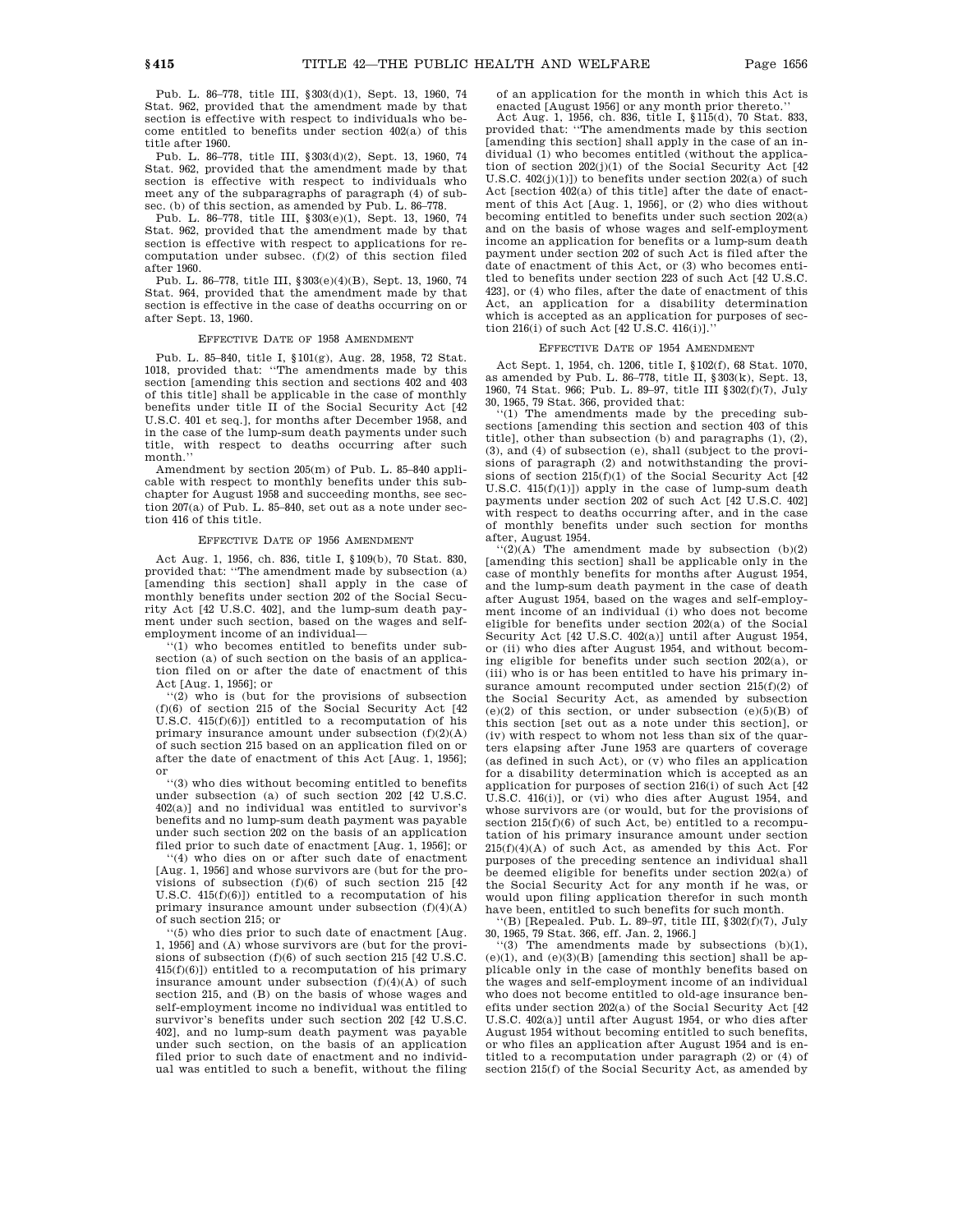this Act  $[42 \text{ U.S.C. } 415(f)(2), (4)]$ , or who is entitled to a recomputation under paragraph (2)(B) of this subsection, or who is entitled to a recomputation under paragraph (5) of subsection (e) [set out as a note under this section].

''(4) The amendments made by subsection (e)(2) [amending this section] shall be applicable only in the case of applications for recomputation filed after 1954. The amendment to subsec. (f)(4) made by subsection (e)(4) shall be applicable only in the case of deaths after 1954.

''(5) The amendments made by subparagraph (A) of subsection (e)(3) [amending this section] shall be applicable only in the case of applications for recomputation filed, or deaths occurring, after August 1954.

''(6) No increase in any benefit by reason of the amendments made by this section (other than subsection (e)) or by reason of subparagraph (B) of paragraph (2) of this subsection shall be regarded as a recomputation for purposes of section 215(f) of the Social Security Act [42 U.S.C. 415(f)].''

Amendment by section 106(c) of act Sept. 1, 1954, applicable with respect to monthly benefits under this subchapter for months after June 1955, and with respect to lump-sum death payments under such subchapter in the case of deaths occurring after June 1955; but that no recomputation of benefits by reason of such amendments should be regarded as a recomputation for purposes of subsec. (f) of this section, see section 106(h) of act Sept. 1, 1954, set out as a note under section 413 of this title.

## EFFECTIVE AND TERMINATION DATE OF 1952 AMENDMENT

For effective and termination dates of amendment by act July 18, 1952, see section 3(f), (g) of act July 18, 1952, set out as a note under section 413 of this title.

Act July 18, 1952, ch. 945, §2(c)(1), (3), 66 Stat. 768, 769, provided that:

''(1) The amendments made by subsection (a) [amending this section] shall, subject to the provisions of paragraph (2) of this subsection and notwithstanding the provisions of section 215(f)(1) of the Social Security Act [42 U.S.C. 415(f)(1)], apply in the case of lump-sum death payments under section 202 of such Act [42 U.S.C. 402] with respect to deaths occurring after, and in the case of monthly benefits under such section for any month after, August 1952.

''(3) The amendments made by subsection (b) [amending this section and section 403 of this title] shall (notwithstanding the provisions of section  $215(f)(1)$  of the Social Security Act [42 U.S.C. 415(f)(1)]) apply in the case of lump-sum death payments under section 202 of such Act [42 U.S.C. 402] with respect to deaths occurring after August 1952, and in the case of monthly benefits under such section for months after August 1952.''

#### SAVINGS PROVISION

1960—Pub. L. 86–778, title III, §303(i), Sept. 13, 1960, 74 Stat. 965, provided that in the case of an application for recomputation under subsec. (f)(2) of this section, the provisions of subsec. (f)(2) as in effect prior to Sept. 13, 1960, were to apply where the application was filed after 1954 and before 1961, and that in the case of an individual who died after 1954 and before 1961 and who was entitled to an old-age insurance benefit under section  $402(a)$  of this title, the provisions of subsec. (f)(4) as in effect prior to Sept. 13, 1960 were to apply.

1958—Pub. L. 85–840, title I, §101(i), Aug. 28, 1958, 72 Stat. 1018, provided that: ''In the case of any individual to whom the provisions of subsection (b)(5) of section 215 of the Social Security Act  $[42 \text{ U.S.C. } 415(b)(5)]$ , as amended by this Act, are applicable and on the basis of whose wages and self-employment income benefits are payable for months prior to January 1959, his primary insurance amount for purposes of benefits for such prior months shall, if based on an application for such benefits or for a recomputation of such amount, as the case may be, filed after December 1958, be determined under such section 215 [42 U.S.C. 415], as in effect prior to the enactment of this Act [Aug. 28, 1958], and, if such individual's primary insurance amount as so determined is larger than the primary insurance amount determined for him under section 215 as amended by this Act, such larger primary insurance amount (increased to the next higher dollar if it is not a multiple of a dollar) shall, for months after December 1958, be his primary insurance amount for purposes of such section 215 (and of the other provisions) of the Social Security Act as amended by this Act in lieu of the amount determined without regard to this subsection.

1952—Act July 18, 1952, ch. 945, §2(d), 66 Stat. 769, provided that:

''(1) Where—

''(A) an individual was entitled (without the application of section 202(j)(1) of the Social Security Act  $[42 \text{ U.S.C. } 402(i)(1)]$  to an old-age insurance benefit under title II of such Act [42 U.S.C. 401 et seq.] for August 1952;

''(B) two or more other persons were entitled (without the application of such section 202(j)(1) [42 U.S.C. 402(j)(1)]) to monthly benefits under such title for such month on the basis of the wages and self-employment income of such individual; and

''(C) the total of the benefits to which all persons are entitled under such title [this subchapter] on the basis of such individual's wages and self-employment income for any subsequent month for which he is entitled to an old-age insurance benefit under such title, would (but for the provisions of this paragraph) be reduced by reason of the application of section 203(a) of the Social Security Act, as amended by this Act [42 U.S.C. 403(a)],

then the total of benefits, referred to in clause (C), for such subsequent month shall be reduced to whichever of the following is the larger:

''(D) the amount determined pursuant to section 203(a) of the Social Security Act, as amended by this Act [42 U.S.C. 403(a)]; or

''(E) the amount determined pursuant to such section, as in effect prior to the enactment of this Act [July 18, 1952], for August 1952 plus the excess of (i) the amount of his old-age insurance benefit for August 1952 computed as if the amendments made by the preceding subsections of this section had been applicable in the case of such benefit for August 1952, over (ii) the amount of his old-age insurance benefit for August 1952.

''(2) No increase in any benefit by reason of the amendments made by this section or by reason of paragraph (2) of subsection (c) of this section shall be regarded as a recomputation for purposes of section 215(f) of the Social Security Act [42 U.S.C. 415(f)].''

#### TRANSFER OF FUNCTIONS

Functions of Public Health Service, Surgeon General of Public Health Service, and all other officers and employees of Public Health Service, and functions of all agencies of or in Public Health Service transferred to Secretary of Health, Education, and Welfare by Reorg. Plan No. 3 of 1966, 31 F.R. 8855, 80 Stat. 1610, effective June 25, 1966, set out in the Appendix to Title 5, Government Organization and Employees. Secretary and Department of Health, Education, and Welfare redesignated Secretary and Department of Health and Human Services by section 509(b) of Pub. L. 96–88 which is classified to section 3508(b) of Title 20, Education.

### COMMISSION ON THE SOCIAL SECURITY ''NOTCH'' ISSUE

Pub. L. 102–393, title VI, §635, Oct. 6, 1992, 106 Stat. 1777, as amended by Pub. L. 103–123, title VI, §627, Oct. 28, 1993, 107 Stat. 1266, established a Commission on the Social Security ''Notch'' Issue, provided for its composition, directed Commission to conduct a comprehensive study of what had become known as the ''notch'' issue and transmit to Congress, not later than Dec. 31, 1994, a report with a detailed statement of its findings and conclusions, together with any recommendations,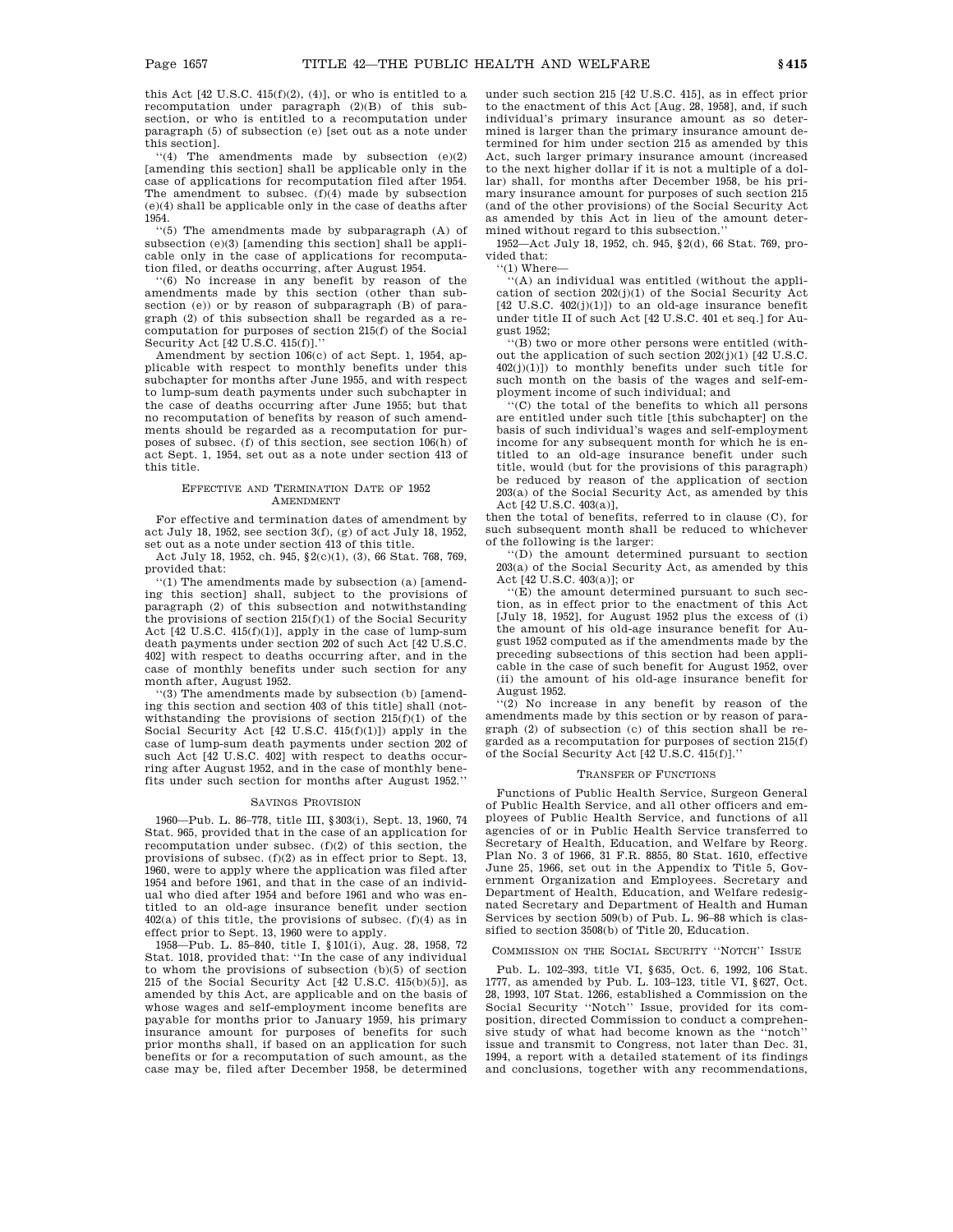and provided the Commission terminate 30 days after transmittal of report.

#### COST-OF-LIVING INCREASES; COST-OF-LIVING COMPUTATION QUARTER DETERMINATIONS

Pub. L. 98–604, §1, Oct. 30, 1984, 98 Stat. 3161, provided:

''That (a) in determining whether the base quarter ending on September 30, 1984, is a cost-of-living computation quarter for the purposes of the cost-of-living increases under sections 215(i) and 1617 of the Social Security Act [42 U.S.C. 415(i), 1382f], the phrase 'is 3 percent or more' appearing in section 215(i)(1)(B) of such Act shall be deemed to read 'is greater than zero' (and the phrase 'exceeds, by not less than 3 per centum, such Index' appearing in section  $215(i)(1)(B)$  of such Act as in effect in December 1978 shall be deemed to read 'exceeds such Index').

''(b) For purposes of section 215(i) of such Act, the provisions of subsection (a) shall not constitute a 'general benefit increase'.''

#### ''BASE QUARTER'' IN CALENDAR YEAR 1983

Pub. L. 98–21, title I, §111(d), Apr. 20, 1983, 97 Stat. 72, provided that: ''Notwithstanding any provision to the contrary in section 215(i) of the Social Security Act [42 U.S.C. 415(i)], the 'base quarter' (as defined in paragraph (1)(A)(i) of such section) in the calendar year 1983 shall be a 'cost-of-living computation quarter' within the meaning of paragraph  $(1)(B)$  of such section (and shall be deemed to have been determined by the Secretary of Health and Human Services to be a 'cost-ofliving computation quarter' under paragraph (2)(A) of such section) for all of the purposes of such Act [42 U.S.C. 301 et seq.] as amended by this section and by other provisions of this Act, without regard to the extent by which the Consumer Price Index has increased since the last prior cost-of-living computation quarter which was established under such paragraph (1)(B).''

COMBINED BALANCE IN TRUST FUNDS USED IN DETER-MINING OASDI FUND RATIO WITH RESPECT TO CAL-ENDAR YEAR 1984

Pub. L. 98–21, title I, §112(f), Apr. 20, 1983, 97 Stat. 76, as amended by Pub. L. 98–369, div. B, title VI, §2662(b), July 18, 1984, 98 Stat. 1159, provided that: ''Notwithstanding anything to the contrary in section  $215(i)(1)(F)$ of the Social Security Act [42 U.S.C. 415(i)(1)(F)] (as added by subsection (a)(4) of this section), the combined balance in the Trust Funds which is to be used in determining the 'OASDI fund ratio' with respect to the calendar year 1984 under such section shall be the estimated combined balance in such Funds as of the close of that year (rather than as of its beginning), including the taxes transferred under section 201(a) of such Act [42 U.S.C. 401(a)] on the first day of the year following that year.''

### RECALCULATION OF PRIMARY INSURANCE AMOUNTS APPLICABLE TO CERTAIN BENEFICIARIES

Pub. L. 97–35, title XXII, §2201(e), Aug. 13, 1981, 95 Stat. 832, which provided for recalculation of primary insurance amounts for certain beneficiaries, was repealed by Pub. L. 97–123, §2(i), Dec. 29, 1981, 95 Stat. 1661.

## COST-OF-LIVING INCREASE IN BENEFITS

Pub. L. 93–233, §3(i), Dec. 31, 1973, 87 Stat. 952, provided that: "For purposes of section  $203(f)(8)$  [42 U.S.C.] 403(f)(8)], so much of section  $215(i)(1)(B)$  [42 U.S.C.  $415(i)(1)(B)$ ] as follows the semicolon, and section  $230(a)$ of the Social Security Act [42 U.S.C. 430(a)], the increase in benefits provided by section 2 of this Act [amending this section and sections 427 and 428 of this title] shall be considered an increase under section 215(i) of the Social Security Act.''

INCREASE OF OLD-AGE OR DISABILITY INSURANCE BENE-FITS FOLLOWING INCREASE IN PRIMARY INSURANCE AMOUNT OR ENTITLEMENT TO BENEFITS ON A HIGHER AMOUNT

Pub. L. 92–603, title I, §101(f), Oct. 30, 1972, 86 Stat. 1334, provided that: ''Whenever an insured individual is entitled to benefits for a month which are based on a primary insurance amount under paragraph (1) or paragraph (3) of section 215(a) of the Social Security Act [42 U.S.C.  $415(a)(1)$ ,  $(3)$ ] and for the following month such primary insurance amount is increased or such individual becomes entitled to benefits on a higher primary insurance amount under a different paragraph of such section 215(a), such individual's old-age or disability insurance benefit (beginning with the effective month of the increased primary insurance amount) shall be increased by an amount equal to the difference between the higher primary insurance amount and the primary insurance amount on which such benefit was based for the month prior to such effective month, after the application of section 202(q) of such Act [42 U.S.C. 402(q)] where applicable, to such difference.''

#### TABLE MODIFICATION AND EXTENSION; EFFECTIVE DATE; PUBLICATION IN FEDERAL REGISTER

Pub. L. 93–66, title II, §203(f), July 9, 1973, 87 Stat. 153, provided that effective June 1, 1974, the Secretary of Health, Education, and Welfare [now Health and Human Services] would prescribe and publish in the Federal Register all necessary modifications and extensions in the table formerly contained in subsec. (a) of this section.

#### CONVERSION OF DISABILITY INSURANCE BENEFITS TO OLD-AGE INSURANCE BENEFITS

Pub. L. 92–5, title II, §201(f), Mar. 17, 1971, 85 Stat. 9, provided that: ''If an individual was entitled to a disability insurance benefit under section 223 of the Social Security Act [42 U.S.C. 423] for December 1970 on the basis of an application filed in or after the month in which this Act is enacted [March 1971], and became entitled to old-age insurance benefits under section 202(a) of such Act [42 U.S.C. 402(a)] for January 1971, then, for purposes of section 215(a)(4) of the Social Security Act [42 U.S.C. 415(a)(4)] (if applicable), the amount in column IV of the table appearing in such section 215(c) [probably means section 215(a) which is subsec. (a) of this section] for such individual shall be the amount in such column on the line on which in column II appears his primary insurance amount (as determined under section 215(c) of such Act [42 U.S.C. 415(c)]) instead of the amount in column IV equal to the primary insurance amount on which his disability insurance benefit is based.''

Pub. L. 91–172, title X, §1002(f), Dec. 30, 1969, 83 Stat. 740, provided that: ''If an individual was entitled to a disability insurance benefit under section 223 of the Social Security Act [42 U.S.C. 423] for December 1969 and became entitled to old-age insurance benefits under section 202(a) of such Act [42 U.S.C. 402(a)] for January 1970, or he died in such month, then, for purposes of section 215(a)(4) of the Social Security Act [42 U.S.C.  $415(a)(4)$  (if applicable), the amount in column IV of the table appearing in such section 215(a) for such individual shall be the amount in such column on the line on which in column II appears his primary insurance amount (as determined under section 215(c) of such Act) instead of the amount in column IV equal to the primary insurance amount on which his disability insurance benefit is based.''

Pub. L. 90–248, title I, §101(f), Jan. 2, 1968, 81 Stat. 827, provided that: ''If an individual was entitled to a disability insurance benefit under section 223 of the Social Security Act [42 U.S.C. 423] for the month of January 1968 and became entitled to old-age insurance benefits under section 202(a) of such Act [42 U.S.C. 402(a)] for the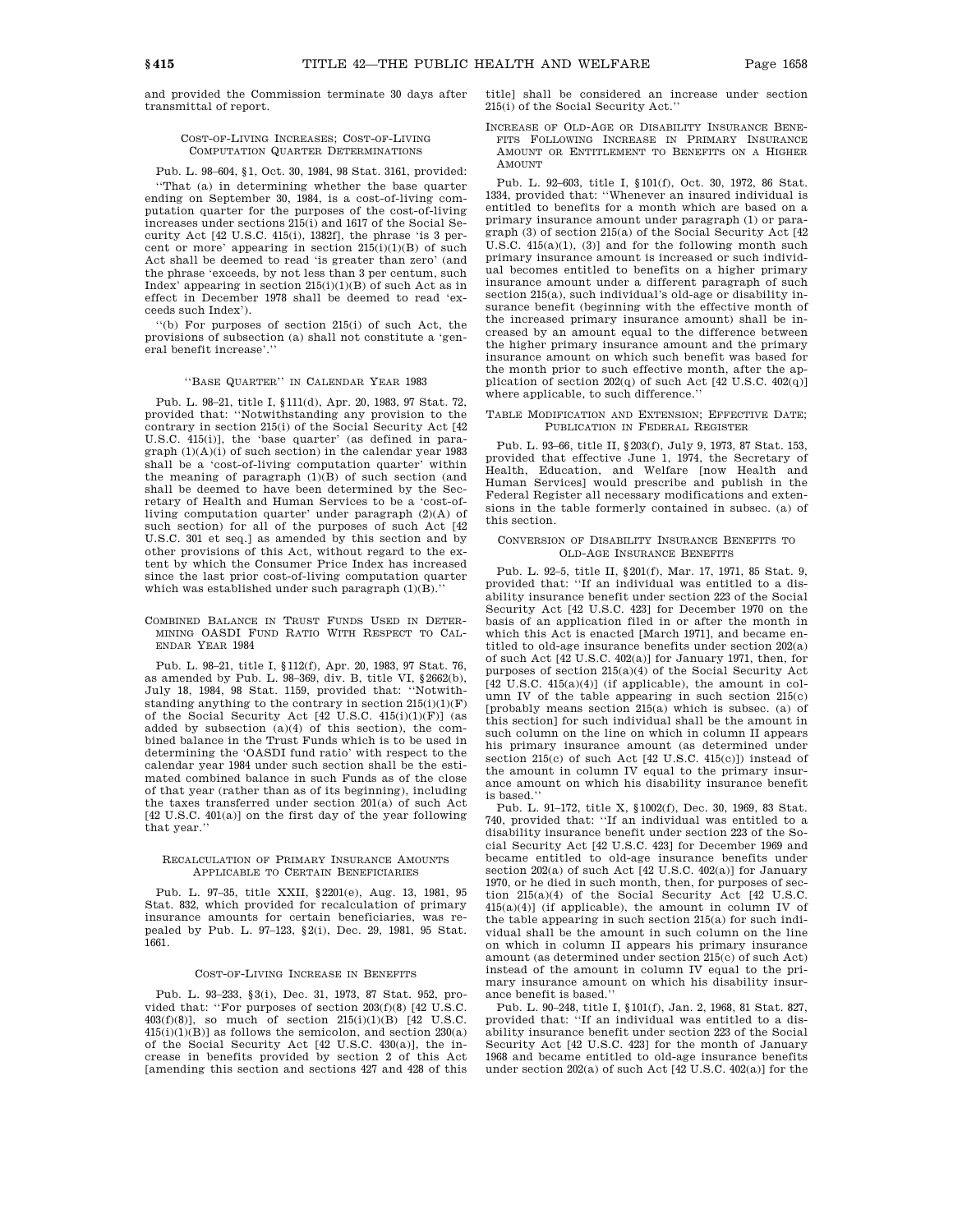month of February 1968, or who died in such month, then, for purposes of section 215(a)(4) of the Social Security Act [42 U.S.C. 415(a)(4)] (if applicable) the amount in column IV of the table appearing in such section 215(a) for such individual shall be the amount in such column on the line on which in column II appears his primary insurance amount (as determined under section 215(c) of such Act) instead of the amount in column IV equal to the primary insurance amount on which his disability insurance benefit is based.''

Pub. L. 89–97, title III, §301(e), July 30, 1965, 79 Stat. 364, provided that: ''If an individual is entitled to a disability insurance benefit under section 223 of the Social Security Act [42 U.S.C. 423] for December 1964 on the basis of an application filed after enactment of this Act [July 30, 1965] and is entitled to old-age insurance benefits under section  $202(a)$  of such Act  $[42 \text{ U.S.C. } 402(a)]$ for January 1965, then, for purposes of section 215(a)(4) of the Social Security Act [42 U.S.C. 415(a)(4)] (if applicable) the amount in column IV of the table appearing in such section 215(a) for such individual shall be the amount in such column on the line on which in column II appears his primary insurance amount (as determined under section 215(c) of such Act) instead of the amount in column IV equal to his disability insurance benefit.''

Pub. L. 85–840, title I, §101(h), Aug. 28, 1958, 72 Stat. 1018, provided that: ''If an individual was entitled to a disability insurance benefit under section 223 of the Social Security Act [42 U.S.C. 423] for December 1958, and became entitled to old-age insurance benefits under section 202(a) of such Act [42 U.S.C. 402(a)], or died, in January 1959, then, for purposes of paragraph (4) of section 215(a) of the Social Security Act [42 U.S.C. 415(a)(4)], as amended by this Act, the amount in column IV of the table appearing in such section 215(a) for such individual shall be the amount in such column on the line on which in column II appears his primary insurance amount (as determined under subsection (c) of such section 215) instead of the amount in column IV equal to his disability insurance benefit.''

COMPUTATION OF PRIMARY INSURANCE AMOUNT FOR PERSONS ENTITLED TO BENEFITS AFTER JANUARY 2 AND BEFORE FEBRUARY 1968

Pub. L. 90–248, title I, §155(a)(8), Jan. 2, 1968, 81 Stat. 865, provided that: ''In any case in which—

(A) any person became entitled to a monthly benefit under section 202 or 223 of the Social Security Act [42 U.S.C. 402, 423] after the date of enactment of this Act [Jan. 2, 1968] and before February 1968, and

''(B) the primary insurance amount on which the amount of such benefit is based was determined by applying section 215(d) of the Social Security Act [42 U.S.C. 415(d)] as amended by this Act,

such primary insurance amount shall, for purposes of section 215(c) of the Social Security Act [42 U.S.C. 415(c)], as amended by this Act, be deemed to have been computed on the basis of the Social Security Act [42 U.S.C. 301 et seq.] in effect prior to the enactment of this Act [Jan. 2, 1968].''

COMPUTATION OF PRIMARY INSURANCE AMOUNT FOR CERTAIN INDIVIDUALS WHO WERE FULLY INSURED AND HAD ATTAINED RETIREMENT AGE PRIOR TO 1961

Pub. L. 86–778, title III, §303(g)(1), Sept. 13, 1960, 74 Stat. 964, as amended by Pub. L. 87–64, title I, §103(d), June 30, 1961, 75 Stat. 138; Pub. L. 89–97, title III, §302(f)(6), July 30, 1965, 79 Stat. 366; Pub. L. 90–248, title I, §155(c), Jan. 2, 1968, 81 Stat. 866; Pub. L. 92–603, title I, §104(h), Oct. 30, 1972, 86 Stat. 1341, provided that: ''In the case of any individual who both was fully insured and had attained retirement age prior to 1961 and (A) who becomes entitled to old-age insurance benefits after 1960, or (B) who dies after 1960 without being entitled to such benefits, then, notwithstanding the amendments made by the preceding subsections of this section [amending this section and section 423 of this title], or the amendments made by the Social Security

Amendments of 1965, 1967, 1969, and 1972 (and by Public Law 92–5) [see Tables for classification of Pub. L. 89–97, July 30, 1965, 79 Stat. 286, Pub. L. 90–248, Jan. 2, 1968, 81 Stat. 821, Pub. L. 91–172, title X, Dec. 30, 1969, 83 Stat. 737, Pub. L. 92–603, Oct. 30, 1972, 86 Stat. 1329, Pub. L. 92–5, Mar. 17, 1971, 85 Stat. 5] the Secretary shall also compute such individual's primary insurance amount on the basis of such individual's average monthly wage determined under the provisions of section 215 of the Social Security Act [this section] in effect prior to the enactment of this Act with a closing date determined under section  $215(b)(3)(B)$  of such Act as then in effect, but only if such closing date would have been applicable to such computation had this section not been enacted. If the primary insurance amount resulting from the use of such an average monthly wage is higher than the primary insurance amount resulting from the use of an average monthly wage determined pursuant to the provisions of section 215 of the Social Security Act, as amended by the Social Security Amendments of 1960 [Pub. L. 86–778], or (if such individual becomes entitled to old-age insurance benefits after the date of enactment of the Social Security Amendments of 1972 [Oct. 30, 1972], or dies after such date without becoming so entitled) as amended by the Social Security Amendments of 1972 [Pub. L. 92–603], such higher primary insurance amount shall be the individual's primary insurance amount for purposes of such section 215. The terms used in this subsection shall have the meaning assigned to them by title II of the Social Security Act [42 U.S.C. 401 et seq.]; except that the terms 'fully insured' and 'retirement age' shall have the meaning assigned to them by such title II as in effect on September 13, 1960.''

DISREGARDING OF INCOME OF OASDI RECIPIENTS AND RAILROAD RETIREMENT RECIPIENTS IN DETERMINING NEED FOR PUBLIC ASSISTANCE

Pub. L. 91–172, title X, §1007, Dec. 30, 1969, 83 Stat. 742, as amended by Pub. L. 91–306, §2(b)(1), July 6, 1970, 84 Stat. 408; Pub. L. 91–669, Jan. 11, 1971, 84 Stat. 2038; Pub. L. 92–223, §5, Dec. 28, 1971, 85 Stat. 810; Pub. L. 92–603, title III, §304, Oct. 30, 1972, 86 Stat. 1484, eff. Oct. 30, 1972, provided a minimum aid requirement in addition to the requirements imposed by law as conditions of approval of State plans for aid to individuals under subchapters I, X, XIV, or XVI of this chapter, in the case of any individual found eligible for aid for any month after Mar. 1970 and before Jan. 1974 who also received a monthly insurance benefit under this subchapter, and in the case of such an individual who also received a monthly annuity or pension under the Railroad Retirement Acts of 1935 or 1937, set out in sections 215 et seq. and 228a et seq., respectively, of Title 45, Railroads.

DISREGARDING OF RETROACTIVE PAYMENT OF OASDI BENEFIT INCREASE AND OF RAILROAD RETIREMENT BENEFIT INCREASE

Pub. L. 92–5, title II, §201(g), Mar. 17, 1971, 85 Stat. 9, provided that: ''Notwithstanding the provisions of sections  $2(a)(10)$ ,  $402(a)(7)$ ,  $1002(a)(8)$ ,  $1402(a)(8)$ , and 1602(a)(13) and (14) of the Social Security Act [42 U.S.C. 302(a)(10), 602(a)(7), 1202(a)(8), 1352(a)(8), 1382(a)(13), (14)] each State, in determining need for aid or assistance under a State plan approved under title I, X, XIV, or XVI, or part A of title IV, of such Act [42 U.S.C. 301 et seq., 1201 et seq., 1351 et seq., 1381 et seq., 601 et seq.], may disregard (and the plan may be deemed to require the State to disregard), in addition to any other amounts which the State is required or permitted to disregard in determining such need, any amount paid to an individual under title II of such Act [42 U.S.C. 401 et seq.] (or under the Railroad Retirement Act of 1937 [45 U.S.C. 228a et seq.] by reason of the first proviso in section  $3(e)$  thereof  $[45 \text{ U.S.C. } 228c(e)]$ ), in any month after the month in which this Act is enacted [March 1971], to the extent that (1) such payment is attributable to the increase in monthly benefits under the old-age, survivors, and disability insurance system for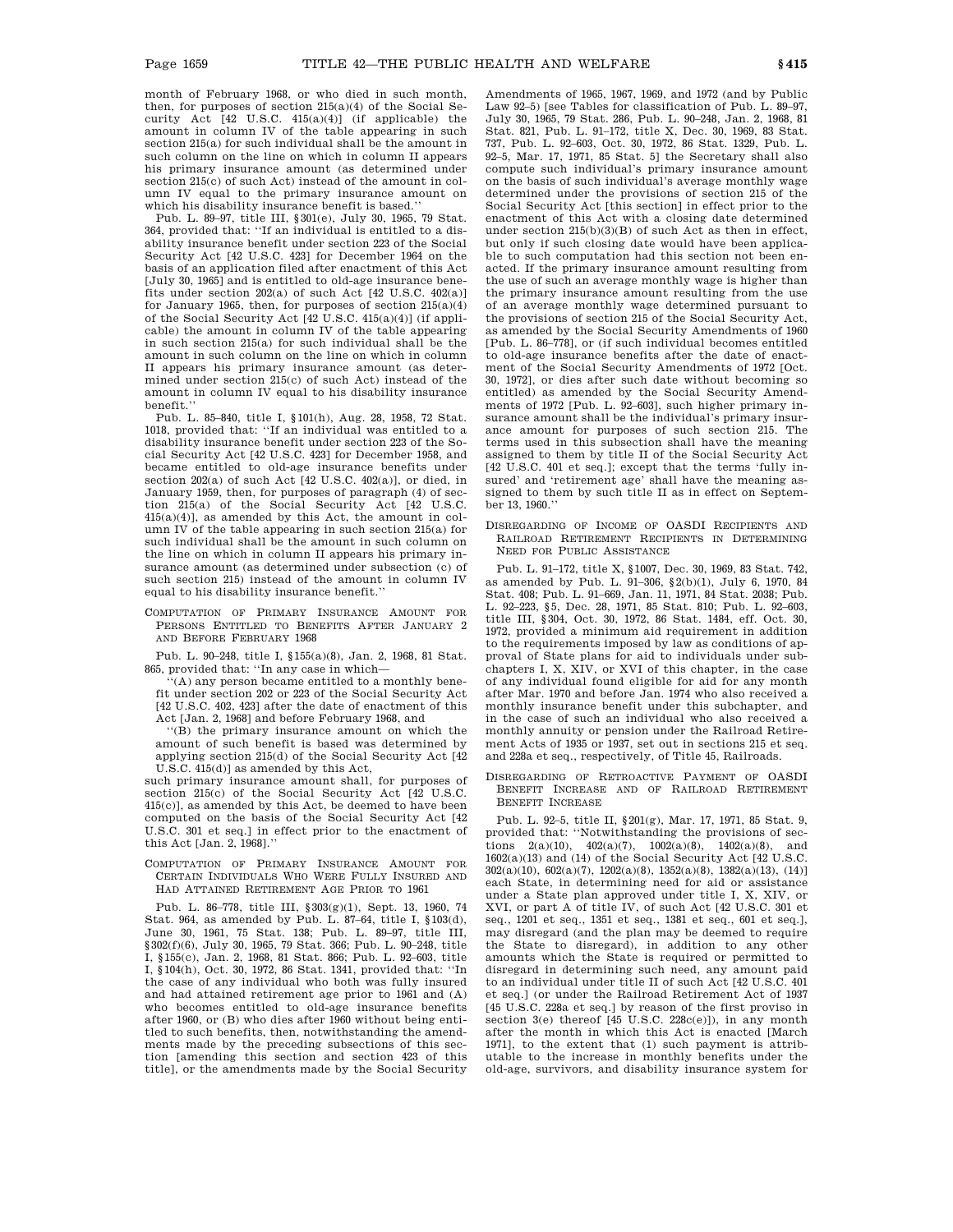January, February, March, or April 1971 resulting from the enactment of this title, and (2) the amount of such increase is paid separately from the rest of the monthly benefit of such individual for January, February, March, or April 1971.''

Pub. L. 91–172, title X, §1006, Dec. 30, 1969, 83 Stat. 741, as amended by Pub. L. 91–306, §2(a)(1), July 6, 1970, 84 Stat. 407, provided that: ''Notwithstanding the provisions of sections  $2(a)(10)$ ,  $402(a)(7)$ ,  $1002(a)(8)$ ,  $1402(a)(8)$ , and 1602(a)(13) and (14) of the Social Security Act [42 U.S.C.  $302(a)(10)$ ,  $602(a)(7)$ ,  $1202(a)(8)$ ,  $1352(a)(8)$ ,  $1382(a)(13)$ ,  $(14)$ ], each State, in determining need for aid or assistance under a State plan approved under title I, X, XIV, or XVI [42 U.S.C. 301 et seq., 1201 et seq., 1351 et seq., 1381 et seq.], or part A of title IV, of such Act [42 U.S.C. 601 et seq.], shall disregard (and the plan shall be deemed to require the State to disregard), in addition to any other amounts which the State is required or permitted to disregard in determining such need, any amount paid to any individual (1) under title II of such Act [42 U.S.C. 401 et seq.] (or under the Railroad Retirement Act of 1937 [45 U.S.C. 228a et seq.] by reason of the first proviso in section 3(e) thereof [45 U.S.C. 228c(e)]), in any month after December 1969, to the extent that (a) such payment is attributable to the increase in monthly benefits under the old-age, survivors, and disability insurance system for January or February 1970 resulting from the enactment of this title, and (b) the amount of such increase is paid separately from the rest of the monthly benefit of such individual for January or February 1970; or (2) as annuity or pension under the Railroad Retirement Act of 1937 or the Railroad Retirement Act of 1935, if such amount is paid in a lump-sum to carry out any retroactive increase in annuities or pensions payable under the Railroad Retirement Act of 1937 or the Railroad Retirement Act of 1935 [45 U.S.C. 215 et seq.] brought about by reason of the enactment (after May 30, 1970 and prior to December 31, 1970) of any Act which increases, retroactively, the amount of such annuities or pensions.''

DISREGARDING OASDI BENEFIT INCREASES AND CHILD'S INSURANCE BENEFIT PAYMENTS BEYOND AGE 18 TO THE EXTENT ATTRIBUTABLE TO RETROACTIVE EFFEC-TIVE DATE OF 1965 AMENDMENTS

Pub. L. 89–97, title IV, §406, July 30, 1965, 79 Stat. 421, authorized a State to disregard, in determining the need for aid or assistance under State plans approved under subchapter I, IV, X, XIV, or XVI of this chapter, any amount paid to an individual under subchapter II of this chapter or the Railroad Retirement Act of 1937, section 228a et seq. of Title 45, Railroads, by reason of the amendments made by Pub. L. 89–97, title III, §326(a), July 30, 1965, 79 Stat. 400, to sections 228a(q) and  $228e(1)(9)$  of Title 45, for months occurring after December 1964 and before the third month following July 1965, in certain instances.

COMPUTATION OF AVERAGE MONTHLY WAGE FOR CER-TAIN INDIVIDUALS ENTITLED TO DISABILITY INSUR-ANCE BENEFITS PRIOR TO 1961

Pub. L. 86–778, title III, §303(g)(2), Sept. 13, 1960, 74 Stat. 964, provided that: ''Notwithstanding the amendments made by the preceding subsections of this section [amending this section and section 423 of this title], in the case of any individual who was entitled (without regard to the provisions of section 223(b) of the Social Security Act [42 U.S.C. 423(b)]) to a disability insurance benefit under such section 223 for the month before the month in which he became entitled to an old-age insurance benefit under section 202(a) of such Act [42 U.S.C. 402(a)], or in which he died, and such disability insurance benefit was based upon a primary insurance amount determined under the provisions of section 215 of the Social Security Act [42 U.S.C. 415] in effect prior to the enactment of this Act, the Secretary shall, in applying the provisions of such section 215(a) (except paragraph (4) thereof), for purposes of determining benefits payable under section 202 of such Act

on the basis of such individual's wages and self-employment income, determine such individual's average monthly wage under the provisions of section 215 of the Social Security Act in effect prior to the enactment of this Act [Sept. 13, 1960]. The provisions of this paragraph shall not apply with respect to any such individual, entitled to such old-age insurance benefits, (i) who applies, after 1960, for a recomputation (to which he is entitled) of his primary insurance amount under section  $215(f)(2)$  of such Act [42 U.S.C. 415(f)(2)], or (ii) who dies after 1960 and meets the conditions for a recomputation of his primary insurance amount under section  $215(f)(4)$  of such Act.'

AVERAGE MONTHLY WAGE FOR CERTAIN INDIVIDUALS ENTITLED TO MONTHLY BENEFITS OR TO RECOMPUTA-TION OF PRIMARY INSURANCE AMOUNT FOR MONTHS PRIOR TO JANUARY 1961

Pub. L. 86–778, title III, §303(j), Sept. 13, 1960, 74 Stat. 966, provided that: ''In the case of an individual whose average monthly wage is computed under the provisions of section 215(b) of the Social Security Act [42 U.S.C. 415(b)], as amended by this Act, and—

''(1) who is entitled, by reason of the provisions of section  $202(j)(1)$  or section  $223(b)$  of the Social Security Act  $[42 \text{ U.S.C. } 402(j)(1), 423(b)]$ , to a monthly benefit for any month prior to January 1961, or

''(2) who is (or would, but for the fact that such recomputation would not result in a higher primary insurance amount for such individual, be) entitled, by reason of section 215(f) of the Social Security Act [42 U.S.C. 415(f)], to have his primary insurance amount recomputed effective for a month prior to January 1961,

his average monthly wage as determined under the provisions of such section 215(b) [42 U.S.C. 415(b)] shall be his average monthly wage for the purposes of determining his primary insurance amount for such prior month.''

### LAG RECOMPUTATION PRESERVED FOR CERTAIN INDIVID-UALS ELIGIBLE OR DEAD PRIOR TO SEPTEMBER 1954

Act Sept. 1, 1954, ch. 1206, title I, §102(e)(8), 68 Stat. 1070, as amended by Pub. L. 86–778, title III, §304(c), Sept. 13, 1960, 74 Stat. 966, provided that: ''In the case of an individual who became (without the application of section  $202(j)(1)$  [42 U.S.C.  $402(j)(1)$ ]) entitled to oldage insurance benefits or died prior to September 1954, the provisions of section  $215(f)(3)$  [42 U.S.C. 415(f)(3)] as in effect prior to the enactment of this Act [Sept. 1, 1954] shall be applicable as though this Act had not been enacted but only if such individual files the application referred to in subparagraph (A) of such section prior to January 1961 or (if he dies without filing such application) his death occurred prior to January 1961.''

### RIGHT TO RECOMPUTATION UNDER LAW PRIOR TO ENACTMENT OF ACT SEPTEMBER 1, 1954

Act Sept. 1, 1954, ch. 1206, title I, §102(e)(5), 68 Stat. 1068, as amended by Pub. L. 86–778, title III, §304(b), Sept. 13, 1960, 74 Stat. 966, provided that:

'(A) In the case of any individual who, upon filing application therefor before September 1954, would (but for the provisions of section  $215(f)(6)$  of the Social Security Act  $[42 \text{ U.S.C. } 415(f)(6)]$  have been entitled to a recomputation under subparagraph (A) or (B) of section  $215(f)(2)$  of such Act as in effect prior to the enactment of this Act [Sept. 1, 1954], the Secretary shall recompute such individual's primary insurance amount, but only if he files an application therefor or, in case he died before filing such application, an application for monthly benefits or a lump-sum death payment on the basis of his wages and self-employment income is filed. Such recomputation shall be made only as provided in subsection  $(a)(2)$  of section 215 of the Social Security Act, as amended by this Act, through the use of a primary insurance amount determined under subsection  $(d)(6)$  of such section in the same manner as for an individual to whom subsection (a)(1) of such section, as in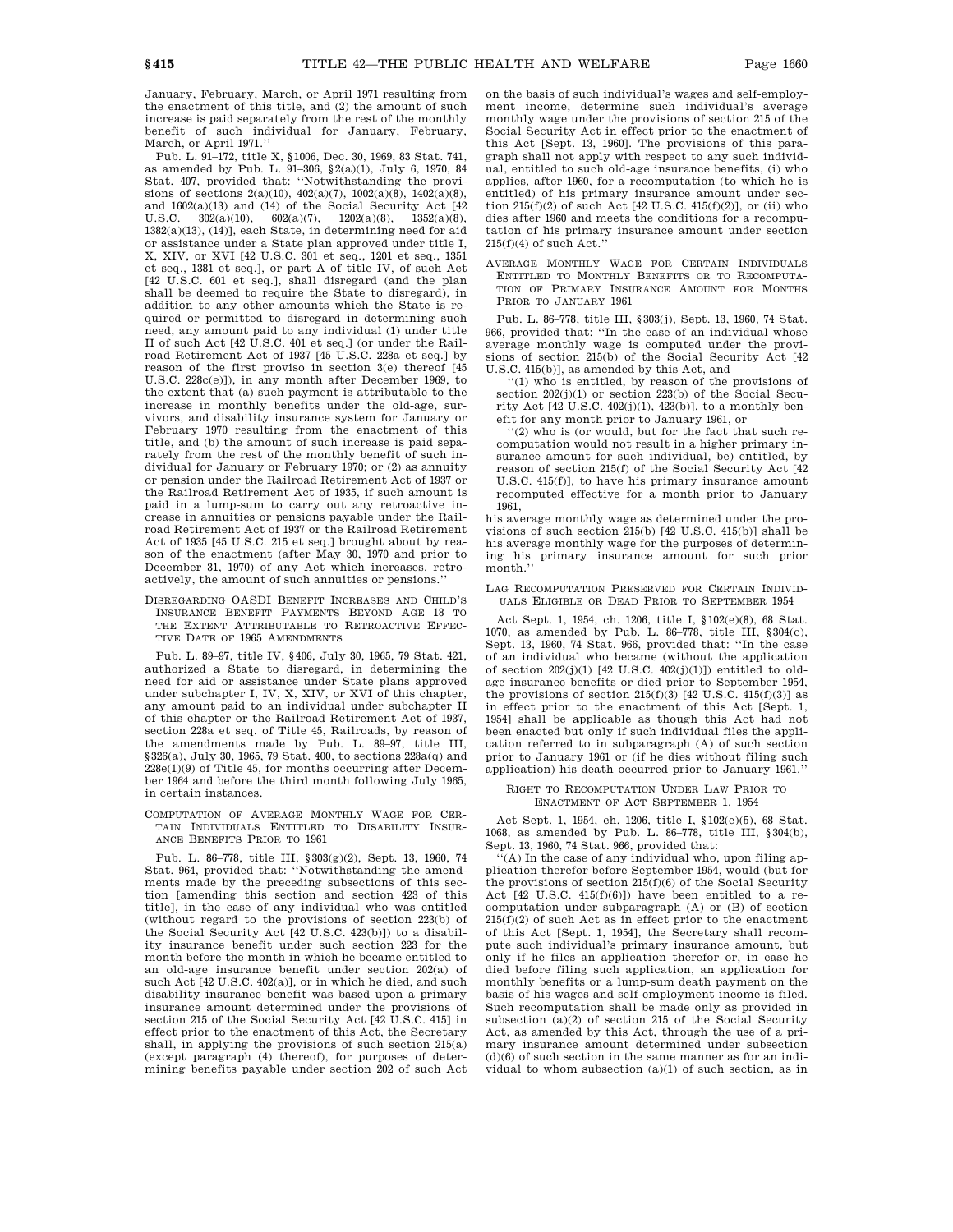effect prior to the enactment of this Act [Sept. 1, 1954], is applicable; and such recomputation shall take into account only such wages and self-employment income as would be taken into account under section 215(b) of the Social Security Act if the month in which the application for recomputation is filed, or if the individual died without filing the application for recomputation, the month in which he died, were deemed to be the month in which he became entitled to old-age insurance benefits. In the case of monthly benefits, such recomputation shall be effective for and after the month in which such application for recomputation is filed or, if the individual has died without filing the application, for and after the month in which the person filing the application for monthly survivor benefits becomes entitled to such benefits.

'(B) In the case of-

''(i) any individual who is entitled to a recomputation under subparagraph  $({\mathbf A})$  of section 215(f)(2) of the Social Security Act [42 U.S.C. 415(f)(2)(A)] as in effect prior to the enactment of this Act [Sept. 1, 1954] on the basis of an application filed after August 1954, or who died after such month leaving any survivors entitled to a recomputation under section 215(f)(4) of the Social Security Act as in effect prior to the enactment of this Act on the basis of his wages and selfemployment income, and whose sixth quarter of coverage after 1950 was acquired after August 1954 or with respect to whom the twelfth month referred to in such subparagraph (A) occurred after such month, and

''(ii) any individual who is entitled to a recomputation under section 215(f)(2)(B) of the Social Security Act [42 U.S.C. 415(f)(2)(B)] as is in effect prior to the enactment of this Act [Sept. 1, 1954] on the basis of an application filed after August 1954, or who died after August 1954 leaving any survivors entitled to a recomputation under section 215(f)(4) of the Social Security Act as in effect prior to the enactment of this Act on the basis of his wages and self-employment income, and whose sixth quarter of coverage after 1950 was acquired after August 1954 or who did not attain the age of seventy-five prior to September 1954, the recomputation of his primary insurance amount shall be made in the manner provided in section 215 of the Social Security Act [42 U.S.C. 415], as amended by this Act, for computation of such amount, except that his closing date, for purposes of subsection (b) of such section 215, shall be determined as though he became entitled to old-age insurance benefits in the month in which he filed such application for or, if he has died, in the month in which he died. In the case of monthly benefits, such recomputation shall be effective for and after the month in which such application for recomputation is filed or, if the individual has died without filing the application, for and after the month in which the person filing the application for monthly survivors benefits becomes entitled to such benefits.

'(C) An individual or, in case of his death, his survivors entitled to a lump-sum death payment or to monthly benefits under section 202 of the Social Security Act on the basis of his wages and self-employment income shall be entitled to a recomputation of his primary insurance amount under section 215(f)(2) or section 215(f)(4) of the Social Security Act [42 U.S.C.  $415(f)(2)$ ,  $(4)$ ] as in effect prior to the date of enactment of this Act [Sept. 1, 1954] only if (i) he had not less than six quarters of coverage in the period after 1950 and prior to January 1, 1955, and (ii) either the twelfth month referred to in subparagraph (A) of such section 215(f)(2) occurred prior to January 1, 1955, or he attained the age of 75 prior to 1955, and (iii) he meets the other conditions of entitlement to such a recomputation. No individual shall be entitled to a computation under subparagraph (A) or (B) of this paragraph if his primary insurance amount has previously been recom-

puted under either of such subparagraphs. ''(D) Notwithstanding the provisions of subparagraphs (A), (B), and (C), the primary insurance amount of an individual shall not be recomputed under such provisions unless such individual files the application referred to in subparagraph (A) or (B) prior to January 1961 or, if he dies without filing such application, his death occurred prior to January 1961.''

#### RECOMPUTATION OF PRIMARY INSURANCE AMOUNT IN CERTAIN CASES WHERE APPLICATION FOR RECOMPUTA-TION IS FILED ON OR AFTER SEPTEMBER 13, 1960

Pub. L. 86–778, title III, §303(h), Sept. 13, 1960, 74 Stat. 965, provided that: ''In any case where application for recomputation under section 215(f)(3) of the Social Security Act [42 U.S.C. 415(f)(3)] is filed on or after the date of the enactment of this Act [Sept. 13, 1960] with respect to an individual for whom the last previous computation of the primary insurance amount was based on an application filed prior to 1961, or who died before 1961, the provisions of section 215 of such Act [42 U.S.C. 415] as in effect prior to the enactment of this Act shall apply except that—

 $(1)$  such recomputation shall be made as provided in section 215(a) of the Social Security Act [42 U.S.C. 415(a)] (as in effect prior to the enactment of this Act) and as though such individual first became entitled to old-age insurance benefits in the month in which he filed his application for such recomputation or died without filing such an application, and his closing date for such purposes shall be as specified in such section  $215(f)(3)$ ; and

''(2) the provisions of section 215(b)(4) of the Social Security Act [42 U.S.C. 415(b)(4)] (as in effect prior to the enactment of this Act) shall apply only if they were applicable to the last previous computation of such individual's primary insurance amount, or would have been applicable to such computation if there had been taken into account—

''(A) his wages and self-employment income in the year in which he became entitled to old-age insurance benefits or filed application for the last previous recomputation of his primary insurance amount, where he is living at the time of the application for recomputation under this subsection, or

''(B) his wages and self-employment income in the year in which he died without becoming entitled to old-age insurance benefits, or (if he was entitled to such benefits) the year in which application was filed for the last previous computation of his primary insurance amount or in which he died, whichever first occurred, where he has died at the time of the application for such recomputation.

If the primary insurance amount of an individual was recomputed under section 215(f)(3) of the Social Security Act [42 U.S.C. 415(f)(3)] as in effect prior to the enactment of this Act, and such amount would have been larger if the recomputation had been made under such section as modified by this subsection, then the Secretary shall recompute such primary insurance amount under such section as so modified, but only if an application for such recomputation is filed on or after the date of the enactment of this Act [Sept. 13, 1960]. A recomputation under the preceding sentence shall be effective for and after the first month for which the last previous recomputation of such individual's primary insurance amount under such section 215 [42 U.S.C. 415] was effective, but in no event for any month prior to the twenty-fourth month before the month in which the application for a recomputation is filed under the preceding sentence.''

SPECIAL STARTING AND CLOSING DATES FOR CERTAIN INDIVIDUALS FOR COMPUTATION OF 1957 BENEFIT AMOUNTS

Act Aug. 1, 1956, ch. 836, title I, §110, 70 Stat. 830, provided that: ''In the case of an individual who died or became (without the application of section  $202(i)(1)$  of the Social Security Act [42 U.S.C. 402(j)(1)]) entitled to oldage insurance benefits in 1957 and with respect to whom not less than six of the quarters elapsing after 1955 and prior to the quarter following the quarter in which he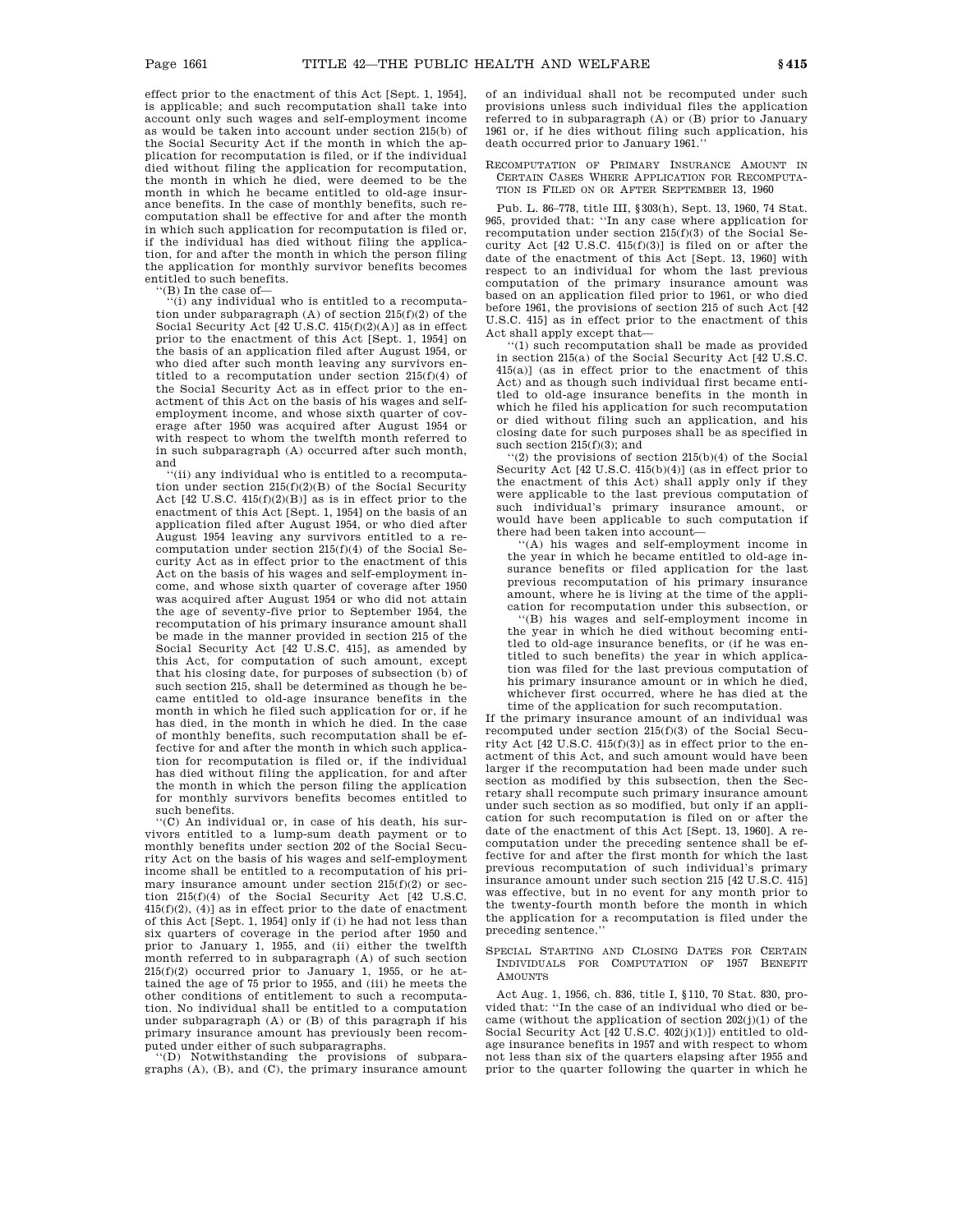died or became entitled to old-age insurance benefits, whichever first occurred, are quarters of coverage, his primary insurance amount shall be computed under section  $215(a)(1)(A)$  of such Act [42 U.S.C.  $415(a)(1)(A)$ ], with a starting date of December 31, 1955, and a closing date of July 1, 1957, but only if it would result in a higher primary insurance amount. For the purposes of section  $215(f)(3)(C)$  of such Act, the determination of an individual's closing date under the preceding sentence shall be considered as a determination of the individual's closing date under section 215(b)(3)(A) of such Act and the recomputation provided for by such section  $215(f)(3)(C)$  shall be made using July 1, 1957, as the closing date, but only if it would result in a higher primary insurance amount. In any such computation on the basis of a July 1, 1957, closing date, the total of his wages and self-employment income after December 31, 1956, shall, if it is in excess of \$2,100, be reduced to such amount.''

SPECIAL STARTING AND CLOSING DATES FOR CERTAIN INDIVIDUALS FOR COMPUTATION OF 1966 BENEFIT **AMOUNTS** 

Act Sept. 1, 1954, ch. 1206, title I, §102(e)(6), 68 Stat. 1069, provided that: ''In the case of an individual who died or became (without the application of section  $202(j)(1)$  of the Social Security Act  $[42 \text{ U.S.C. } 402(j)(1)]$ entitled to old-age insurance benefits in 1956 and with respect to whom not less than six of the quarters elapsing after 1954 and prior to the quarter following the quarter in which he died or became entitled to old-age insurance benefits, whichever first occurred, are quarters of coverage, his primary insurance amount shall be computed under section 215(a)(1)(A) of such Act, as amended by this Act [42 U.S.C. 415(a)(1)(A)], with a starting date of December 31, 1954, and a closing date of July 1, 1956, but only if it would result in a higher primary insurance amount. For the purposes of section  $215(f)(3)(C)$  of such Act, the determination of an individual's closing date under the preceding sentence shall be considered as a determination of the individual's closing date under section 215(b)(3)(A) of such Act, and the recomputation provided for by such section  $215(f)(3)(C)$ shall be made using July 1, 1956, as the closing date, but only if it would result in a higher primary insurance amount. In any such computation on the basis of a July 1, 1956 closing date, the total of his wages and self-employment income after December 31, 1955, shall, if it is in excess of \$2,100, be reduced to such amount.''

#### STUDY OF FEASIBILITY OF INCREASING BENEFITS

Act Sept. 1, 1954, ch. 1206, title IV, §404, 68 Stat. 1099, authorized the Secretary of Health, Education, and Welfare [now Health and Human Services] to conduct a feasibility study with a view toward increasing the minimum old-age insurance benefit under this subchapter to \$55, \$60, or \$75 per month and required him to report the results of his study to the Congress at the earliest practicable date.

### CHANGE OF WAGE CLOSING DATE OF CERTAIN INDIVID-UALS DEAD OR ELIGIBLE IN 1952 TO THE FIRST WAY OF THE QUARTER OF DEATH OR ENTITLEMENT

Act July 18, 1952, ch. 945, §6(c), 66 Stat. 777, provided that: ''In the case of an individual who died or became (without the application of section  $202(j)(1)$  of the Social Security Act [42 U.S.C. 402(j)(1)]) entitled to oldage insurance benefits in 1952 and with respect to whom not less than six of the quarters elapsing after 1950 and prior to the quarter following the quarter in which he died or became entitled to old-age insurance benefits, whichever first occurred, are quarters of coverage, his wage closing date shall be the first day of such quarter of death or entitlement instead of the day specified in section 215(b)(3) of such Act [42 U.S.C. 415(b)(3)], but only if it would result in a higher primary insurance amount for such individual. The terms used in this paragraph shall have the same meaning as when used in title II of the Social Security Act [42 U.S.C. 401 et seq.].''

### COMPUTATION OF INCREASED BENEFITS TO INDIVIDUALS ENTITLED THERETO FOR AUGUST 1952

Act July 18, 1952, ch. 945, §6(e), 66 Stat. 777, provided that: ''In case the benefit of any individual for any month after August 1952 is computed under section 2(c)(2)(A) of this Act [set out as a note under this section] through use of a benefit (after the application of sections 203 and 215(g) of the Social Security Act [42 U.S.C. 403, 415(g)] as in effect prior to the enactment of this Act [July 18, 1952]) for August 1952 which could have been derived from either of two (and not more than two) primary insurance amounts, and such primary insurance amounts differ from each other by not more than \$0.10, then the benefit of such individual for such month of August 1952 shall, for the purposes of the last sentence of such section 2(c)(2)(A) [set out as a note under this section], be deemed to have been derived from the larger of such two primary insurance amounts.''

COMPUTATION OF INCREASED BENEFITS FOR DEPEND-ENTS AND SURVIVORS ON BENEFIT ROLLS FOR AUGUST 1952

Act July 18, 1952, ch. 945, §2(c)(2), 66 Stat. 768, as amended by act Sept. 1, 1954, §102(g), eff. Sept. 1, 1954, provided that:

'(A) In the case of any individual who is (without the application of section  $202(j)(1)$  of the Social Security Act) [42 U.S.C. 402(j)(1)] entitled to a monthly benefit under subsection  $(b)$ ,  $(c)$ ,  $(d)$ ,  $(e)$ ,  $(f)$ ,  $(g)$ ,  $or$   $(h)$  of such section 202 for August 1952, whose benefit for such month is computed through use of a primary insurance amount determined under paragraph (1) or (2) of section 215(c) of such Act [42 U.S.C. 415(c)], and who is entitled to such benefit for any succeeding month on the basis of the same wages and self-employment income, the amendments made by this section shall not (subject to the provisions of subparagraph (B) of this paragraph) apply for purposes of computing the amount of such benefit for such succeeding month. The amount of such benefit for such succeeding month shall instead be equal to the larger of (i) 1121 ⁄2 per centum of the amount of such benefit (after the application of sections 203(a) and 215(g) of the Social Security Act [42 U.S.C. 403(a), 415(g)] as in effect prior to the enactment of this Act [July 18, 1952]) for August 1952, increased, if it is not a multiple of \$0.10, to the next higher multiple of \$0.10, or (ii) the amount of such benefit (after the application of sections 203(a) and 215(g) of the Social Security Act as in effect prior to the enactment of this Act [July 18, 1952]) for August 1952, increased by an amount equal to the product obtained by multiplying \$5 by the fraction applied to the primary insurance amount which was used in determining such benefit, and further increased, if such product is not a multiple of \$0.10, to the next higher multiple of \$0.10. The provisions of section 203(a) of the Social Security Act, as amended by this section (and, for purposes of such section 203(a), the provisions of section 215(c)(4) of the Social Security Act, as amended by this section), shall apply to such benefit as computed under the preceding sentence of this subparagraph, and the resulting amount, if not a multiple of \$0.10, shall be increased to the next higher multiple of \$0.10.

''(B) The provisions of subparagraph (A) shall cease to apply to the benefit of any individual under title II of the Social Security Act [42 U.S.C. 401 et seq.] for any month after August 1954.''

#### DETERMINATION OF PRIMARY INSURANCE AMOUNT OF INDIVIDUALS WHO DIED AFTER 1939 AND PRIOR TO 1951

Pub. L. 86–778, title II, §204(b), Sept. 13, 1960, 74 Stat. 948, provided that: ''The primary insurance amount (for purposes of title II of the Social Security Act [42 U.S.C. 401 et seq.]) of any individual who died after 1939 and prior to 1951 shall be determined as provided in section 215(a)(2) of such Act [42 U.S.C. 415(a)(2)].''